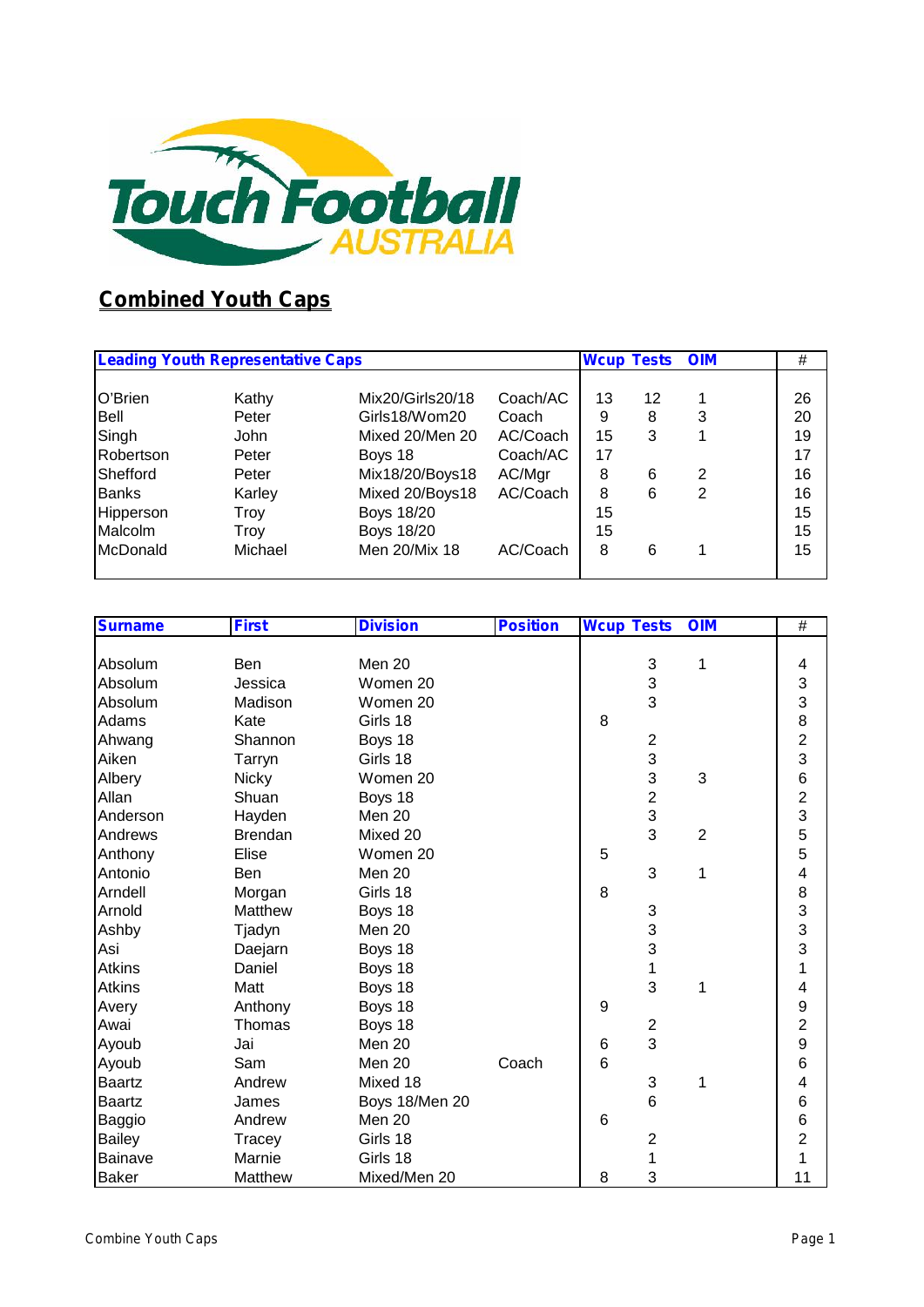| <b>Surname</b>   | <b>First</b>    | <b>Division</b>  | <b>Position</b> | <b>Wcup Tests</b> |                | <b>OIM</b>                | $\overline{\#}$ |
|------------------|-----------------|------------------|-----------------|-------------------|----------------|---------------------------|-----------------|
| <b>Bakhach</b>   | Ali             | Mixed 18         |                 |                   | 3              |                           | 3               |
| Ballon           | Meg             | Mixed 18         |                 | 8                 |                |                           | 8               |
| <b>Banks</b>     | Karley          | Mixed 20/Boys18  | AC/Coach        | 8                 | 6              | $\overline{2}$            | 16              |
| Barclay          | Lauren          | Girls18/Wom20    |                 | $6\phantom{1}6$   | 3              |                           | 9               |
| <b>Barker</b>    | Rae             | Mixed 20         |                 |                   | 3              |                           | 3               |
| <b>Barnes</b>    | Jade Mark       | Boys 18          |                 |                   | $\overline{2}$ |                           | $\overline{2}$  |
| Baseley          | Kate            | Women 20         |                 | 6                 |                |                           | 6               |
| Basford          | Kelly           | Girls 18         |                 | $6\phantom{1}6$   |                |                           | 6               |
| <b>Baska</b>     | Amanda          | Girls 18         |                 |                   | 3              |                           | 3               |
| <b>Bateman</b>   | Vince           | Men 20           | Manager         |                   | 3              |                           | 3               |
| <b>Bauer</b>     | Leeanne         | Mixed 20         | Manager         |                   | 3              |                           | 3               |
| <b>Beck</b>      | Nicole          | Women 20         |                 | 6                 | 3              | $\ensuremath{\mathsf{3}}$ | 12              |
| <b>Beck</b>      | Rachel          | Women 20         |                 |                   | 3              |                           | 3               |
| Beebe            | Paul            | Boys 18          | Coach           |                   | $\overline{c}$ |                           | $\overline{c}$  |
| Beer             |                 | Girls18/Wom20    |                 |                   | 6              | 3                         | 9               |
|                  | Kirsty          |                  |                 |                   |                |                           | $\overline{7}$  |
| Behrenes         | Natham          | Men 20           |                 | $\overline{7}$    |                |                           | $\overline{c}$  |
| <b>Beitzel</b>   | Kathy           | Girls 18         | Manager         |                   | $\overline{2}$ |                           |                 |
| Bell             | Peter           | Girls18/Wom20    | Coach           | 9                 | 8              | $\ensuremath{\mathsf{3}}$ | 20              |
| Benbow           | Jayden          | Men 20           |                 |                   | 3              |                           | 3               |
| <b>Bennet</b>    | Darnell         | Boys 18          |                 |                   | 3              |                           | 3               |
| Benson           | Jenny           | Women 20         | Manager         |                   | 9              | 3                         | 12              |
| <b>Bird</b>      | Mat             | Men 20           |                 | 6                 |                |                           | $6\phantom{1}6$ |
| Blackwood        | James           | Men 20           |                 |                   | 3              |                           | 3               |
| <b>Bliss</b>     | Amanda          | Girls 18         |                 |                   | $\overline{c}$ |                           | $\overline{2}$  |
| <b>Bonner</b>    | Ji              | Boys 18/Men 20   |                 | 8                 | 3              |                           | 11              |
| <b>Bonner</b>    | Kade            | Boys 18          |                 |                   | 3              |                           | 3               |
| <b>Boss</b>      | Kristin         | Women 20         |                 | 6                 |                |                           | 6               |
| <b>Boston</b>    | Karen           | Girls 18         | Manager         | $6\phantom{1}$    |                |                           | $\,6$           |
| <b>Botten</b>    | Lucy            | Girls 18         |                 |                   | 3              |                           | 3               |
| Boumelhem        | Adam            | Boys 18          |                 |                   | 3              |                           | 3               |
| <b>Bouzounis</b> | Zachary         | Men 20           |                 |                   | 3              |                           | 3               |
| Bowen            | Matthew         | Boys 18          |                 |                   | 3              |                           | 3               |
| Boyd             | Jason           | Boys 18          | AC/Coach        |                   | 6              |                           | 6               |
| <b>Brennan</b>   | Kristy          | Women 20         |                 |                   | 3              |                           | 3               |
| Brigginshaw      | Ali             | Women 20         |                 |                   | 3              | 3                         | $6\phantom{1}6$ |
| <b>Brisby</b>    | Sam             | Mixed 18/Men20   |                 |                   | 9              | 1                         | 10              |
| Broadbridge      | Tristan         | Boys 18          |                 |                   | 3              |                           | 3               |
| <b>Broadhead</b> | Sophie          | Girls18/Wom20    |                 |                   | 6              | 3                         | 9               |
| <b>Broom</b>     | Mitchell        | Boys 18          |                 |                   | 3              |                           | 3               |
| <b>Brough</b>    | Tyson           | Mixed 20/Men 20  |                 |                   | $\,6$          | $\overline{2}$            | 8               |
| <b>Brown</b>     | <b>Brittney</b> | Mixed 18         |                 |                   | 3              |                           | 3               |
| <b>Brown</b>     | Daniel          | Mixed 20         |                 | 8                 |                |                           | 8               |
| <b>Bryant</b>    | Lisa            | Girls 18         |                 | 8                 |                |                           | 8               |
| <b>Bryce</b>     | Tiarni          | Girls 18         |                 |                   | 3              |                           | 3               |
| <b>Buckley</b>   | Scott           | Mixed 20/Men 20  |                 | 8                 | 3              |                           | 11              |
| <b>Buncuga</b>   | Antonio         | Boys 18          |                 |                   | 3              |                           | 3               |
| <b>Butcher</b>   | Nathan          | Men 20           |                 |                   | 3              |                           | 3               |
|                  | Cameron         | Mixed 18         |                 | 6                 |                |                           | $\overline{6}$  |
| <b>Byrne</b>     |                 |                  |                 |                   | $\overline{2}$ |                           | $\overline{2}$  |
| Campbell         | Jason           | Boys 18          |                 |                   |                |                           |                 |
| Campbell         | Lizzie          | Girls18/Wom20    |                 |                   | 6              | 3                         | 9               |
| Campbell         | Megan           | Girls18/Mixed 20 |                 | 6                 | 3              | $\overline{2}$            | 11              |
| Caslick          | Charlotte       | Girls 18         |                 |                   | 3              |                           | 3               |
| Caspani          | Kevin           | Mixed 18         |                 | 8                 |                |                           | 8               |
| Chapman          | Michael         | Men 20           |                 |                   | 3              | 1                         | 4               |
| Cheney           | Chloe           | Women 20         |                 |                   | 3              |                           | 3               |
| Cherry           | Emilee          | Girls18/Wom20    |                 |                   | 6              | 3                         | 9               |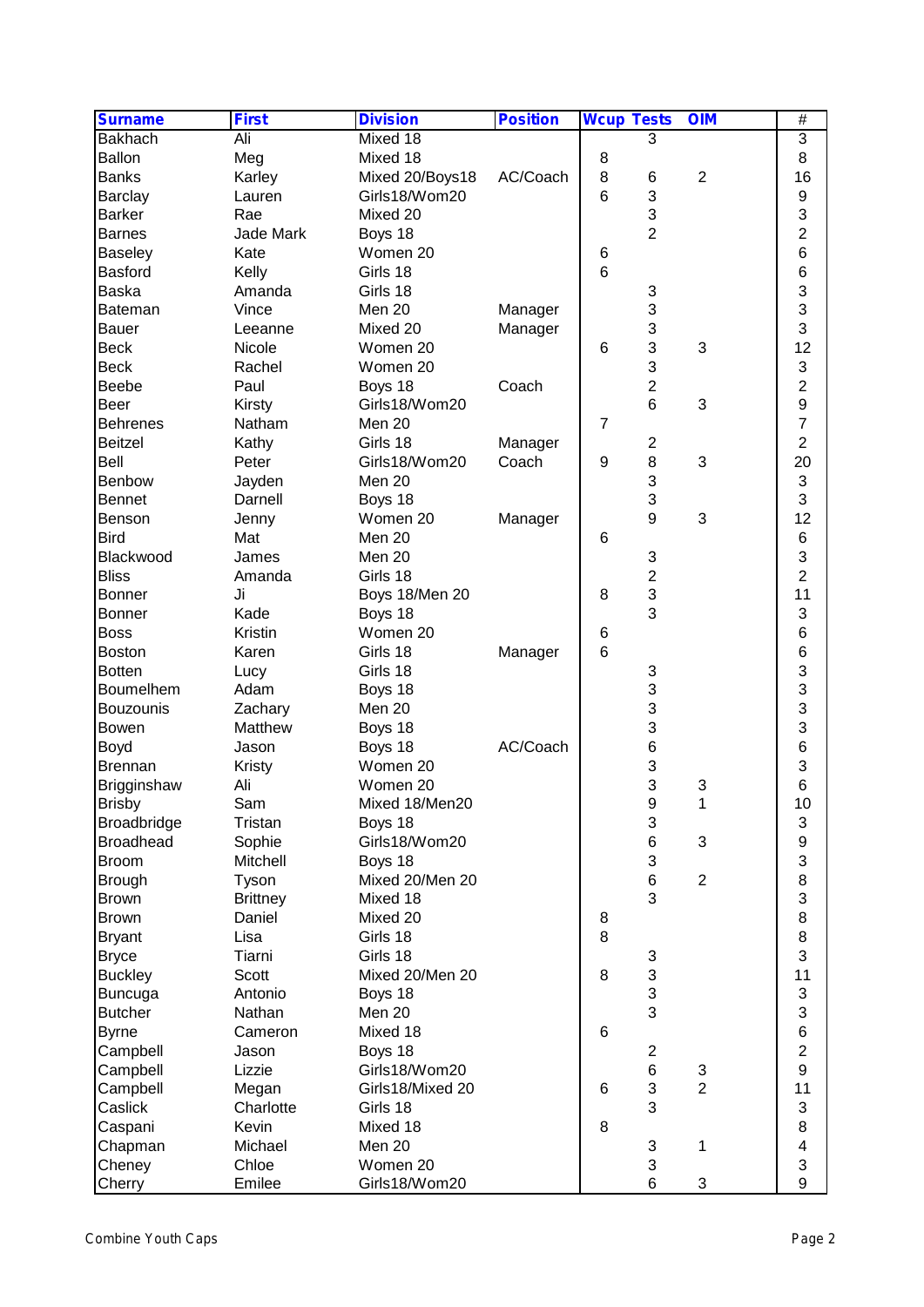| <b>Surname</b> | <b>First</b>    | <b>Division</b>              | <b>Position</b> | <b>Wcup Tests</b> |                 | <b>OIM</b>     | $\overline{\#}$         |  |
|----------------|-----------------|------------------------------|-----------------|-------------------|-----------------|----------------|-------------------------|--|
| Chiddy         | Daniel          | Boys 18                      |                 |                   | 3               | 1              | 4                       |  |
| Chippindale    | Amy             | Women 20                     |                 |                   | 3               | 3              | 6                       |  |
| Chow           | Harry           | Boys 18                      |                 |                   | 3               |                | 3                       |  |
| Ciesiolka      | Shenae          | Girls 18                     |                 |                   | $\,6$           |                | $\,6$                   |  |
| Clark          | Renee           | Girls 18                     |                 |                   | 3               |                | 3                       |  |
| Clarke         | Garry           | Boys 18                      | Coach           |                   | 3               |                | 3                       |  |
| Clevery        | Gavin           | Boys 18                      |                 |                   | 1               |                | 1                       |  |
| Clifford       | <b>Brittney</b> | Girls 18                     |                 |                   | 3               |                | 3                       |  |
| Clifford       | Tayla           | Girls 18/Women 20            |                 |                   | 6               |                | $6\phantom{1}6$         |  |
| Clough         | Michelle        | Girls 18                     |                 |                   | 1               |                | 1                       |  |
| Cobham         | Paul            | Boy18/Girls18/Mix20 AC/Coach |                 |                   | 12              |                | 12                      |  |
| Coelho         | Patrick         | Boys 18/Men 20               |                 |                   | 6               |                | $6\phantom{1}6$         |  |
| Collins        | Craig           | Men 20                       | Manager         |                   | 3               |                | 3                       |  |
| Collins        | Adam            | Men 20/18                    | Coach           | $\overline{7}$    | 3               |                | 10                      |  |
| Congoo         | Kristian        | Boys 18                      |                 |                   | 3               | 1              | 4                       |  |
| Conlon         | David           | Boys 18                      |                 | 9                 |                 |                | 9                       |  |
| Connolly       | Ron             | Boy18/Men30                  | AM/Mgr          | 8                 | 3               |                | 11                      |  |
| Considine      | Tegan           | Mixed 20                     |                 | 8                 |                 |                | 8                       |  |
| Conway         | Natalie         | Women 20                     |                 | 5                 |                 |                | 5                       |  |
| Cook           | Douglas         | Boys 18                      |                 |                   | 1               |                | 1                       |  |
| Cooper         | Dearne          | Girls 18                     |                 | $6\phantom{1}6$   |                 |                | $\,6$                   |  |
| Coote          | Suzanne         | Girls 18                     |                 |                   | 3               |                | 3                       |  |
| Corcoran       | Shan            | <b>Women 20/18</b>           |                 | 5                 | 3               |                | 8                       |  |
| Cotterill      | Kelly           | Girls 18                     |                 |                   | $\overline{c}$  |                | $\overline{\mathbf{c}}$ |  |
| Couper         | Matt            | Boys 18                      |                 |                   | 3               |                | 3                       |  |
| Cowan          | Aaron           | Boys 18                      |                 |                   | $\overline{2}$  |                | $\overline{2}$          |  |
| Cowley         | Zoe             | Girls 18                     |                 |                   | 3               |                | 3                       |  |
| Creighton      | Justin          | Girls18/Wom20                | Coach           |                   | $\,6$           |                | $\,6$                   |  |
| Cridland       | Justin          | Boys 18/Men 20               |                 |                   | $6\phantom{1}6$ |                | $\,6$                   |  |
| Crook          | Jarrod          | Boys 18                      |                 |                   | 3               |                | 3                       |  |
| Crotty         | Chloe           | Girls 18                     |                 |                   | 3               |                | 3                       |  |
| Crow           | Lachlan         | Mixed 18                     |                 |                   | 3               |                | 3                       |  |
| Crowe          | Madison         | Girls 18/Women 20            |                 |                   | 6               |                | $\,6$                   |  |
| Curran         | Frank           | Mixed 20                     | Manager         | 8                 |                 |                | 8                       |  |
| Currie         | Beau-dene       | Men 20                       |                 | 7                 |                 |                | $\overline{7}$          |  |
| Curry          | Jai             | Mixed 20                     |                 | 8                 |                 |                | 8                       |  |
| Daley          | Nikita          | Girls18/Wom20                |                 | $6\phantom{1}6$   | 3               |                | 9                       |  |
| Daley          | Scott           | Mixed 18/Men20               |                 |                   | 9               | 1              | 10                      |  |
| Dalton         | John            | Mixed 20                     |                 | $\boldsymbol{7}$  |                 |                | $\overline{7}$          |  |
| Dates          | Donomic         | Mixed 20                     |                 | $\overline{7}$    |                 |                | $\overline{7}$          |  |
| Davis          | Danielle        | Girl 18/Wom 20               |                 |                   | 6               |                | 6                       |  |
| Davis          | Rachelle        | Girls 18/Women 20            |                 |                   | $\,6$           |                | $6\phantom{1}6$         |  |
| Dawney         | Belinda         | Girls 18                     |                 | 8                 | $\overline{c}$  |                | 10                      |  |
| Daylight       | Natalie         | Mixed 20                     |                 |                   | 3               | $\overline{2}$ | 5                       |  |
| De la Cruz     | Bo              | Women 20/18                  |                 | 5                 | 3               |                | 8                       |  |
| De Rossi       | Mitchell        | Men 20                       |                 |                   | 3               |                | 3                       |  |
| Debiasi        | Jason           | Boys 18                      |                 |                   | $\overline{c}$  |                | $\overline{c}$          |  |
| Denduck        | Barry           | Boys 18                      |                 |                   | $\overline{2}$  |                | $\overline{a}$          |  |
| Denning        | David           | Mixed 20                     |                 | 8                 |                 |                | 8                       |  |
| Devries        | Bevan           | Boys 18                      |                 |                   | 3               |                | 3                       |  |
| Dillon         | Greg            | Men 20                       |                 |                   | $\mathbf{3}$    | 1              | 4                       |  |
| Dind           | Ashley          | Women 20                     |                 |                   | $\mathbf{3}$    | 3              | $\,6$                   |  |
| Dobbins        | Ashleigh        | Girls18/Wom20                |                 | 6                 | 3               | 3              | 12                      |  |
| Donghi         | Nicholas        | Mixed 20                     |                 |                   | 3               |                | 3                       |  |
| Donnelly       | Kelli           | Mixed 20                     |                 | $\overline{7}$    |                 |                | $\overline{7}$          |  |
| Donovan        | Barry           | Boys 18                      |                 |                   | $\overline{2}$  |                | $\overline{2}$          |  |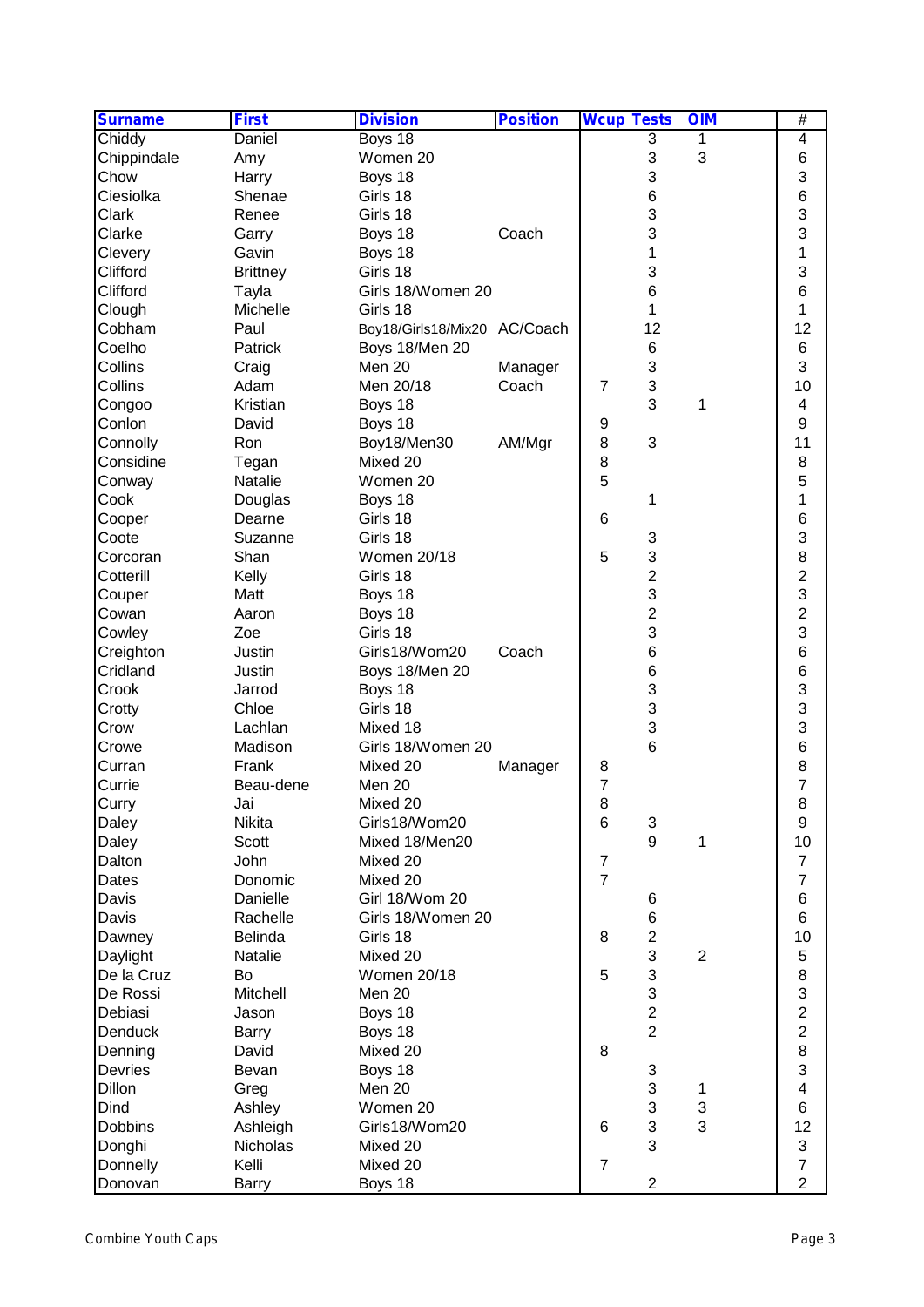| <b>Surname</b> | <b>First</b>    | <b>Division</b>    | <b>Position</b> | <b>Wcup Tests</b> |                         | <b>OIM</b> | $\overline{\#}$  |  |
|----------------|-----------------|--------------------|-----------------|-------------------|-------------------------|------------|------------------|--|
| Donovan        | <b>Brittany</b> | Mixed 20           |                 |                   | 3                       |            | 3                |  |
| Donovan        | Loretta         | Girls 18           |                 |                   | $\boldsymbol{2}$        |            | 2                |  |
| Donovan        | Neville         | Boys 18            |                 |                   | 3                       |            | 3                |  |
| Dougal         | Elesha          | Women 20           |                 |                   | 3                       | 3          | 6                |  |
| Dowell         | Chris           | Men 20             |                 |                   | 3                       | 1          | 4                |  |
| Dowling        | Gary            | Mixed 18           |                 | 6                 |                         |            | $6\phantom{1}6$  |  |
| Du Toit        | Dominique       | Girls 18           |                 |                   | 3                       |            | 3                |  |
| <b>Dudeck</b>  | Anthony         | Girls 18           | Ass Coach       |                   | 3                       |            | 3                |  |
| Duff           | Pihuka          | Girls 18           |                 |                   | 3                       |            | 3                |  |
| Dufour         | Amy             | Girls 18           |                 |                   | 3                       |            | 3                |  |
| Duguid         | Tayla           | Women 20           |                 |                   | 3                       |            | 3                |  |
| Dureau         | Scott           | Men 20             |                 |                   | 3                       |            | 3                |  |
| Dwyer          | Josh            | Boys 18            |                 | 8                 |                         |            | 8                |  |
| <b>Dyball</b>  | Hannah          | Girls 18/Women 20  |                 |                   | 9                       |            | $\boldsymbol{9}$ |  |
| Ebitar         | Chris           | Mixed 20           |                 |                   | 3                       |            | 3                |  |
| Edwards        | Emily           | Mixed 18           |                 |                   | 3                       | 1          | 4                |  |
| Egan           | Matthew         | Men 20             |                 |                   | 3                       |            | 3                |  |
|                | Simone          | Girls 18           |                 |                   | 1                       |            | 1                |  |
| Eggers         |                 | Men 20             | Ass Coach       |                   |                         |            | $\,6$            |  |
| Eltakchi       | Tony            |                    |                 | 6<br>8            |                         |            |                  |  |
| Eltherington   | Toni            | Mixed 18           |                 |                   |                         |            | 8                |  |
| Etheridge      | Nikki           | Girls 18           |                 | $6\phantom{1}6$   |                         |            | $6\phantom{1}6$  |  |
| Ethridge       | Gemma           | Girls 18           | Ass Coach       | $\,6$             |                         |            | $6\phantom{1}6$  |  |
| Evans          | Dane            | Boys 18            |                 | 8                 |                         |            | 8                |  |
| Evans          | Jake            | Boys 18            |                 |                   | $\sqrt{3}$              | 1          | 4                |  |
| Evans          | Phil            | Girls 18           | Coach           |                   | $\overline{2}$          |            | $\overline{c}$   |  |
| Evans          | Shannon         | Mixed 18           |                 | 6                 |                         |            | $\overline{6}$   |  |
| Fallon         | Michael         | Men 20             |                 |                   | 3                       |            | 3                |  |
| Falzon         | Adam            | Mixed 20           |                 | $\overline{7}$    |                         |            | $\overline{7}$   |  |
| Fanning        | Mitchell        | Mixed 18           |                 |                   | 3                       | 1          | 4                |  |
| Farrow         | Ashely          | Boys 18            |                 | 9                 |                         |            | 9                |  |
| Fielding-Smith | Jayden          | Boys 18            |                 |                   | 3                       |            | 3                |  |
| Fitzgerald     | Katherine       | Girls 18           |                 |                   | $\overline{\mathbf{c}}$ |            | 2                |  |
| Flannery       | Chris           | Boys 18            |                 |                   | 5                       |            | 5                |  |
| Fong           | Amy             | Girls 18           |                 |                   | 3                       |            | 3                |  |
| Forde          | Melissa         | Mixed 20           |                 | $\overline{7}$    |                         |            | $\overline{7}$   |  |
| Freshwater     | Jodie           | Mixed18            | Manager         | 6                 |                         |            | 6                |  |
| Frith          | Michael         | Boys 18            |                 |                   | 1                       |            | 1                |  |
| Fry            | Natasha         | Mixed 18           |                 | 8                 |                         |            | 8                |  |
| Gagen          | Peter           | Girls 18           | Ass Coach       | $\, 8$            |                         |            | 8                |  |
| Garnett        | Michelle        | <b>Women 20/18</b> |                 | 5                 | 3                       |            | 8                |  |
| Gersbach       | Alan            | Men 20             | Manager         |                   | 3                       |            | 3                |  |
| Giarola        | Clare           | Mixed 18           |                 | 8                 |                         |            | 8                |  |
| Gibson         | Barry           | Wom 20/Girls 18    | AC/Coach        |                   | 6                       |            | $\,6$            |  |
| Giles          | Natalie         | Women 20           |                 | 6                 |                         |            | $\,6$            |  |
| Gillard        | Josh            | Men 20             |                 |                   | 3                       |            | 3                |  |
| Good           | Nicholas        | Boys 18/Men 20     |                 |                   | 6                       | 1          | $\overline{7}$   |  |
| Goodrope       | Matthew         | Men 20             |                 |                   | 3                       |            | 3                |  |
| Goodwin        | Danny           | Mixed 18/Wom 20    | Ass Coach       |                   | 12                      | 1          | 13               |  |
| Goulding       | Rebecca         | Girls 18           |                 |                   | 3                       |            | 3                |  |
| Graham         | Mark            | Mixed 18           | Ass Coach       | 6                 |                         |            | $\overline{6}$   |  |
| Grant          | Liam            | Mixed 18           |                 |                   | 3                       |            | 3                |  |
| Gray           | <b>Mick</b>     | Mixed 18           | Ass Coach       |                   | 3                       |            | 3                |  |
| Grech          | Jake            | Men 20             |                 |                   | 3                       |            | 3                |  |
| Green          | Cody            | Boys 18/Men 20     |                 |                   | 6                       | 1          | $\overline{7}$   |  |
| Grieshaber     | Ray             | Boys 18            | Manager         |                   | $\overline{2}$          |            | $\overline{c}$   |  |
| Griffin        | Grace           | Girls 18           |                 |                   | 3                       | $\sqrt{3}$ | 6                |  |
|                |                 |                    |                 |                   |                         |            |                  |  |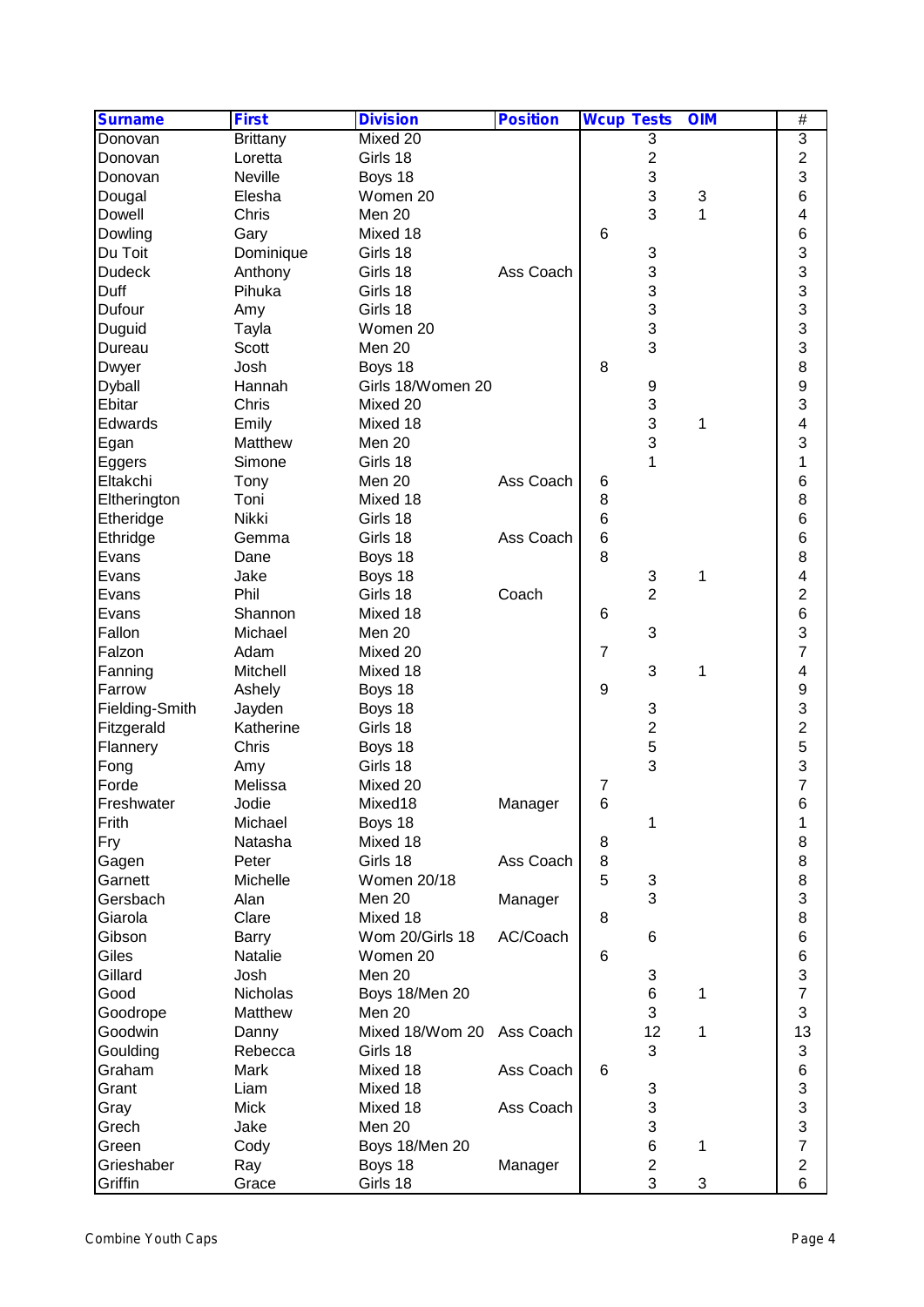| <b>Surname</b> | <b>First</b>  | <b>Division</b>    | <b>Position</b> | <b>Wcup Tests</b> |                           | <b>OIM</b>              | $\overline{\#}$         |
|----------------|---------------|--------------------|-----------------|-------------------|---------------------------|-------------------------|-------------------------|
| Griffin        | Harrison      | Mixed 20           |                 |                   | 3                         |                         | 3                       |
| Grogan         | Haylene       | Women 20           | Ass Coach       | 5                 |                           |                         | 5                       |
| Guerra         | Cohan         | Men 20             |                 |                   | 3                         |                         | 3                       |
| Guerra         | Gian          | Boys 18            |                 | 8                 |                           |                         | 8                       |
| Gyemore        | Phil          | Girls18/Men20      | AC/Coach        |                   | 9                         | 3                       | 12                      |
| Haines         | Emma          | Mixed 20           |                 |                   | 3                         | $\overline{2}$          | 5                       |
| Halpin         | Stephanie     | Women 20           |                 |                   | 3                         | 3                       | 6                       |
| Hammett        | Belinda       | Mixrd18/Wom20      |                 | 8                 | 3                         | 3                       | 14                      |
| Hammond        | Samantha      | Girls18/Wom20      |                 |                   | 6                         | 3                       | 9                       |
| Harrington     | James         | Men 20             |                 | 6                 |                           |                         | 6                       |
| Harrington     | Mark          | Boys 18            | Manager         |                   | 3                         |                         | 3                       |
| Harrison       | Nathan        | Mixed 20           |                 | 8                 |                           |                         | 8                       |
| Hart           | Julie         | Girls 18           |                 |                   | 1                         |                         | 1                       |
| Harvey         | Connor        | Mixed 20           |                 |                   | 3                         |                         | 3                       |
| Hausler        | Simon         | Mixed 20           | Ass Coach       |                   | 3                         | $\overline{2}$          | 5                       |
|                |               |                    |                 |                   |                           |                         |                         |
| Hayes          | Glenn         | Boys 18/Men 20     | Manager         |                   | 6                         |                         | 6                       |
| Hayes          | <b>Stuart</b> | Mixed 20           |                 |                   | 3                         | $\overline{2}$          | 5                       |
| Henderson      | Amanda        | Girls 18           |                 | 8                 |                           |                         | 8                       |
| Henderson      | Haylee        | Mixed 18           |                 |                   | $\ensuremath{\mathsf{3}}$ | 1                       | $\overline{\mathbf{4}}$ |
| Henderson      | Renee         | <b>Women 20/18</b> |                 | 5                 | 5                         |                         | 10                      |
| Hennessey      | Dylan         | Boys 18/Men 20     |                 | 8                 | 3                         |                         | 11                      |
| Hensley        | Joanne        | Girls 18           |                 |                   | $\mathbf{1}$              |                         | 1                       |
| Heuser         | Justin        | Mixed 18           |                 | 8                 |                           |                         | 8                       |
| Hickey         | Conor         | Boys 18            |                 |                   | 3                         |                         | 3                       |
| Hickling       | Evan          | Boys 18            |                 | 9                 |                           |                         | 9                       |
| <b>Hicks</b>   | Anna          | Women 20           |                 |                   | 3                         |                         | 3                       |
| Higgins-Ashby  | Madison       | Girls 18           |                 |                   | 3                         |                         | 3                       |
| Hill           | Tracy         | Girls 18/Women 20  |                 |                   | 6                         |                         | 6                       |
| Hillier        | Sarah         | Girls 18           |                 | 8                 |                           |                         | 8                       |
| Hinds          | Janine        | Girls18/Wom20      | Manager         |                   | 6                         |                         | 6                       |
| Hipperson      | Courtney      | Women 20           |                 |                   | 3                         |                         | 3                       |
| Hipperson      | Jeb           | Men 20             |                 | $\overline{7}$    |                           |                         | 7                       |
| Hipperson      | <b>Troy</b>   | <b>Boys 18/20</b>  |                 | 15                |                           |                         | 15                      |
| Hitch          | Jenna         | Girls 18/Women 20  |                 |                   | 6                         |                         | $\,$ 6 $\,$             |
| Hoch           | Cormac        | Men 20             |                 |                   | 3                         |                         | 3                       |
| Hoch           |               | Boys 18/Men 20     |                 |                   | 6                         |                         | 6                       |
|                | Lachlan       |                    |                 |                   |                           |                         |                         |
| Hoffmeister    | Kate          | Mixed 18           |                 | 6                 |                           |                         | $6\phantom{1}6$         |
| Holden         | <b>Brad</b>   | Men 20/18          |                 | $\overline{7}$    | 3                         |                         | 10                      |
| Holloway       | Mark          | Mixed 20           |                 | 8                 |                           |                         | 8                       |
| Hopkin         | Emily         | Girls18/Wom20      |                 | 6                 | 3                         |                         | $\boldsymbol{9}$        |
| Hopkin         | Samantha      | Women 20           |                 |                   | 3                         | 3                       | $\,6$                   |
| Howe           | Jessica       | Women 20           |                 | 6                 | 3                         |                         | 9                       |
| Huggett        | Kevin         | Boys 18            |                 |                   | 3                         |                         | 3                       |
| Hughes         | Jack          | Mixed 20           |                 |                   | 3                         |                         | 3                       |
| Hughes         | <b>Steve</b>  | Women 20           | Ass Coach       |                   | 3                         | 3                       | $\,6$                   |
| Hulbert        | Alyce         | Girls18/Wom20      |                 | 6                 | 3                         | 3                       | 12                      |
| Humm           | Candice       | Girls 18           |                 |                   | 3                         | 3                       | 6                       |
| <b>Huskins</b> | Jonathan      | Boys 18/Men 20     |                 |                   | 6                         |                         | $\,$ 6 $\,$             |
| Hutton         | Mark          | Boys 18            |                 |                   | $\overline{2}$            |                         | $\overline{c}$          |
| Ibbotson       | Jed           | Boys 18            |                 |                   | 3                         |                         | 3                       |
| Ingram         | Melinda       | Women 20           |                 | 6                 |                           |                         | $\,6$                   |
| Jacks          | Rhys          | Men 20             |                 |                   | 3                         | 1                       | 4                       |
| <b>Jacks</b>   | Ryan          | Mixed 20           |                 |                   | 3                         | $\overline{\mathbf{c}}$ | 5                       |
| <b>Jacks</b>   |               | Mixed 18           |                 |                   | 3                         | 1                       | 4                       |
|                | Ryley         |                    | Ass Coach       |                   | 3                         |                         | 4                       |
| Jackson        | Barry         | Boys 18            |                 |                   |                           | 1                       |                         |
| Jackson        | Stephanie     | Mixed 20           |                 |                   | 3                         | $\overline{2}$          | 5                       |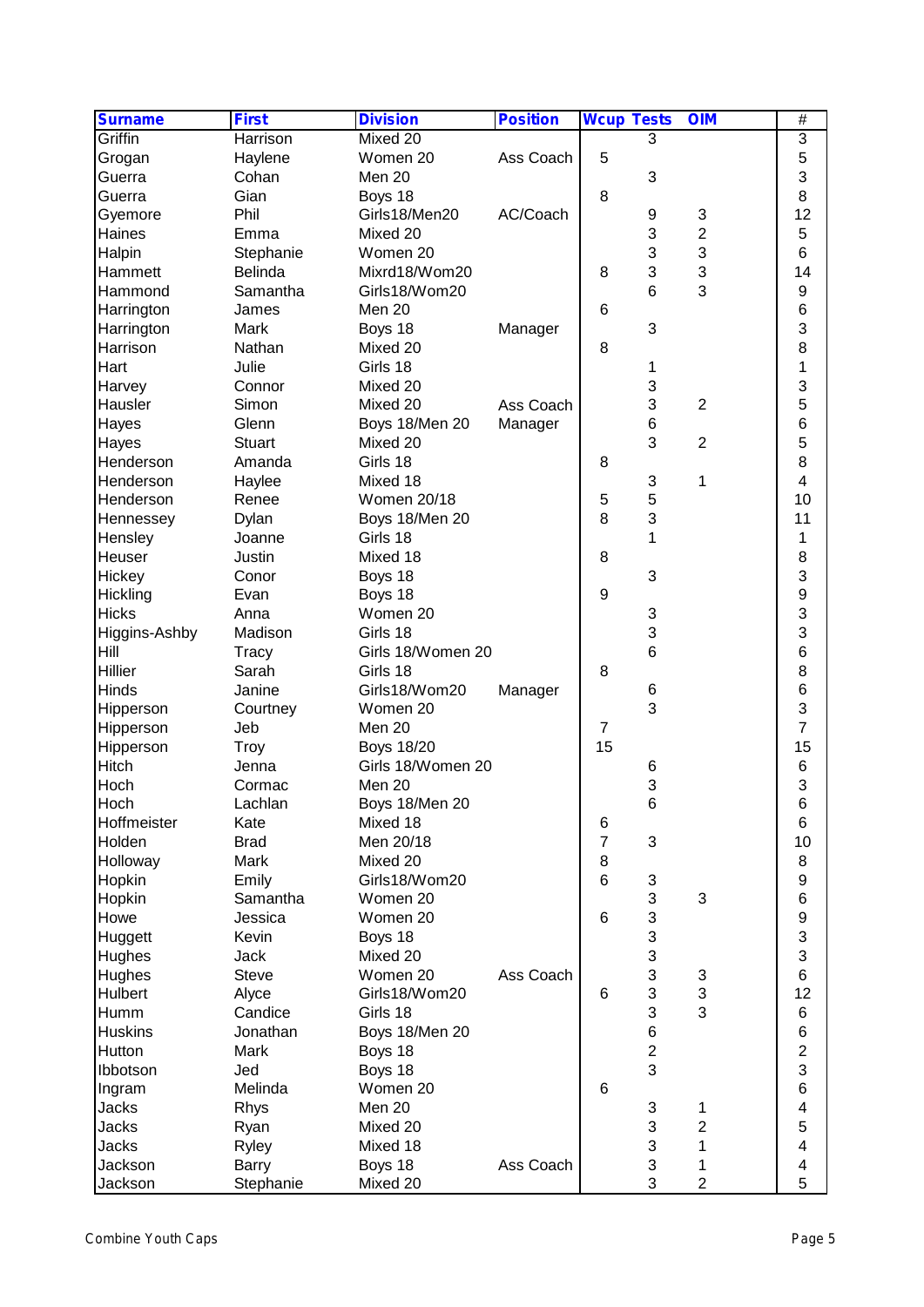| <b>Surname</b> | <b>First</b>   | <b>Division</b>    | <b>Position</b> | <b>Wcup Tests</b> |                         | <b>OIM</b>     | $\overline{\#}$         |
|----------------|----------------|--------------------|-----------------|-------------------|-------------------------|----------------|-------------------------|
| Jeffs          | Rachel         | Girls 18           |                 |                   | 3                       |                | 3                       |
| Jelacic        | Aaron          | Boys 18            |                 |                   | 1                       |                | 1                       |
| Jenkins        | Kirstie        | Women 20           |                 | 6                 | 3                       |                | 9                       |
| Jenkins        | Wade           | Mixed 18           | Manager         | $\, 8$            |                         |                | 8                       |
| Jennings       | Jarah          | Mixed 20/Wom 20    |                 | 8                 | 3                       |                | 11                      |
| Johnson        | Justine        | Women 20           |                 |                   | 3                       | 3              | 6                       |
| Johnston       | Wayne          | Boys 18            |                 |                   | 1                       |                | 1                       |
| Johnstone      | Mia            | Girls 18/Women 20  |                 |                   | 6                       |                | 6                       |
| Jones          | Kelly          | Mixed 20           |                 |                   | 3                       | $\overline{2}$ | 5                       |
| Kara           | Ash            | Mixed 18           | Manager         |                   | 3                       |                | 3                       |
| Kara           | Jacob          | Mixed 18           |                 |                   | 3                       | 1              | 4                       |
|                | Paul           |                    |                 |                   |                         |                |                         |
| Karaitiana     |                | Boys 18            |                 |                   | 3                       |                | 3                       |
| Kavney         | Tamara         | Girls20/Boys18     | Manager         | 5                 | 3                       |                | 8                       |
| Kearney        | Ashleigh       | Women 20           |                 |                   | 3                       |                | 3                       |
| Kelly          | Michael        | Girls18/Wom20      | Coach/Ac        | 6                 | 3                       |                | 9                       |
| Kendall        | <b>Bryan</b>   | Boys 18            | Manager         | $9$               |                         |                | 9                       |
| Kenny          | Malcolm        | Men 20             |                 |                   | 3                       |                | 3                       |
| Kirby          | <b>Brett</b>   | Men 20             |                 | 7                 |                         |                | $\overline{7}$          |
| Knox           | Andrew         | Men 20             |                 | $\,6$             |                         |                | $6\phantom{1}6$         |
| Kovacic        | Marc           | Men 20             |                 | $6\phantom{1}6$   |                         |                | 6                       |
| Kuhn           | Aleisha        | Girls 18           |                 | 8                 |                         |                | 8                       |
| Laird          | Marc           | Men 20             |                 | $\overline{7}$    |                         |                | $\overline{7}$          |
| Lane           | Lehetta        | <b>Mixed 18/20</b> |                 | 14                |                         |                | 14                      |
| Lang           | Rebecca        | Women 20           |                 |                   | 3                       |                | 3                       |
| Lang           | Simon          | Boys 18/Men 20     |                 |                   | 6                       |                | 6                       |
| Lapham         | <b>Stacey</b>  | <b>Women 20/18</b> |                 | 5                 | 5                       |                | 10                      |
| Larcombe       | Ron            | Mixed 18           | Coach           | 6                 |                         |                | $6\phantom{1}6$         |
| Lauder         | Mitchell       | Boys 18            |                 |                   | 3                       | 1              | 4                       |
|                |                |                    |                 |                   |                         |                |                         |
| Lawler         | Jenny          | Girls 18           |                 |                   | 1                       |                | 1                       |
| Lewis          | Josh           | Men 20             |                 |                   | 3                       |                | 3                       |
| Lewis          | Ross           | Mixed 18           |                 | 6                 |                         |                | $\,6$                   |
| List           | <b>Baillee</b> | Boys 18            |                 |                   | 3                       |                | 3                       |
| Littel         | Renae          | Girls 18           |                 |                   | $\overline{2}$          |                | $\overline{c}$          |
| Little         | Jordan         | Boys 18            |                 |                   | 3                       |                | 3                       |
| Locke          | Danielle       | Girls 18           |                 | 8                 |                         |                | 8                       |
| Lockyer        | Kel            | Boys 18            | Manager         |                   | 3                       |                | 3                       |
| Lofthouse      | Sahe           | Mixed 20           |                 | $\overline{7}$    |                         |                | $\overline{7}$          |
| Lofts          | Ryan           | Boys 18            |                 |                   | $\overline{\mathbf{c}}$ |                | $\overline{\mathbf{c}}$ |
| Lorger         | Warren         | Boys 18            |                 |                   | 5                       |                | 5                       |
| Loth           | Chris          | Men 20             | Ass Coach       |                   | 3                       |                | 3                       |
| Love           | Jayden         | Men 20             |                 |                   | 3                       |                | 3                       |
| Love           | Tyla           | Men 20             |                 |                   | 3                       |                | 3                       |
| Lovejoy        | Jordan         | Girls 18           |                 |                   | 3                       |                | 3                       |
| Lovett         | Michael        | Men 20             | AC/Coach        | 6                 | 3                       | 1              | 10                      |
| Luke           | Jackson        | Boys 18            |                 |                   | 3                       |                | 3                       |
| Lukins         | Chris          | Boys 18            |                 | 8                 |                         |                | 8                       |
| Luland         | <b>Rick</b>    |                    | Ass Coach       |                   | $\sqrt{3}$              |                | $\overline{\mathbf{4}}$ |
|                |                | Boys 18            |                 |                   |                         | 1              |                         |
| Madders        | <b>Brent</b>   | Men 20/18          |                 | $\overline{7}$    | 5                       |                | 12                      |
| Madders        | Gary           | Girls18            | Coach           | 8                 |                         |                | 8                       |
| Maguire        | Colm           | Boys 18/Men 20     | Coach           | 8                 | 3                       |                | 11                      |
| Maiolo         | Stephanie      | Girls 18/Women 20  |                 |                   | 6                       |                | 6                       |
| Majid          | Theo           | Boys 18/Men 20     |                 |                   | $6\phantom{1}6$         |                | 6                       |
| Mako           | Tara           | Mixed 20           |                 | 8                 |                         |                | $\, 8$                  |
| Malcolm        | Jye            | Men 20/18          |                 | $\overline{7}$    | $\mathfrak{S}$          |                | 10                      |
| Malcolm        | Troy           | <b>Boys 18/20</b>  |                 | 15                |                         |                | 15                      |
| Maller         | Katee          | Women 20           |                 |                   | 3                       |                | 3                       |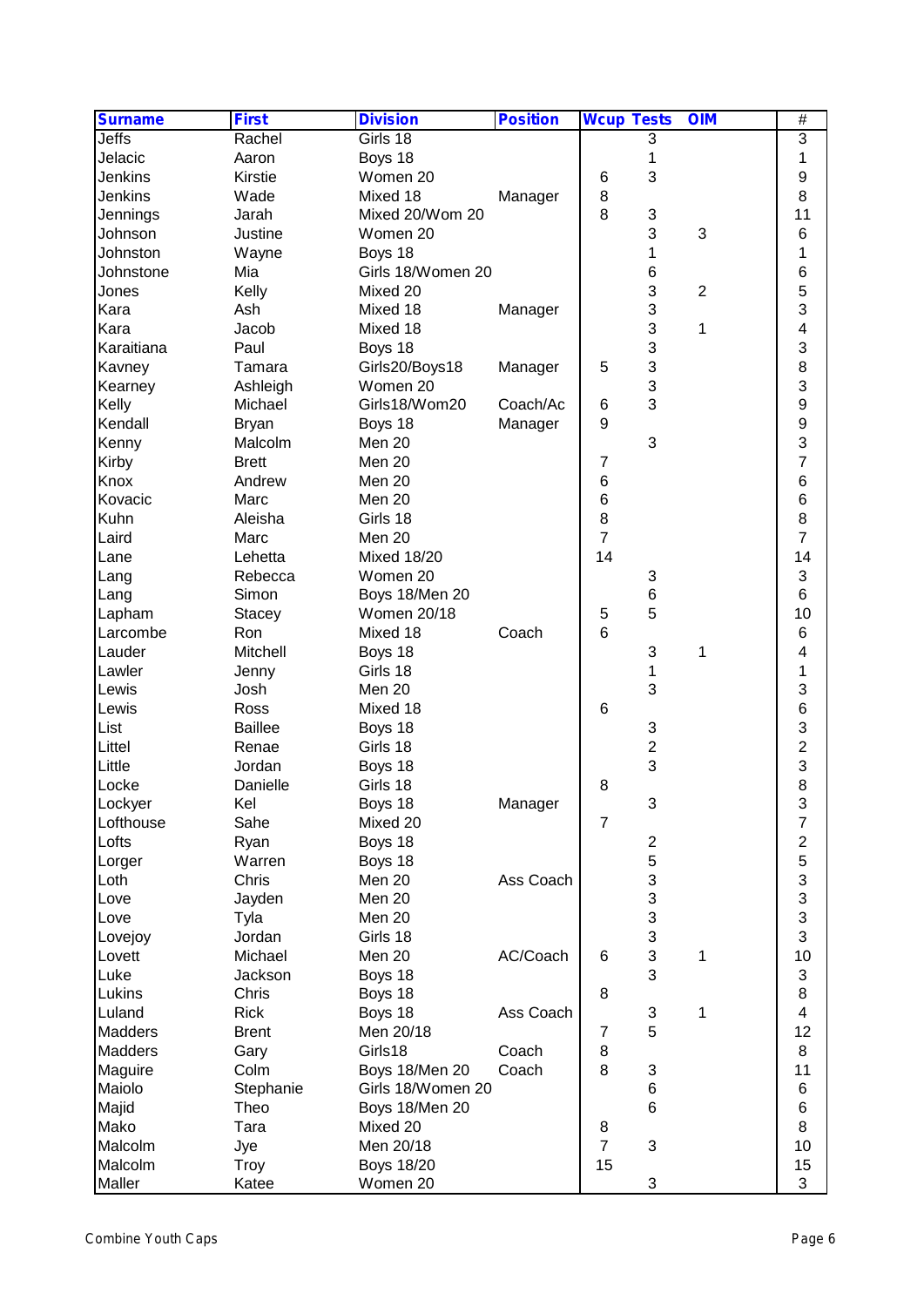| <b>Surname</b>   | <b>First</b>          | <b>Division</b>    | <b>Position</b> | <b>Wcup Tests</b> |                     | <b>OIM</b>     | $\overline{\#}$              |
|------------------|-----------------------|--------------------|-----------------|-------------------|---------------------|----------------|------------------------------|
| Mandell          | Leah                  | Women 20           |                 |                   | 3                   |                | 3                            |
| Mannix           | Megan                 | Women 20           |                 | 5                 |                     |                | 5                            |
| Marrinan         | Jacob                 | Men 20             |                 |                   | 3                   |                | 3                            |
| Marsh            | Peter                 | Boys 18            |                 |                   | $\overline{2}$      |                | $\overline{c}$               |
| Marshall         | Jordan                | Men 20             |                 |                   | $6\phantom{1}$      |                | $6\phantom{1}$               |
| <b>Marsters</b>  | Sabine                | Girls 18           |                 |                   | 3                   |                | 3                            |
| Martin           | Jason                 | Boys 18            | Ass Coach       |                   | 6                   |                | 6                            |
| Marvin           | Laura                 | Women 20           |                 | 6                 |                     |                | $6\phantom{1}6$              |
| Masache          | Madalitso             | Men 20             |                 |                   | 3                   |                | 3                            |
| Mason            | Taylor                | Women 20           |                 |                   | 3                   |                | 3                            |
| <b>McCall</b>    | Jess                  | Mixed 20           |                 |                   | 3                   | $\overline{2}$ | 5                            |
| <b>McCall</b>    | Mellissa              | Mixed 18/Girls20   |                 | 12                |                     |                | 12                           |
| <b>McCall</b>    | <b>Mick</b>           | Girls 18           | Ass Coach       | 6                 |                     |                | 6                            |
| <b>McCarthy</b>  | Kate                  | Girls 18/Women 20  |                 |                   | 6                   |                | 6                            |
| <b>McCarthy</b>  | Rob                   | Boys 18/Men 20     |                 |                   | 6                   |                | 6                            |
| McCosker         | Tony                  | Boys 18            |                 |                   | 1                   |                | 1                            |
| McDonald         | Lauren                | Women 20           |                 |                   | 3                   |                | 3                            |
| McDonald         | Matt                  | Mixed 20           |                 | 8                 |                     |                | 8                            |
| McDonald         | Michael               | Men 20/Mix 18      | AC/Coach        | 8                 | $6\phantom{1}6$     | 1              | 15                           |
| <b>McGennity</b> | Kelly                 | <b>Girls 18/20</b> |                 | 14                |                     |                | 14                           |
| McGrady          | Anthony               | Boys 18            |                 |                   | $\overline{2}$      |                | 2                            |
| McHugh           | <b>Nicole</b>         | Women 20           |                 | 6                 | 3                   |                | 9                            |
| McLachlan        | Nicole                | Girls 18           |                 |                   | 1                   |                | 1                            |
| McPhee           | Alita                 | Girls 18           |                 | 8                 |                     |                | 8                            |
| McTaggart        | Christie              | Girls 18           |                 |                   | 5                   |                | 5                            |
| McVarthy         | Trish                 | Girls 18           |                 |                   | 3                   |                | 3                            |
| Meakes           | Yasmin                | Girls18/Wom20      |                 |                   | 6                   |                | $6\phantom{1}$               |
| Medley           | Lindsay               | Boys 18            |                 | 9                 |                     |                | 9                            |
| Meredith         | Corey                 | Men 20/18          |                 | $\overline{7}$    | 3                   |                | 10                           |
| Mi Mi            | Jemma                 | Girls 18           |                 |                   | 3                   |                | 3                            |
| Mi Mi            | Kayla                 | Women 20           |                 |                   | 3                   |                | 3                            |
| Mi Mi            | Leesa                 | Mixed 18           |                 |                   | 3                   |                | 3                            |
| Mi Mi            | Rebecca               | Women 20           |                 |                   | 3                   |                | 3                            |
| Michaelopoulos   | Patricia              | Mixed 18           |                 |                   | 3                   | 1              | 4                            |
| <b>Miles</b>     | Nathan                | Boys 18            |                 |                   | $\overline{2}$      |                | $\overline{c}$               |
| Miller           | Jay                   | Men 20             |                 | 6                 |                     |                | 6                            |
| Miller           | Shannon               | Mixed 20/Men 20    |                 | 8                 | 3                   |                | 11                           |
| <b>Mills</b>     | Jackson               | Boys 18/Men 20     |                 |                   | 6                   |                | $6\phantom{1}6$              |
| Mitchell         | Justin                | Men 20             |                 | 6                 |                     |                | $\,6$                        |
| Mitchell-Cowan   | Sharon                | Girls 18           | Manager         |                   | 1                   |                | 1                            |
|                  | Damien                | Men 20             |                 | $\overline{7}$    |                     |                | $\overline{7}$               |
| Moar<br>Moffat   |                       | Men 20             |                 |                   | 3                   |                | 3                            |
|                  | Hayden                | Mixed 18           |                 |                   | 3                   |                | 3                            |
| Moore            | Aaron<br><b>Blake</b> |                    |                 |                   | 3                   |                | 3                            |
| Moore            |                       | Boys 18            |                 |                   |                     |                | $6\phantom{a}$               |
| Moore            | Damon                 | Boys 18/Men 20     |                 |                   | 6<br>3              |                | 3                            |
| Moran            | Caitlin               | Girls 18           |                 |                   |                     |                | $6\phantom{a}$               |
| Morgan           | Cobie-Jane            | Women 20           |                 |                   | 3                   | 3              |                              |
| Morgan           | Rose                  | Girls 18           |                 |                   | $\overline{c}$<br>3 |                | $\overline{\mathbf{c}}$<br>3 |
| Morris           | John                  | Mixed 18           | Ass Coach       |                   |                     |                |                              |
| <b>Morris</b>    | <b>Ricky</b>          | Mixed 18           |                 | 8                 |                     |                | 8                            |
| Morrow           | Craig                 | Girls 18           | Coach           |                   | 3                   |                | $\frac{3}{3}$                |
| Morrow           | Deirdre               | Girls 18           | Manager         |                   | 3                   |                | $\overline{7}$               |
| Mortimer         | Elin                  | Mixrd18/Wom20      |                 |                   | 6                   | 1              |                              |
| Mounsey          | <b>Bianca</b>         | Women 20           |                 |                   | 6                   | 3              | $\boldsymbol{9}$             |
| Mounsey          | Rebecca               | Women 20           |                 |                   | 3                   |                | 3                            |
| Moussa           | Michael               | Men 20/Wom 20      | AC/Coach        |                   | 6                   |                | $6\phantom{1}6$              |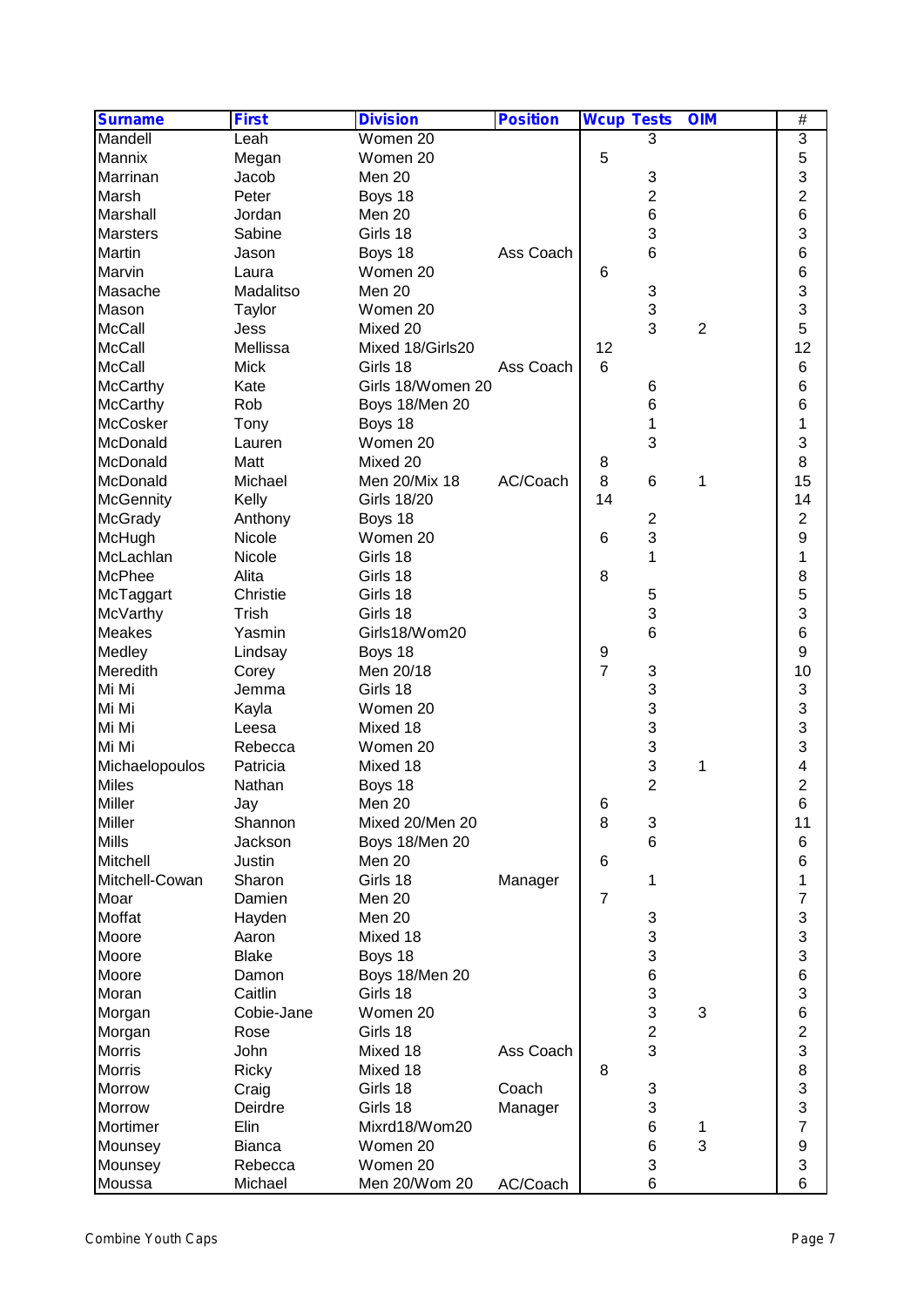| <b>Surname</b>    | <b>First</b>    | <b>Division</b>     | <b>Position</b> | <b>Wcup Tests</b> |                | <b>OIM</b> | $\overline{\#}$         |  |
|-------------------|-----------------|---------------------|-----------------|-------------------|----------------|------------|-------------------------|--|
| Moylan            | <b>Ben</b>      | Men 20              |                 |                   | 3              | 1          | 4                       |  |
| Moylan            | Matthew         | Boys 18             |                 |                   | 3              | 1          | 4                       |  |
| Mura              | Roxette         | Girls 18            |                 |                   | 3              |            | 3                       |  |
| Murphy            | Renee           | Women 20            | Ass Coach       |                   | 3              |            | 3                       |  |
| Naseby            | Eliza           | Girls 18            |                 |                   | 3              | 3          | 6                       |  |
| Nathan            | Faith           | Girls 18            |                 |                   | 3              |            | 3                       |  |
| Naughton          | Scott           | Boys 18             |                 | 8                 |                |            | 8                       |  |
| Nelson            | Joanna          | Girls 18            |                 |                   | $\mathbf{2}$   |            | $\overline{\mathbf{c}}$ |  |
| Nelson            | Simon           | Boys 18             |                 |                   | $\overline{2}$ |            | 2                       |  |
| Nercessian        | Ben             | Mixed 18            |                 | 8                 |                |            | 8                       |  |
| Ngamanu           | Jayden          | Boys 18             |                 |                   | 3              |            | 3                       |  |
| Nicholas          | Zara            | Girls 18            |                 |                   | 3              |            | 3                       |  |
| Nicholls          | Cameron         | Mixed 18            |                 | 8                 |                |            | 8                       |  |
| Nicholls          | Kathleen        | Girls 18            |                 |                   | 3              |            | 3                       |  |
| Nolan             | Dave            | Men 20/Boys 18      | AC/Coach        |                   | 12             |            | 12                      |  |
| Nona              | Kobe            | Girls 18            |                 |                   | 3              |            | 3                       |  |
| Norford           | Jason           | Boys 18             |                 |                   | 3              |            | 3                       |  |
| Norford           | Nathan          | Men 20              |                 |                   | 3              |            | 3                       |  |
| Norman            | Kerry           | <b>Women 20/18</b>  | Coach           | 5                 | 3              |            | 8                       |  |
| Norman            | Peter           | Boys 18/Men 20      |                 |                   | 6              | 1          | $\overline{7}$          |  |
| O'Brien           | Daniel          | Boys 18             |                 |                   | 3              | 1          | $\overline{\mathbf{4}}$ |  |
| O'Brien           | Kathy           | Mix20/Girls20/18    | Coach/Ac        | 13                | 12             | 1          | 26                      |  |
| O'Brien           | Luke            | Mixed 20            |                 |                   | 3              |            | 3                       |  |
| Oberlauter        | Lawrence        | Boys 18             |                 |                   | 3              | 1          | 4                       |  |
| O'Donnell         | Grant           | Mixed 18/Men20      |                 |                   | 6              | 1          | 7                       |  |
| O'Donnell         | Justin          | Men 20              |                 |                   | 3              | 1          | 4                       |  |
| Opie              | Leah            | Mixed 18            |                 |                   | 3              | 1          | 4                       |  |
| Osborne           | Luke            | Men 20              |                 |                   | 3              |            | 3                       |  |
| Otto              | Justin          | Men 20              |                 |                   | 3              | 1          | 4                       |  |
| Owen              | Alyd            | Boys 18/Men 20      |                 | 8                 | 3              | 1          | 12                      |  |
| Paki              | Aaliyah         | Girls 18            |                 |                   | 3              |            | 3                       |  |
| Papenhuyzen       | Ryan            | Boys 18             |                 |                   | 3              |            | 3                       |  |
| Parker            | Paige           | Women 20            |                 |                   | 3              |            | 3                       |  |
| Patrick           | Jacky           | Women 20            | Ass Coach       | $6\phantom{1}6$   |                |            | $\,$ 6 $\,$             |  |
| Peattie           | Laura           | Girls18/Wom20       |                 |                   | 6              |            | $\,6$                   |  |
| Peattie           | Sarah           | Girls 18            |                 |                   | 3              |            | <b>Q</b>                |  |
| Pedley            | <b>Steve</b>    | Boys 18             |                 | 9                 |                |            | J<br>9                  |  |
| Pelgrave          | Nicholas        | Boys 18             |                 |                   | 3              |            | 3                       |  |
| Pelitte-Denny     | Evania          | Girls 18            |                 |                   | 3              |            | 3                       |  |
| Pepper            | Kelly           | Girls 18            |                 | 6                 |                |            | $\,6$                   |  |
| Peters            | Melissa         | Girls 18/Women 20   |                 |                   | 6              |            | $\,6$                   |  |
| Petrie            |                 | Girls 18            | Ass Coach       |                   | $\overline{2}$ |            | $\overline{2}$          |  |
| Petrie            | Mary<br>Michael | Men 20              |                 |                   | 3              |            | $\overline{\mathbf{4}}$ |  |
|                   |                 |                     |                 |                   | 3              | 1          |                         |  |
| Pickering         | Jake            | Men 20              |                 |                   | 3              |            | 3<br>3                  |  |
| Pierce<br>Podmore | Lachlan         | Boys 18<br>Mixed 18 |                 |                   | 3              |            | 3                       |  |
|                   | Rhiannon        |                     |                 |                   | 3              |            |                         |  |
| Ponga             | Kalyn           | Boys 18             |                 |                   |                |            | 3                       |  |
| Poolman           | Linda           | Mixed 20            |                 | $\overline{7}$    |                |            | $\overline{7}$          |  |
| Potter            | Lauren          | Wom 20/Girls 18     | Pl/AC/Mg        |                   | 9              |            | 9                       |  |
| Potts             | Jessica         | Mixed 18            |                 |                   | 3              |            | 3                       |  |
| Pratt             | Jon             | Boys 18             | Ass Coach       |                   | $\overline{2}$ |            | $\overline{2}$          |  |
| Pratten           | Savannah        | Mixed 18            |                 |                   | 3              | 1          | 4                       |  |
| Prendergrast      | Damien          | Mixed 20            |                 | $\overline{7}$    |                |            | $\overline{7}$          |  |
| Price             | James           | Boys 18             |                 |                   | 3              |            | 3                       |  |
| Pryde             | Adam            | Boys 18/Men 20      |                 |                   | 6              |            | $\,6$                   |  |
| Quince            | Kirsty          | Girls18/Wom20       |                 |                   | 6              | 3          | 9                       |  |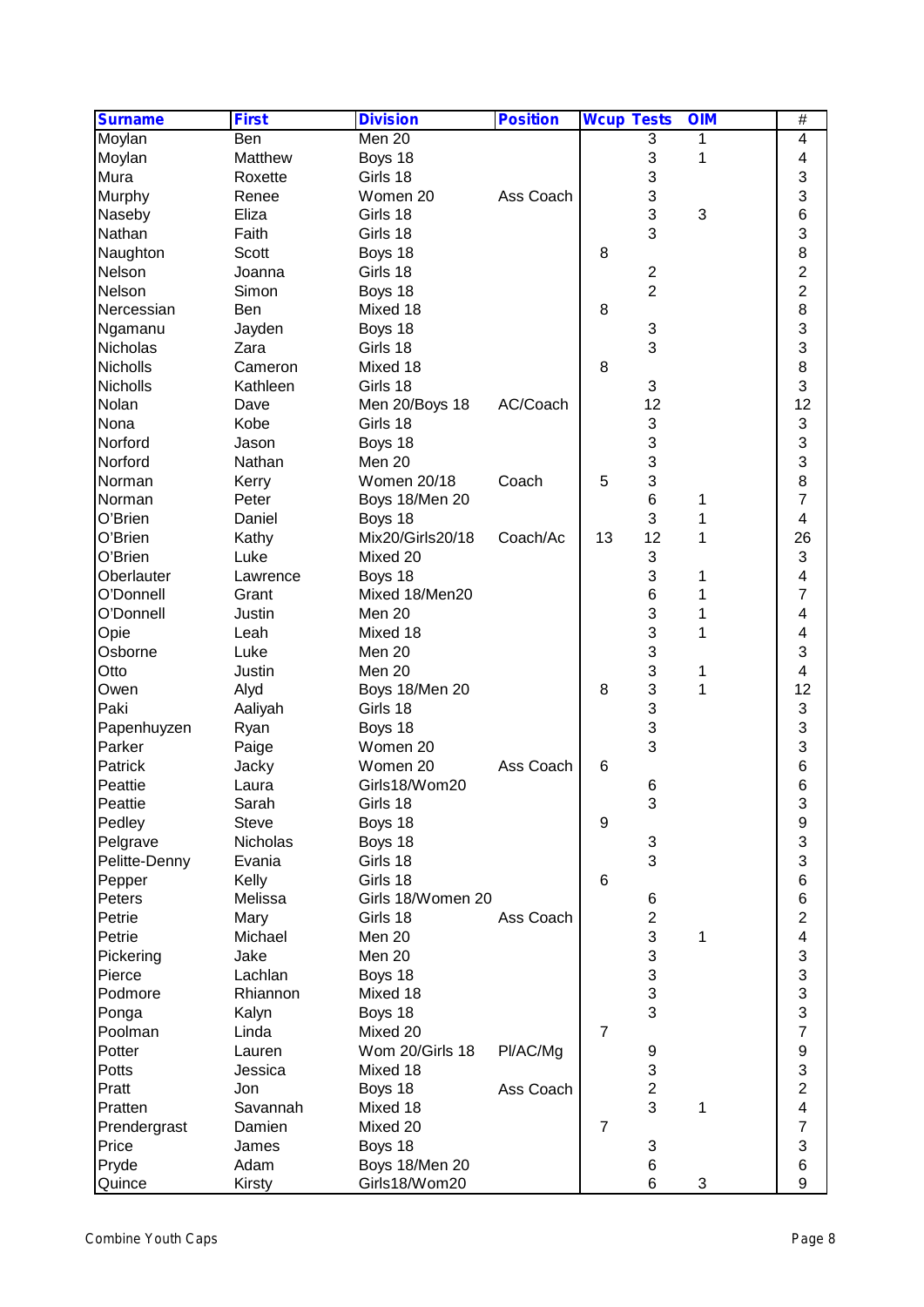| <b>Surname</b>      | <b>First</b>   | <b>Division</b>          | <b>Position</b> | <b>Wcup Tests</b> |                           | <b>OIM</b>              | $\overline{\#}$ |
|---------------------|----------------|--------------------------|-----------------|-------------------|---------------------------|-------------------------|-----------------|
| Quinlan             | Ashleigh       | Girls18/Wom20            |                 |                   | 6                         |                         | $6\phantom{1}6$ |
| Quirk               | Alicia         | Girls18/Wom20            |                 |                   | 6                         | 3                       | 9               |
| Rackemann           | Georgina       | Girls 18                 |                 |                   | 3                         |                         | 3               |
| Raitilava           | Pauline        | Girls 18                 |                 |                   | $\overline{2}$            |                         | $\overline{c}$  |
| Rawlinson           | Chris          | Men 20                   |                 | 6                 |                           |                         | $6\phantom{a}$  |
| Read                | Lucas          | Boys 18                  |                 |                   | 3                         |                         | 3               |
| Reed                | Emily          | Girls 18                 |                 |                   | 6                         | 3                       | 9               |
| Regal               | Amy            | Women 20                 |                 |                   | 3                         | 3                       | 6               |
| Regan               | Madison        | Girls 18                 |                 |                   | 3                         |                         | 3               |
| Regazzoli           | Mark           | Boys 18                  |                 | 9                 |                           |                         | 9               |
| Reid                | Rachel         | <b>Girls 18/20</b>       |                 | 14                |                           |                         | 14              |
| Reid                | Tina           | Girls 18                 |                 |                   | 5                         |                         | 5               |
| Resch               | Kimberley      | Girls 18                 |                 |                   | 3                         | 3                       | 6               |
| Rey                 | Robert         | Men 20                   | Ass Coach       | 6                 |                           |                         | 6               |
|                     | Sebe           | Men 20                   |                 | 6                 |                           |                         | 6               |
| Rey                 |                |                          |                 |                   |                           |                         |                 |
| Reynolds            | <b>Brytten</b> | Mixed 20                 |                 |                   | 3                         |                         | 3               |
| Reynolds            | Symone         | <b>Women 20/18</b>       |                 | 5                 | 3                         |                         | 8               |
| Richards            | David          | Boys 18                  |                 |                   | 3                         |                         | 3               |
| <b>Roberts</b>      | Amanda         | Girls 18                 |                 |                   | 3                         |                         | 3               |
| Roberts             | Ben            | Boys 18                  |                 | 9                 |                           |                         | 9               |
| Roberts             | Lindsay        | Boys 18                  |                 |                   | 1                         |                         | 1               |
| Roberts             | <b>Steve</b>   | Men 20                   |                 | $\overline{7}$    |                           |                         | $\overline{7}$  |
| Robertson           | Peter          | Boys 18                  | Coach/Ac        | 17                |                           |                         | 17              |
| Rodgers             | Samantha Lee   | Girls18/Wom20            |                 |                   | 6                         |                         | $6\phantom{1}6$ |
| Rogerson            | Hayley         | Mixed 18                 |                 | 6                 |                           |                         | 6               |
| Rose                | Gary           | Men 20                   | Manager         | $6\phantom{1}$    |                           |                         | 6               |
| Rose                | Shannon        | Girls 18/Mixed 20        |                 |                   | 6                         |                         | $\,6$           |
| Rosser              | Caine          | Boys 18                  |                 |                   | 3                         |                         | 3               |
| Rovelli             | Swain          | Women 20                 | Coach           |                   | 3                         |                         | 3               |
| Rozairo             | Joshua         | Boys 18/Men 20           |                 |                   | $6\phantom{1}$            |                         | 6               |
| Rozairo             | Keith          | Boys 18/Men 20           | Ass Coach       |                   | 6                         |                         | 6               |
| Runge               | Michael        | Boys 18                  | Manager         | 8                 |                           |                         | 8               |
| Rushworth           | Daniel         | Boys 18                  |                 |                   | $\overline{2}$            |                         | $\overline{c}$  |
| Ruso                | Nathan         | Boys 18                  |                 |                   | 3                         |                         |                 |
| Russell             | Adam           | Mixed 20                 |                 |                   | 3                         |                         | $\frac{3}{3}$   |
|                     |                |                          |                 |                   | 3                         |                         | 3               |
| Russell             | Corey          | Boys 18                  |                 |                   |                           |                         |                 |
| Russell             | Dean           | Women 20                 | Coach           |                   | $\ensuremath{\mathsf{3}}$ | 3                       | 6               |
| <b>Ryston-Pratt</b> | Toby           | Men 20/18                |                 | $\overline{7}$    | $\overline{\mathbf{c}}$   |                         | 9               |
| Sadler              | Mackenzie      | Mixed 20                 |                 |                   | 3                         |                         | 3               |
| Salter              | Sue            | Girl18/Mix/Wom20 Manager |                 | 6                 | 6                         | $\overline{\mathbf{c}}$ | 14              |
| Sanft               | Oscar          | Mix20/Boy18/Men20        |                 |                   | 9                         | $\overline{2}$          | 11              |
| Sankey              | Shannon        | Men 20                   |                 |                   | 3                         |                         | 3               |
| Santalucia          | Derek          | Mixed 20/Boys18          |                 | $\overline{7}$    | 3                         |                         | 10              |
| Sargent             | Catherine      | Women 20                 |                 |                   | 3                         |                         | 3               |
| Sarmento            | Jordan         | Boys 18                  |                 |                   | 3                         |                         | 3               |
| Schmidt             | Jason          | Mixed 20                 |                 |                   | 3                         | $\overline{2}$          | 5               |
| Schneider           | Kylie          | Girls 18                 |                 |                   | $\overline{c}$            |                         | $\overline{c}$  |
| Sciglitano          | Luc            | Boys 18                  |                 |                   | 3                         |                         | 3               |
| Seamark             | Rylie          | Girls 18/Women 20        |                 |                   | $\,6$                     |                         | $6\phantom{1}6$ |
| Searle              | Andrew         | Boys 18                  |                 |                   | 3                         |                         | 3               |
| Searle              | Barry          | Boys 18                  |                 |                   | 1                         |                         | 1               |
| Sefuiva             | Wesley         | Men 20                   |                 |                   | 3                         |                         | 3               |
| <b>Sfeir</b>        | Paul           | Men 20                   | Coach           |                   | 3                         |                         | 3               |
| Shaw                | David          | Mixed 18/Men20           |                 |                   | $\,6$                     |                         | $\overline{7}$  |
| Shaw                | Jessica        | Girls18/Wom20            |                 |                   | $6\phantom{1}6$           | 1<br>3                  | $9$             |
|                     |                |                          |                 |                   |                           |                         |                 |
| Shaw                | Katie          | Mixed 18                 |                 | 14                |                           |                         | 14              |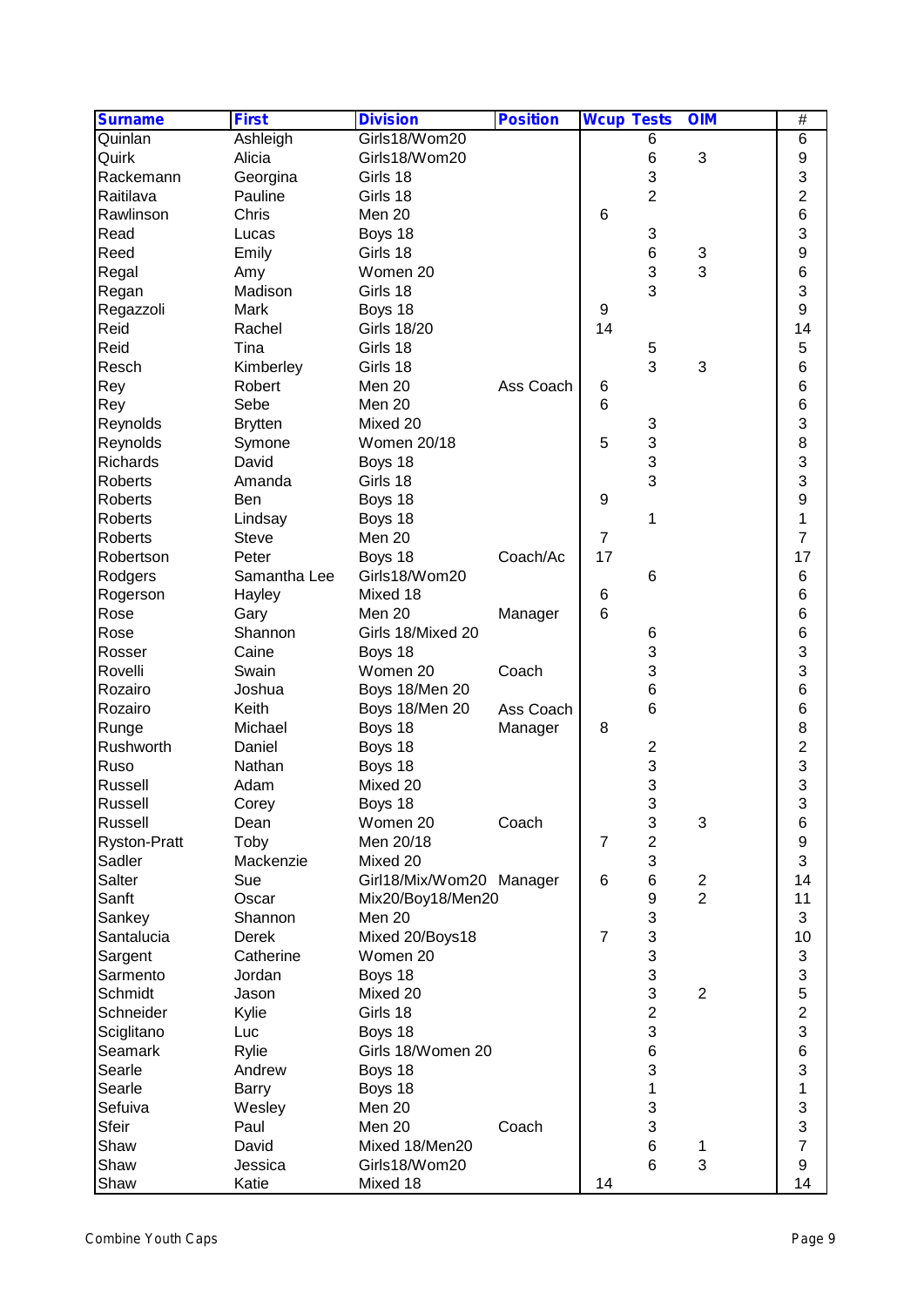| <b>Surname</b>  | <b>First</b>    | <b>Division</b>    | <b>Position</b> | <b>Wcup Tests</b> |                           | <b>OIM</b>     | #                       |  |
|-----------------|-----------------|--------------------|-----------------|-------------------|---------------------------|----------------|-------------------------|--|
| Shaw            | <b>Missy</b>    | Women 20           |                 | 5                 |                           |                | 5                       |  |
| Shaw            | Tenneille       | Girls 18           |                 | 6                 |                           |                | $6\phantom{1}6$         |  |
| Shefford        | Peter           | Mix18/20/Boys18    | AC/Mgr          | $\bf 8$           | 6                         | $\overline{2}$ | 16                      |  |
| Shepherd        | Ashley          | Mixed 18           |                 | 8                 |                           |                | 8                       |  |
| Shute           | James           | Men 20             |                 |                   | 3                         |                | 3                       |  |
| Silk            | Jasmine         | Mixed 20/Girls 18  |                 | $\overline{7}$    | 3                         |                | 10                      |  |
| Simbolon        | Kai             | Boys 18/Men 20     |                 |                   | $\,6$                     |                | $6\phantom{1}6$         |  |
| Simbolon        | Marley          | Mixed 20           |                 |                   | 3                         |                | 3                       |  |
| Simpkins        | Charli          | Mixed 18           |                 | 8                 |                           |                | 8                       |  |
| Singh           | John            | Mixed 20/Men 20    | AC/Coach        | 15                | 3                         | 1              | 19                      |  |
| Singh           | Michael         | Men 20             |                 |                   | 3                         | 1              | 4                       |  |
| Singman         | <b>Breannan</b> | Girls 18           |                 |                   | 3                         |                | 3                       |  |
| Skwarko         | Amanda          | Girls18/Mixed 20   |                 | 6                 | 3                         | $\overline{2}$ | 11                      |  |
| Slade           | Nicole          | Girls 18           |                 | 8                 |                           |                | 8                       |  |
| Small           | Chris           | Boys 18            |                 | 8                 |                           |                | 8                       |  |
| Small           | Kylie           | Girls 18           |                 |                   | 3                         |                | 3                       |  |
| Smith           | Coby            | Girls 18           |                 | 8                 |                           |                | 8                       |  |
| Smith           | Karen           | Girls 18           | Coach           |                   | 1                         |                | 1                       |  |
| Smith           | Mathew          | Boys 18            |                 |                   | 3                         |                | 3                       |  |
| Smith           | Mitchel         | Boys 18/Mixed 20   | Play/AC         | 8                 | 3                         |                | 11                      |  |
| Smith           | <b>Nick</b>     | Women 20           | Ass Coach       |                   | 3                         | 3              | $\,6$                   |  |
| Smith           | Pat             | Men 20             |                 |                   | 3                         |                | 3                       |  |
| Smith           | Simone          | Girls 18/Women 20  |                 |                   | $6\phantom{1}$            |                | $6\phantom{a}$          |  |
| Soloman         | Kim             | Women 20           |                 |                   | 3                         |                | 3                       |  |
|                 | Andrew          |                    | Manager         |                   |                           |                | $\overline{7}$          |  |
| Spencer         |                 | Men 20             | Manager         | $\overline{7}$    |                           |                | 3                       |  |
| Spencer         | <b>Brittany</b> | Girls 18           |                 |                   | 3                         |                | $6\phantom{1}6$         |  |
| Springfield     | Adam            | Mixed 18           |                 | 6<br>8            |                           |                |                         |  |
| Springfield     | Dean            | Mixed 18/Men20     |                 |                   | 3<br>3                    | 1              | 12                      |  |
| Stanton         | Tanisha         | Girls 18           |                 |                   |                           |                | 3                       |  |
| Stevanovic      | Ben             | Mixed 18           |                 |                   | 3                         |                | 3                       |  |
| <b>Stevens</b>  | Katherine       | Women 20           |                 |                   | 3                         |                | 3                       |  |
| <b>Strasser</b> | Zach            | Boys 18            |                 |                   | 3                         |                | 3                       |  |
| Studdon         | Maddison        | Girls 18/Women 20  |                 |                   | 9                         |                | 9                       |  |
| Sue See         | Kimberley       | Girls18/Wom20      |                 |                   | 6                         |                | $\,6$                   |  |
| Suey            | Nicole          | <b>Women 20/18</b> |                 | 5                 | 5<br>C                    |                | 10                      |  |
| Swan            | Chris           | Boys 18            |                 |                   | ے                         |                | $\overline{\mathbf{c}}$ |  |
| Swan            | Luke            | Boys 18            |                 |                   | $\ensuremath{\mathsf{3}}$ |                | 3                       |  |
| Swan            | Stephen         | Mixed 20/Boys18    |                 | $\overline{7}$    | 3                         |                | 10                      |  |
| Sward           | Nicholas        | Boys 18            |                 | 8                 |                           |                | 8                       |  |
| Swyer           | Matthew         | Boys 18            |                 |                   | $\boldsymbol{2}$          |                | $\overline{c}$          |  |
| Sykes           | Emma            | Girls 18           |                 |                   | 3                         |                | 3                       |  |
| Taikato-Simpson | Dylan           | Boys 18            |                 |                   | 3                         | 1              | $\overline{\mathbf{4}}$ |  |
| <b>Taiters</b>  | Chris           | Boys 18            |                 |                   | 3                         | 1              | 4                       |  |
| <b>Tandek</b>   | Aaron           | Boys 18/Men 20     |                 | 8                 | 3                         |                | 11                      |  |
| Tavo            | Rebecca         | Mixed 18           |                 | 6                 |                           |                | $\,6$                   |  |
| Taylor          | Dean            | Boys 18            |                 | 8                 |                           |                | 8                       |  |
| Taylor          | Greg            | Boys/Girls 18      | Manager         |                   | 6                         | 1              | $\overline{7}$          |  |
| Taylor          | Kiara           | Mixed 18           |                 |                   | 3                         |                | 3                       |  |
| Templeman       | Patrick         | Boys 18            |                 |                   | 3                         |                | 3                       |  |
| Thimble         | <b>Brendon</b>  | Boys 18            |                 | 8                 |                           |                | 8                       |  |
| Thomas          | Jamie           | Boys 18            |                 |                   | 3                         |                | $\frac{3}{3}$           |  |
| Thomas          | Marama          | Girls 18           |                 |                   | 3                         |                |                         |  |
| Thompson        | Dylan           | Men 20             |                 |                   | 6                         | 1              | $\overline{7}$          |  |
| Thorne          | Peter           | Boys 18            | Manager         |                   | 1                         |                | 1                       |  |
| Thouard         | Leasha          | Girls 18           | Ass Coach       |                   | 3                         |                | 3                       |  |
| Tighe           | Floyd           | Boys 18            |                 |                   | 3                         |                | 3                       |  |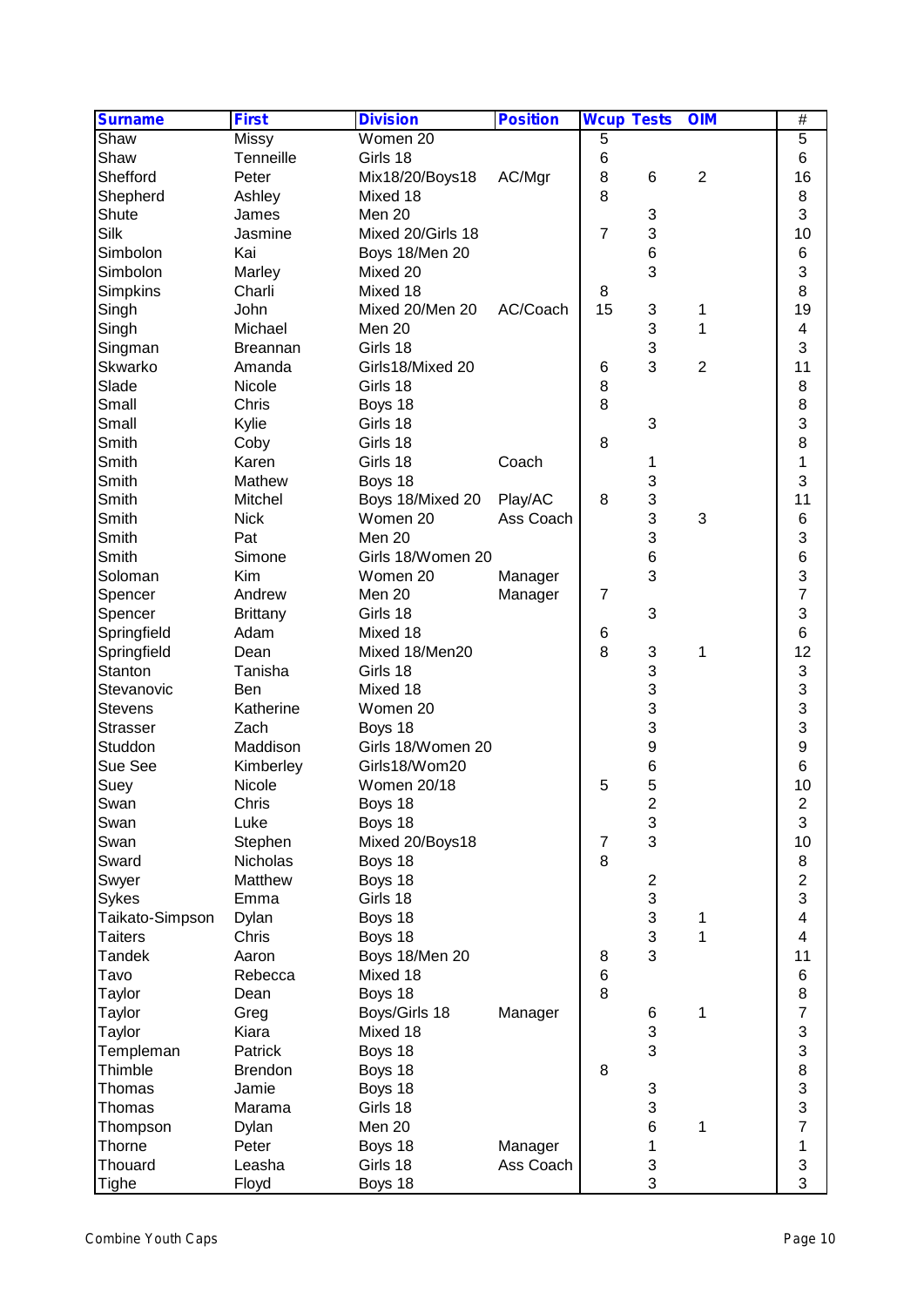| <b>Surname</b>     | <b>First</b>    | <b>Division</b>    | <b>Position</b> | <b>Wcup Tests</b>       | <b>OIM</b>                | #                                          |
|--------------------|-----------------|--------------------|-----------------|-------------------------|---------------------------|--------------------------------------------|
| <b>Tillett</b>     | <b>Tahlulah</b> | Women 20           |                 | 3                       |                           | $\overline{3}$                             |
| Tinnion            | Kristy          | Mixed 20           |                 | 7                       |                           | $\overline{7}$                             |
| Tomlin             | Maree           | Mixed 20/Girls18   | Manager         | $\overline{7}$<br>3     | $\ensuremath{\mathsf{3}}$ | 13                                         |
| Toner              | Ciaran          | Boys 18/Men 20     |                 | 6                       |                           | 6                                          |
| Tope               | Matt            | Boys 18            |                 | 9                       |                           | 9                                          |
| Tope               | Mitchell        | Men 20             |                 | $6\phantom{1}$          |                           | $6\phantom{a}$                             |
| <b>Tsakissiris</b> | <b>Bianca</b>   | Girls 18           |                 | $\overline{c}$          |                           | $\overline{c}$                             |
| Tump               | Jarod           | Boys 18            |                 | 3                       |                           | 3                                          |
| Tupuhi             | Delwyn          | Girls 18           |                 | 6                       |                           | 6                                          |
| Turner             | Erin            | <b>Women 20/18</b> |                 | 5<br>5                  |                           | 10                                         |
| <b>Tyack</b>       | Melissa         | Girls 18           |                 | 6                       |                           | $\,6$                                      |
| Upton              | Tamika          | Women 20           |                 | 3                       |                           | 3                                          |
| Van Zanden         | Jacob           | Mixed 18           |                 | 3                       |                           | 3                                          |
| Vertely            | Julian          | Mixed 18           |                 | 6                       |                           | $6\phantom{1}6$                            |
| <b>Viellaris</b>   | Damon           | Men 20/18          |                 | $\overline{7}$<br>5     |                           | 12                                         |
| Wagg               | Tristan         | Men 20             |                 | 3                       |                           | 3                                          |
| Waitohi            | Jerome          | Mixed 18           |                 | 8                       |                           | 8                                          |
| Waldie             |                 | Girls 18           |                 | 3                       |                           | 3                                          |
| Walker             | Laura           |                    |                 |                         |                           | $\,6$                                      |
|                    | <b>Brooke</b>   | Women 20           |                 | 6                       |                           |                                            |
| Walsh              | Jade            | Women 20           |                 | 5                       |                           | 5                                          |
| Walters            | Andria          | Girls 18           | Manager         | 8                       |                           | 8                                          |
| Ward               | Neil            | Boys 18            |                 | 3                       |                           | 3                                          |
| Wardrobe           | Kylie           | Girls 18           |                 | $\overline{c}$          |                           | $\overline{c}$                             |
| Warr               | <b>Brentt</b>   | Boys 18            |                 | 3                       |                           | 3                                          |
| Watego             | Marriki         | Girls18/Wom20      |                 | 6                       | 3                         | $\begin{array}{c} 9 \\ 3 \\ 2 \end{array}$ |
| Watt               | Chloe           | Mixed 20           |                 | 3                       |                           |                                            |
| Webb               | Cara            | Girls 18           |                 | $\overline{2}$          |                           |                                            |
| Weeks              | Kane            | Boys 18            | Manager         | 3                       |                           | 3                                          |
| Wehbe              | Raymond         | Mixed 18           |                 | 3                       |                           | 3                                          |
| Wellington         | Lisa            | Girls 18           |                 | 1                       |                           | 1                                          |
| Wells              | Toni            | Women 20           |                 | 6                       |                           | 6                                          |
| Western            | James           | Boys 18/Men 20     |                 | 6                       |                           | 6                                          |
| White              | Samantha        | Women 20           |                 | 3                       |                           | $\begin{array}{c} 3 \\ 3 \\ 3 \end{array}$ |
| Whittaker          | Rhys            | Men 20             |                 | 3                       |                           |                                            |
| Wickham            | Mitchell        | Men 20             |                 | 3                       |                           |                                            |
| Widdens            | Allan           | Boys 18            |                 | $\overline{\mathbf{c}}$ |                           | $\overline{c}$                             |
| Wierczorek         | Ben             | Mixed 20           |                 | 3                       | $\overline{c}$            | 5                                          |
| Wilkinson          | Josh            | Boys 18            |                 | 3                       | 1                         | 4                                          |
| Wilkinson          | Natalie         | Girls 18           |                 | $\overline{2}$          |                           | $\overline{c}$                             |
| Willett            | Tim             | Mixed 18           |                 | 6                       |                           | $\,6$                                      |
| Williams           | Joe             | Boys 18            |                 | $\boldsymbol{9}$        |                           | $\boldsymbol{9}$                           |
| Williams           | Sharyn          | Girls 18           |                 | $\overline{2}$          |                           | $\overline{c}$                             |
| Wilmott            | Renee           | Mixed 20           |                 | $\overline{7}$          |                           | $\overline{7}$                             |
| Wilson             | Elise           | Mixed 18           |                 | 3                       |                           | 3                                          |
| Wilson             | Julie           | Mixed 18           |                 | 6                       |                           | $\overline{6}$                             |
| Wilson             | Matthew         | Boys 18            |                 | 3                       |                           | 3                                          |
| Winchester         | Claire          | Women 20           |                 | 3<br>6                  |                           | $\boldsymbol{9}$                           |
| Winchester         | Louise          | Women 20/18        |                 | 5<br>5                  |                           | 10                                         |
| Winder             | Candice         | Girls 18           |                 | 8                       |                           | 8                                          |
| Winder             | Roxanne         | Women 20           |                 | $\,6$<br>3              |                           | $\boldsymbol{9}$                           |
| Wise               | Andrew          | Boys 18            |                 | 9                       |                           | 9                                          |
| Withers            | Clint           | Men 20             |                 | $6\phantom{1}$          |                           | $\overline{6}$                             |
| Wittenberg         | Kim             | Girls 18           |                 | 1                       |                           | 1                                          |
| Wong               | Nathan          | Mixed 20/Men 20    |                 | 6                       | $\overline{2}$            | $\bf8$                                     |
| Woods              | Kelly           | Girls 18           |                 | 5                       |                           | $\overline{5}$                             |
| Worters            | Di              | Mixed 18           | Manager         | 3                       | 1                         | $\overline{4}$                             |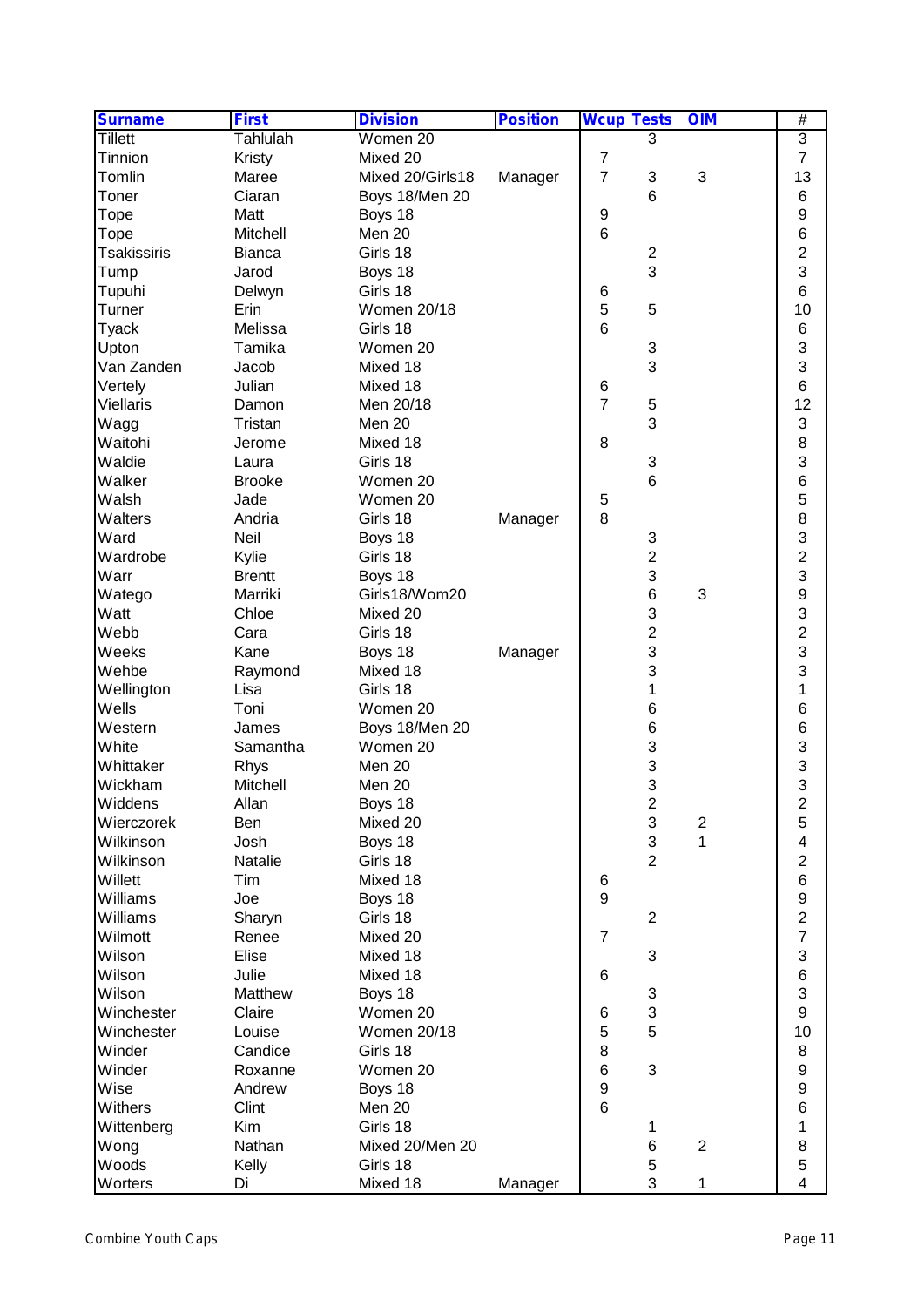| <b>Surname</b> | <b>First</b> | <b>Division</b> | <b>Position</b> | <b>Wcup Tests OIM</b> |   |   | #  |
|----------------|--------------|-----------------|-----------------|-----------------------|---|---|----|
| Wright         | Jack         | Mixed 18        |                 |                       |   |   | 3  |
| Wright         | Warrick      | Mixed 20/Boys18 |                 |                       | 3 |   | 10 |
| Wuruki         | Kristin      | Girls 18        |                 |                       | 3 | 3 | 6  |
| Wynyard        | Caidyn       | Boys 18/Men 20  |                 |                       | 6 |   | 6  |
| Yarden         | Talia        | Women 20        |                 |                       | 3 |   | 3  |
| Young          | Stephen      | Men 20          | Manager         |                       | 3 |   | 4  |
| Zanette        | David        | Boys 18         |                 | 9                     |   |   | 9  |
| Ziade          | Anthony      | Men 20          |                 |                       |   |   |    |
|                |              |                 |                 |                       |   |   |    |

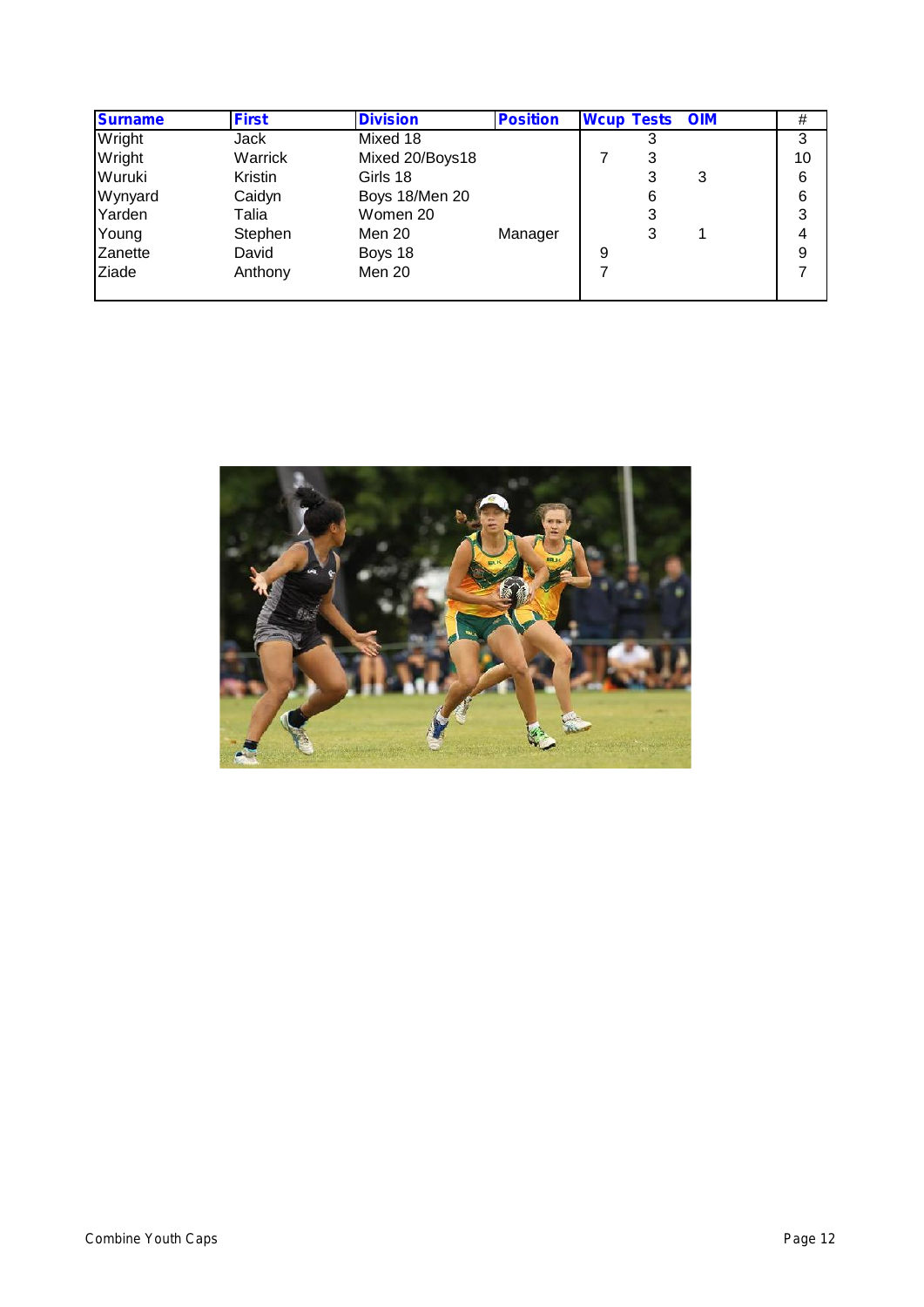# **Australia - Youth World Cup Caps**

2001 - Auckland, New Zealand 2005 - Sunshine Coast, Australia

|                  | <b>Leading Youth Representative Caps</b> |                     |          | 2001 | 2005 | #               |
|------------------|------------------------------------------|---------------------|----------|------|------|-----------------|
| Robertson        | Peter                                    | Boys 18             | Coach/Ac | 9    | 8    | 17              |
| Hipperson        | Troy                                     | <b>Boys 18/20</b>   |          | 9    | 6    | 15 <sub>1</sub> |
| Malcolm          | Troy                                     | <b>Boys 18/20</b>   |          | 9    | 6    | 15              |
| Singh            | <b>John</b>                              | Mixed 20            | AC/Coach | 7    | 8    | 15              |
| <b>McGennity</b> | Kelly                                    | Girls 18/20         |          | 8    | 6    | 14              |
| Reid             | Rachel                                   | Girls 18/20         |          | 8    | 6    | 14              |
| Shaw             | Katie                                    | Mixed 18            |          | 6    | 8    | 14              |
| Lane             | Lehetta                                  | <b>Mixed 18/20</b>  |          | 6    | 8    | 14              |
| O'Brien          | Kathy                                    | Mix20/Girls20 Coach |          |      | 6    | 13              |
| <b>McCall</b>    | Mellissa                                 | Mix18/Girls20       |          | 6    | 6    | 12              |
|                  |                                          |                     |          |      |      |                 |

| <b>Surname</b>  | <b>First</b> | <b>Division</b> | <b>Position</b> | 2001           | 2005 | #              |
|-----------------|--------------|-----------------|-----------------|----------------|------|----------------|
|                 |              |                 |                 |                |      |                |
| Adams           | Kate         | Girls 18        |                 | 8              |      | 8              |
| Anthony         | Elise        | Girls 20        |                 | 5              |      | 5              |
| Arndell         | Morgan       | Girls 18        |                 | 8              |      | 8              |
| Avery           | Anthony      | Boys 18         |                 | 9              |      | 9              |
| Ayoub           | Jai          | Boys 20         |                 |                | 6    | 6              |
| Ayoub           | Sam          | Boys 20         | Coach           |                | 6    | 6              |
| Baggio          | Andrew       | Boys 20         |                 |                | 6    | 6              |
| <b>Baker</b>    | Matthew      | Mixed 20        |                 |                | 8    | 8              |
| Ballon          | Meg          | Mixed 18        |                 |                | 8    | 8              |
| <b>Banks</b>    | Karley       | Mixed 20        | Ass Coach       |                | 8    | 8              |
| <b>Barclay</b>  | Lauren       | Girls 18        |                 |                | 6    | 6              |
| <b>Baseley</b>  | Kate         | Girls 20        |                 |                | 6    | 6              |
| <b>Basford</b>  | Kelly        | Girls 18        |                 |                | 6    | 6              |
| <b>Beck</b>     | Nicole       | Girls 20        |                 |                | 6    | 6              |
| <b>Behrenes</b> | Natham       | Boys 20         |                 | $\overline{7}$ |      | $\overline{7}$ |
| <b>Bird</b>     | Mat          | Boys 20         |                 |                | 6    | 6              |
| <b>Bonner</b>   | Ji           | Boys 18         |                 |                | 8    | 8              |
| <b>Boss</b>     | Kristin      | Girls 20        |                 |                | 6    | 6              |
| <b>Boston</b>   | Karen        | Girls 18        | Manager         |                | 6    | 6              |
| <b>Brown</b>    | Daniel       | Mixed 20        |                 |                | 8    | 8              |
| <b>Bryant</b>   | Lisa         | Girls 18        |                 | 8              |      | 8              |
| <b>Buckley</b>  | <b>Scott</b> | Mixed 20        |                 |                | 8    | 8              |
| <b>Byrne</b>    | Cameron      | Mixed 18        |                 | 6              |      | 6              |
| Campbell        | Megan        | Girls 18        |                 |                | 6    | 6              |
| Caspani         | Kevin        | Mixed 18        |                 |                | 8    | 8              |
| Collins         | Adam         | Boys 20         | Coach           | 7              |      | $\overline{7}$ |
| Conlon          | David        | Boys 18         |                 | 9              |      | 9              |
| Connolly        | Ron          | Boys18          | Ass Mgr         |                | 8    | 8              |
| Considine       | Tegan        | Mixed 20        |                 |                | 8    | 8              |
| Conway          | Natalie      | Girls 20        |                 | 5              |      | 5              |
| Cooper          | Dearne       | Girls 18        |                 |                | 6    | 6              |
| Corcoran        | Shan         | Girls 20        |                 | 5              |      | 5              |
| Curran          | Frank        | Mixed 20        | Manager         |                | 8    | 8              |
| Currie          | Beau-dene    | Boys 20         |                 | $\overline{7}$ |      | $\overline{7}$ |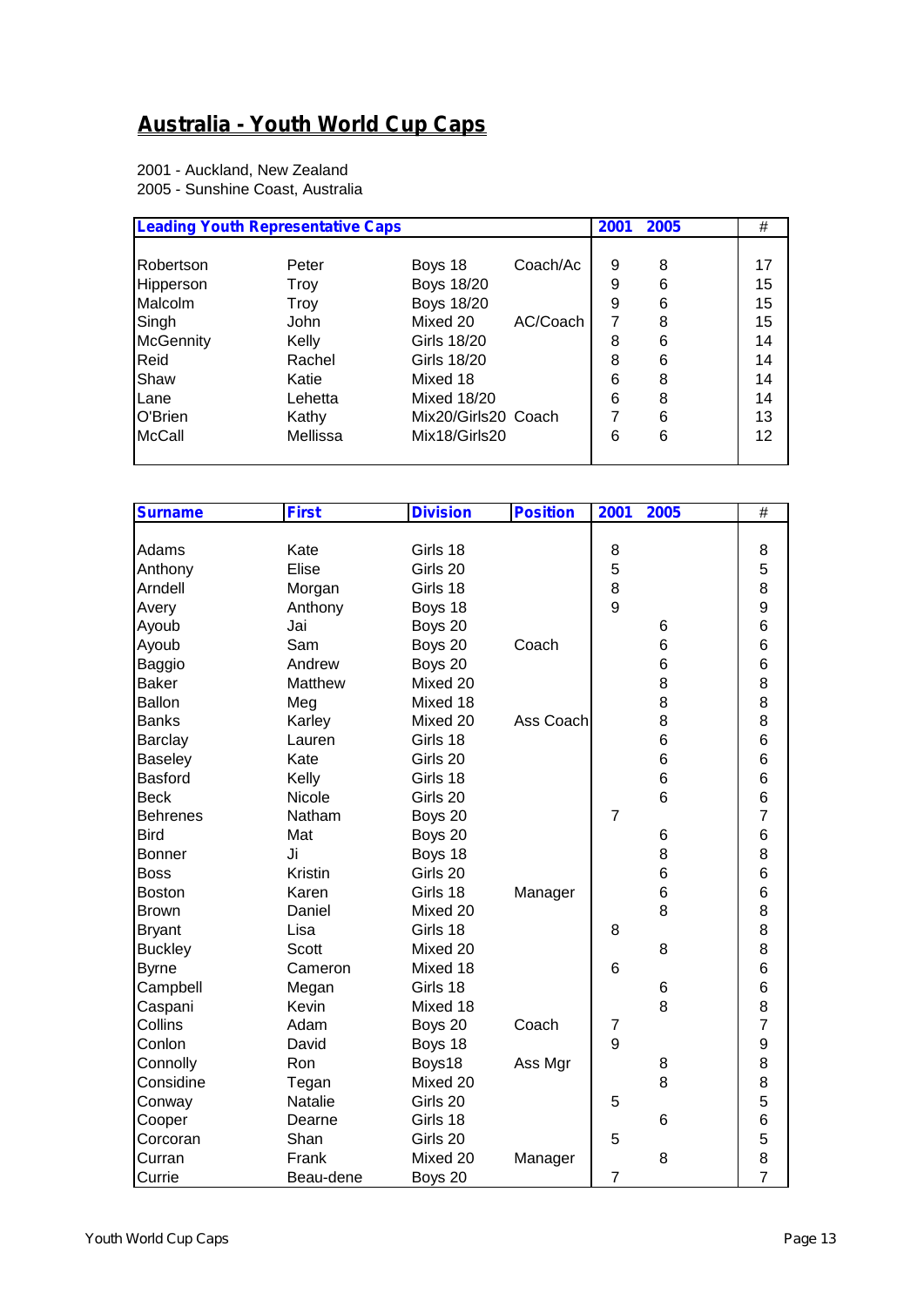| <b>Surname</b> | <b>First</b>  | <b>Division</b>   | <b>Position</b> | 2001             | 2005            | $\overline{\#}$  |  |
|----------------|---------------|-------------------|-----------------|------------------|-----------------|------------------|--|
| Curry          | Jai           | Mixed 20          |                 |                  | 8               | 8                |  |
| Daley          | <b>Nikita</b> | Girls 18          |                 |                  | $6\phantom{1}6$ | 6                |  |
| Dalton         | John          | Mixed 20          |                 | $\overline{7}$   |                 | $\overline{7}$   |  |
| Dates          | Donomic       | Mixed 20          |                 | $\overline{7}$   |                 | $\overline{7}$   |  |
| Dawney         | Belinda       | Girls 18          |                 | 8                |                 | 8                |  |
| De la Cruz     | Bo            | Girls 20          |                 | 5                |                 | 5                |  |
| Denning        | David         | Mixed 20          |                 |                  | 8               | 8                |  |
| Dobbins        | Ashleigh      | Girls 18          |                 |                  | $6\phantom{1}6$ | 6                |  |
| Donnelly       | Kelli         | Mixed 20          |                 | $\overline{7}$   |                 | $\overline{7}$   |  |
| Dowling        | Gary          | Mixed 18          |                 | $6\phantom{1}$   |                 | $\,6$            |  |
| Dwyer          | Josh          | Boys 18           |                 |                  | 8               | 8                |  |
| Eltakchi       | Tony          | Boys 20           | Ass Coach       |                  | 6               | $\,6$            |  |
| Eltherington   | Toni          | Mixed 18          |                 |                  | 8               | 8                |  |
| Etheridge      | Nikki         | Girls 18          |                 |                  | 6               | 6                |  |
| Ethridge       | Gemma         | Girls 18          | Ass Coach       |                  | 6               | 6                |  |
| Evans          | Dane          | Boys 18           |                 |                  | 8               | 8                |  |
| Evans          | Shannon       | Mixed 18          |                 | 6                |                 | 6                |  |
| Falzon         | Adam          | Mixed 20          |                 | $\overline{7}$   |                 | $\overline{7}$   |  |
| Farrow         | Ashely        | Boys 18           |                 | $\boldsymbol{9}$ |                 | $\boldsymbol{9}$ |  |
| Forde          | Melissa       | Mixed 20          |                 | $\overline{7}$   |                 | $\overline{7}$   |  |
| Freshwater     | Jodie         | Mixed18           | Manager         | 6                |                 | 6                |  |
| Fry            | Natasha       | Mixed 18          |                 |                  | 8               | 8                |  |
| Gagen          | Peter         | Girls 18          | Ass Coach       | 8                |                 | 8                |  |
| Garnett        | Michell       | Girls 20          |                 | 5                |                 | 5                |  |
| Giarola        | Clare         | Mixed 18          |                 |                  | 8               | 8                |  |
| Giles          | Natalie       | Girls 20          |                 |                  | 6               | 6                |  |
| Graham         | Mark          | Mixed 18          | Ass Coach       | 6                |                 | 6                |  |
| Grogan         | Haylene       | Girls 20          | Ass Coach       | 5                |                 | 5                |  |
| Guerra         | Gian          | Boys 18           |                 |                  | 8               | 8                |  |
| Hammett        | Belinda       | Mixed 18          |                 |                  | 8               | 8                |  |
| Harrington     | James         | Boys 20           |                 |                  | 6               | 6                |  |
| Harrison       | Nathan        | Mixed 20          |                 |                  | 8               | 8                |  |
| Henderson      | Amanda        | Girls 18          |                 | 8                |                 | 8                |  |
| Henderson      | Renee         | Girls 20          |                 | 5                |                 | 5                |  |
| Hennessey      | Dylan         | Boys 18           |                 |                  | 8               | 8                |  |
| Heuser         | Justin        | Mixed 18          |                 |                  | 8               | 8                |  |
| Hickling       | Evan          | Boys 18           |                 | 9                |                 | $\boldsymbol{9}$ |  |
| Hillier        | Sarah         | Girls 18          |                 | $\,8\,$          |                 | 8                |  |
| Hipperson      | Jeb           | Boys 20           |                 | $\overline{7}$   |                 | $\overline{7}$   |  |
| Hipperson      | Troy          | <b>Boys 18/20</b> |                 | $\boldsymbol{9}$ | $6\phantom{1}6$ | 15               |  |
| Hoffmeister    | Kate          | Mixed 18          |                 | $\,6$            |                 | 6                |  |
| Holden         | <b>Brad</b>   | Boys 20           |                 | $\overline{7}$   |                 | $\overline{7}$   |  |
| Holloway       | Mark          | Mixed 20          |                 |                  | 8               | 8                |  |
| Hopkin         | Emily         | Girls 18          |                 |                  | 6               | 6                |  |
| Howe           | Jess          | Girls 20          |                 |                  | 6               | 6                |  |
| Hulbert        | Alyce         | Girls 18          |                 |                  | 6               | 6                |  |
| Ingram         | Melinda       | Girls 20          |                 |                  | 6               | 6                |  |
| <b>Jenkins</b> | Kirstie       | Girls 20          |                 |                  | 6               | 6                |  |
| Jenkins        | Wade          | Mixed 18          | Manager         |                  | 8               | 8                |  |
| Jennings       | Jarah         | Mixed 20          |                 |                  | 8               | 8                |  |
| Kavney         | Tamara        | Girls 20          | Manager         | 5                |                 | 5                |  |
| Kelly          | Michael       | Girls 18          | Coach           |                  | $6\phantom{1}6$ | $\,6$            |  |
| Kendall        | <b>Bryan</b>  | Boys 18           | Manager         | 9                |                 | $\mathsf g$      |  |
| Kirby          | <b>Brett</b>  | Boys 20           |                 | $\overline{7}$   |                 | $\overline{7}$   |  |
| Knox           | Andrew        | Boys 20           |                 |                  | 6               | 6                |  |
| Kovacic        | Marc          | Boys 20           |                 |                  | 6               | 6                |  |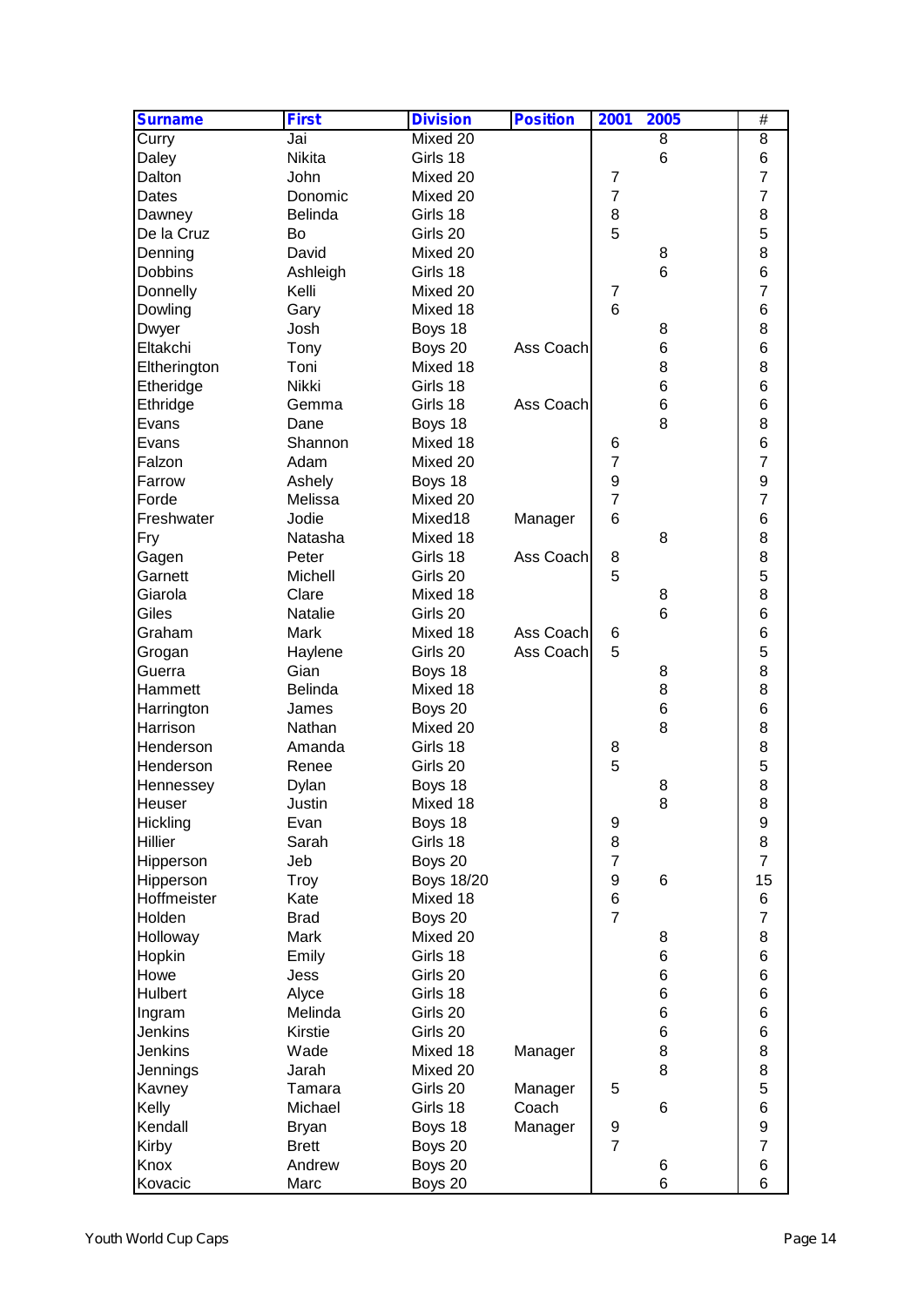| <b>Surname</b>      | <b>First</b>  | <b>Division</b>     | <b>Position</b> | 2001             | 2005 | $\overline{\#}$  |  |
|---------------------|---------------|---------------------|-----------------|------------------|------|------------------|--|
| Kuhn                | Aleisha       | Girls 18            |                 | 8                |      | 8                |  |
| Laird               | Marc          | Boys 20             |                 | $\overline{7}$   |      | $\overline{7}$   |  |
| Lane                | Lehetta       | <b>Mixed 18/20</b>  |                 | 6                | 8    | 14               |  |
| Lapham              | <b>Stacey</b> | Girls 20            |                 | 5                |      | 5                |  |
| Larcombe            | Ron           | Mixed 18            | Coach           | 6                |      | $6\phantom{1}$   |  |
| Lewis               | Ross          | Mixed 18            |                 | 6                |      | 6                |  |
| Locke               | Danielle      | Girls 18            |                 | 8                |      | 8                |  |
| Lofthouse           | Sahe          | Mixed 20            |                 | $\overline{7}$   |      | $\overline{7}$   |  |
| Lovett              | Michael       | Boys 20             | Ass Coach       |                  | 6    | 6                |  |
| Lukins              | Chris         | Boys 18             |                 |                  | 8    | 8                |  |
| Madders             | <b>Brent</b>  | Boys 20             |                 | $\overline{7}$   |      | $\overline{7}$   |  |
| Madders             | Gary          | Girls 18            | Coach           | 8                |      | 8                |  |
| Maguire             | Colm          | Boys 18             | Coach           |                  | 8    | 8                |  |
| Mako                | Tara          | Mixed 20            |                 |                  | 8    | 8                |  |
| Malcolm             | Jye           | Boys 20             |                 | $\overline{7}$   |      | $\overline{7}$   |  |
| Malcolm             | Troy          | <b>Boys 18/20</b>   |                 | 9                | 6    | 15               |  |
| Mannix              | Megan         | Girls 20            |                 | 5                |      | 5                |  |
| Marvin              | Laura         | Girls 20            |                 |                  | 6    | $6\phantom{1}$   |  |
| <b>McCall</b>       | Mellissa      | Mix18/Girls20       |                 | 6                | 6    | 12               |  |
| <b>McCall</b>       | <b>Mick</b>   | Girls 18            | Ass Coach       |                  | 6    | 6                |  |
| McDonald            | Matt          | Mixed 20            |                 |                  | 8    | 8                |  |
| McDonald            | Michael       | Mixed 18            | Coach           |                  | 8    | 8                |  |
| <b>McGennity</b>    | Kelly         | <b>Girls 18/20</b>  |                 | 8                | 6    | 14               |  |
| McHugh              | Nicole        | Girls 20            |                 |                  | 6    | 6                |  |
| McPhee              | Alita         | Girls 18            |                 | 8                |      | 8                |  |
| Medley              | Lindsay       | Boys 18             |                 | $\boldsymbol{9}$ |      | $\mathsf g$      |  |
| Meredith            | Corey         | Boys 20             |                 | $\overline{7}$   |      | $\overline{7}$   |  |
| Miller              | Jay           | Boys 20             |                 |                  | 6    | 6                |  |
| Miller              | Shannon       | Mixed 20            |                 |                  | 8    | 8                |  |
| Mitchell            | Justin        | Boys 20             |                 |                  | 6    | $\,6$            |  |
| Moar                | Damien        | Boys 20             |                 | $\overline{7}$   |      | $\overline{7}$   |  |
| <b>Morris</b>       | Ricky         | Mixed 18            |                 |                  | 8    | 8                |  |
| Naughton            | Scott         | Boys 18             |                 |                  | 8    | 8                |  |
| Nercessian          | <b>Ben</b>    | Mixed 18            |                 |                  | 8    | 8                |  |
| Nicholls            | Cameron       | Mixed 18            |                 |                  | 8    | 8                |  |
| Norman              | Kerry         | Girls 20            | Coach           | 5                |      | 5                |  |
| O'Brien             | Kathy         | Mix20/Girls20 Coach |                 | $\overline{7}$   | 6    | 13               |  |
| Owen                | Alyd          | Boys 18             |                 |                  | 8    | 8                |  |
| Patrick             | Jacky         | Girls 20            | Ass Coach       |                  | 6    | 6                |  |
| Pedley              | <b>Steve</b>  | Boys 18             |                 | 9                |      | $\boldsymbol{9}$ |  |
| Pepper              | Kelly         | Girls 18            |                 |                  | 6    | $\,6$            |  |
| Poolman             | Linda         | Mixed 20            |                 | $\overline{7}$   |      | $\overline{7}$   |  |
| Prendergrast        | Damien        | Mixed 20            |                 | $\overline{7}$   |      | $\overline{7}$   |  |
| Rawlinson           | Chris         | Boys 20             |                 |                  | 6    | 6                |  |
| Regazzoli           | Mark          | Boys 18             |                 | 9                |      | 9                |  |
| Reid                | Rachel        | <b>Girls 18/20</b>  |                 | 8                | 6    | 14               |  |
| Rey                 | Robert        | Boys 20             | Ass Coach       |                  | 6    | 6                |  |
| Rey                 | Sebe          | Boys 20             |                 |                  | 6    | $\,6$            |  |
| Reynolds            | Symone        | Girls 20            |                 | 5                |      | 5                |  |
| Roberts             | Ben           | Boys 18             |                 | $\boldsymbol{9}$ |      | $\mathsf g$      |  |
| <b>Roberts</b>      | <b>Steve</b>  | Boys 20             |                 | $\overline{7}$   |      | $\overline{7}$   |  |
| Robertson           | Peter         | Boys 18             | Coach/Ac        | $\boldsymbol{9}$ | 8    | 17               |  |
| Rogerson            | Hayley        | Mixed 18            |                 | 6                |      | 6                |  |
| Rose                | Gary          | Boys 20             | Manager         |                  | 6    | 6                |  |
| Runge               | Michael       | Boys 18             | Manager         |                  | 8    | 8                |  |
| <b>Ryston-Pratt</b> | Toby          | Boys 20             |                 | $\overline{7}$   |      | $\overline{7}$   |  |
|                     |               |                     |                 |                  |      |                  |  |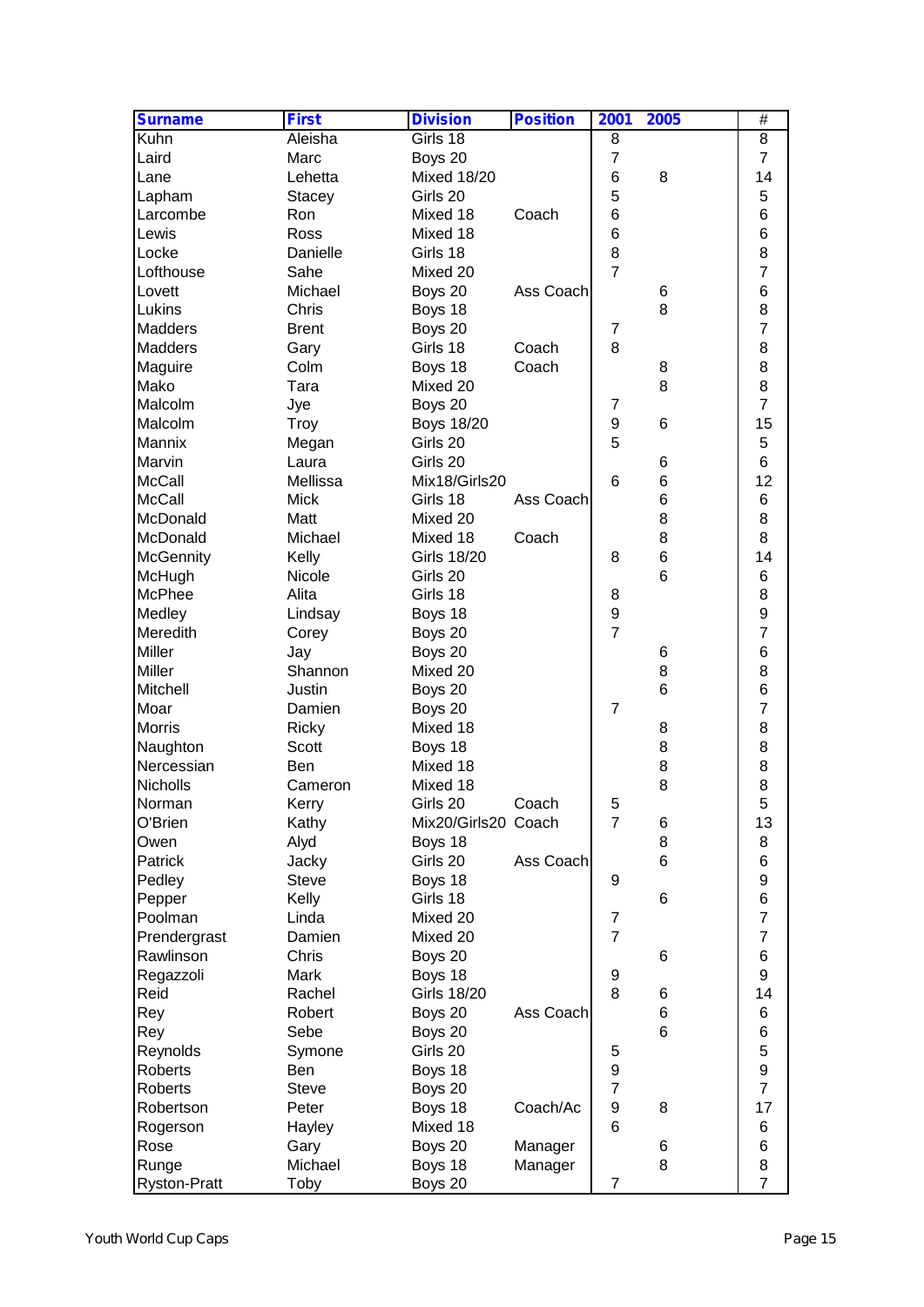| <b>Surname</b>   | <b>First</b>   | <b>Division</b> | <b>Position</b> | 2001             | 2005            | $\overline{\#}$     |
|------------------|----------------|-----------------|-----------------|------------------|-----------------|---------------------|
| Salter           | Sue            | Girls 20        | Manager         |                  | 6               | 6                   |
| Santalucia       | Derek          | Mixed 20        |                 | 7                |                 | $\overline{7}$      |
| Shaw             | Katie          | Mixed 18        |                 | $\,6$            | 8               | 14                  |
| Shaw             | <b>Missy</b>   | Girls 20        |                 | 5                |                 | 5                   |
| Shaw             | Tenneille      | Girls 18        |                 |                  | 6               | 6                   |
| Shefford         | Peter          | Mixed 18        | Ass Coach       |                  | 8               | 8                   |
| Shepherd         | Ashley         | Mixed 18        |                 |                  | 8               | 8                   |
| Silk             | Jasmine        | Mixed 20        |                 | 7                |                 | $\overline{7}$      |
| Singh            | John           | Mixed 20        | AC/Coach        | $\overline{7}$   | 8               | 15                  |
| Skwarko          | Amanda         | Girls 18        |                 |                  | 6               | 6                   |
| Slade            | Nicole         | Girls 18        |                 | 8                |                 | 8                   |
| Small            | Chris          | Boys 18         |                 |                  | 8               | 8                   |
| Smith            | Coby           | Girls 18        |                 | 8                |                 | 8                   |
| Smith            | Mitchel        | Boys 18         |                 |                  | 8               | 8                   |
| Spencer          | Andrew         | Boys 20         | Manager         | $\boldsymbol{7}$ |                 | $\overline{7}$      |
| Springfield      | Adam           | Mixed 18        |                 | $6\phantom{1}6$  |                 | 6                   |
| Springfield      | Dean           | Mixed 18        |                 |                  | 8               | 8                   |
| Suey             | Nicole         | Girls 20        |                 | $\sqrt{5}$       |                 | 5                   |
| Swan             | Stephen        | Mixed 20        |                 | $\overline{7}$   |                 | $\overline{7}$      |
| Sward            | Nicholas       | Boys 18         |                 |                  | 8               | 8                   |
| <b>Tandek</b>    | Aaron          | Boys 18         |                 |                  | 8               | 8                   |
| Tavo             | Rebecca        | Mixed 18        |                 | 6                |                 | 6                   |
|                  | Dean           | Boys 18         |                 |                  |                 | 8                   |
| Taylor           |                |                 |                 |                  | 8<br>8          |                     |
| Thimble          | <b>Brendon</b> | Boys 18         |                 |                  |                 | 8<br>$\overline{7}$ |
| Tinnion          | Kristy         | Mixed 20        |                 | $\overline{7}$   |                 |                     |
| Tomlin           | Maree          | Mixed 20        | Manager         | $\overline{7}$   |                 | $\overline{7}$      |
| Tope             | Matt           | Boys 18         |                 | 9                |                 | $\mathsf g$         |
| Tope             | Mitchell       | Boys 20         |                 |                  | 6               | 6                   |
| Tupuhi           | Delwyn         | Girls 18        |                 |                  | 6               | 6                   |
| Turner           | Erin           | Girls 20        |                 | 5                |                 | 5                   |
| Tyack            | Melissa        | Girls 18        |                 |                  | $6\phantom{1}6$ | 6                   |
| Vertely          | Julian         | Mixed 18        |                 | 6                |                 | 6                   |
| <b>Viellaris</b> | Damon          | Boys 20         |                 | $\overline{7}$   |                 | $\overline{7}$      |
| Waitohi          | Jerome         | Mixed 18        |                 |                  | 8               | 8                   |
| Walsh            | Jade           | Girls 20        |                 | 5                |                 | 5                   |
| Walters          | Andria         | Girls 18        | Manager         | 8                |                 | 8                   |
| Willett          | Tim            | Mixed 18        |                 | 6                |                 | 6                   |
| Williams         | Joe            | Boys 18         |                 | $\boldsymbol{9}$ |                 | $\boldsymbol{9}$    |
| Wilmott          | Renee          | Mixed 20        |                 | $\overline{7}$   |                 | $\overline{7}$      |
| Wilson           | Julie          | Mixed 18        |                 | $\,6$            |                 | $\,6$               |
| Winchertser      | Louise         | Girls 20        |                 | 5                |                 | 5                   |
| Winchester       | Claire         | Girls 20        |                 |                  | 6               | 6                   |
| Winder           | Candice        | Girls 18        |                 | 8                |                 | 8                   |
| Winder           | Roxy           | Girls 20        |                 |                  | 6               | 6                   |
| Wise             | Andrew         | Boys 18         |                 | 9                |                 | $\boldsymbol{9}$    |
| Withers          | Clint          | Boys 20         |                 |                  | $6\phantom{1}6$ | 6                   |
| Wright           | Warrick        | Mixed 20        |                 | 7                |                 | $\overline{7}$      |
| Zanette          | David          | Boys 18         |                 | $\boldsymbol{9}$ |                 | $\boldsymbol{9}$    |
| Ziade            | Anthony        | Boys 20         |                 | $\overline{7}$   |                 | $\overline{7}$      |
|                  |                |                 |                 |                  |                 |                     |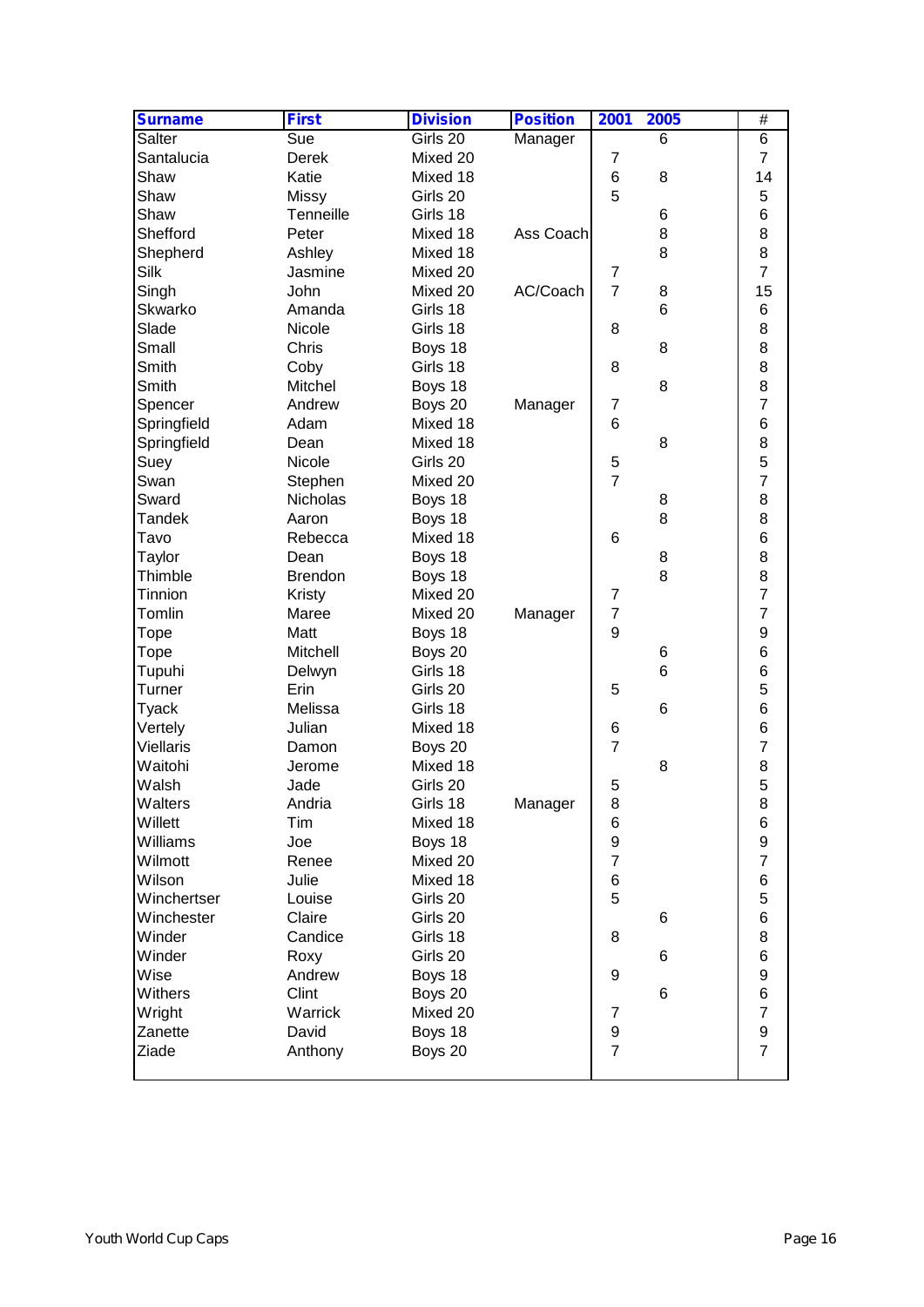#### **YOUTH TEST REPRESENTATIVE**

 - Gold Coast v New Zealand - NZ v New Zealand **2011 -** Australia v New Zealand - Auckland v New Zealand **2013** - Australia v New Zealand - Canberra & Yass v New Zealand **2015 -** Australia v New Zealand - Auckland v New Zealand **2002 -** Rarotonga, Cook Islands - Christchurch, New Zealand<br>**2009** - Auckland, New Zealand **Youth Challenge** - Auckland, New Zealand

|               | <b>Leading Youth Representative Caps</b> |               |          |  |  | 98 | 99 | 00 | 02 <sub>2</sub> | 04 | 09 | 11 | 13 | 15 <sup>15</sup> | 17           | #               |
|---------------|------------------------------------------|---------------|----------|--|--|----|----|----|-----------------|----|----|----|----|------------------|--------------|-----------------|
| Cobham        | Paul                                     | B18/G18/Mx20  | Ass Ch   |  |  |    |    |    |                 |    |    | 3  | 3  | 3                | $\mathbf{3}$ | 12              |
| O'Brien       | Kathy                                    | Girls/Boy18   | AC/Ch    |  |  |    | 3  |    |                 | 3  | 3  | 3  |    |                  |              | 12              |
| <b>Nolan</b>  | Dave                                     | Men20/Boys18* | AC/Ch    |  |  |    |    |    |                 |    |    | 3  | 3  | 3                | 3            | 12              |
| Goodwin       | Danny                                    | Mix18/Wom20*  | AC/Coach |  |  |    |    |    |                 |    | 3  | 3  | 3  |                  | 3            | 12 <sup>2</sup> |
| Studdon       | Maddison                                 | Girls 18/W20  |          |  |  |    |    |    |                 |    |    | 3  | 3  | 3                |              | 9               |
| <b>Dyball</b> | Hannah                                   | Girls 18/W20  |          |  |  |    |    |    |                 |    |    |    | 3  | 3                | 3            | 9               |
| Gyemore       | Phil                                     | Girls18/Men20 | AC/Ch    |  |  |    |    |    |                 |    | 3  | 3  |    | 3                |              | 9               |
| <b>Brisby</b> | Sam                                      | Mix18/Men 20  |          |  |  |    |    |    |                 |    | 3  | 3  | 3  |                  |              | 9               |
| Daley         | Scott                                    | Mix18/Men 20  |          |  |  |    |    |    |                 |    | 3  | 3  | 3  |                  |              | 9               |
| Sanft         | Oscar                                    | Mix20/B18/M20 |          |  |  |    |    |    |                 |    | 3  | 3  | 3  |                  |              | 9               |
| Potter        | Lauren                                   | Wom20/Girls18 | PI/AC/Mg |  |  |    |    |    |                 | 3  |    | 3  |    | 3                |              | 9               |
| Benson        | Jenny                                    | Women 20      | Manager  |  |  |    |    |    |                 |    | 3  | 3  | 3  |                  |              | 9               |
|               |                                          |               |          |  |  |    |    |    |                 |    |    |    |    |                  |              |                 |

| <b>Last Name</b> | <b>First</b>   | <b>Division</b> | <b>Position</b> | 91 | 92 | 98 | 99 | $00 \,$ | 02 | 04 | 09 | 11 | 13 | 15 <sup>1</sup> | 17 | # |
|------------------|----------------|-----------------|-----------------|----|----|----|----|---------|----|----|----|----|----|-----------------|----|---|
|                  |                |                 |                 |    |    |    |    |         |    |    |    |    |    |                 |    |   |
| Absolum          | <b>Ben</b>     | Men 20          |                 |    |    |    |    |         |    |    |    |    |    |                 |    | 3 |
| Absolum          | Jessica        | Women 20        |                 |    |    |    |    |         |    |    |    |    |    |                 |    | 3 |
| Absolum          | Madison        | Women 20        |                 |    |    |    |    |         |    |    |    |    |    |                 |    | 3 |
| Ahwang           | Shannon        | Boys 18         |                 |    |    |    |    |         |    |    |    |    |    |                 |    | 2 |
| Aiken            | Tarryn         | Girls 18        |                 |    |    |    |    |         |    |    |    |    |    |                 | 3  | 3 |
| Albery           | <b>Nicky</b>   | Women 20        |                 |    |    |    |    |         |    |    | 3  |    |    |                 |    | 3 |
| Allan            | Shuan          | Boys 18         |                 |    | ⌒  |    |    |         |    |    |    |    |    |                 |    | 2 |
| Anderson         | Hayden         | Men 20          |                 |    |    |    |    |         |    |    |    |    |    |                 |    | 3 |
| Andrews          | <b>Brendan</b> | Mixed 20        |                 |    |    |    |    |         |    |    |    |    |    |                 |    | 3 |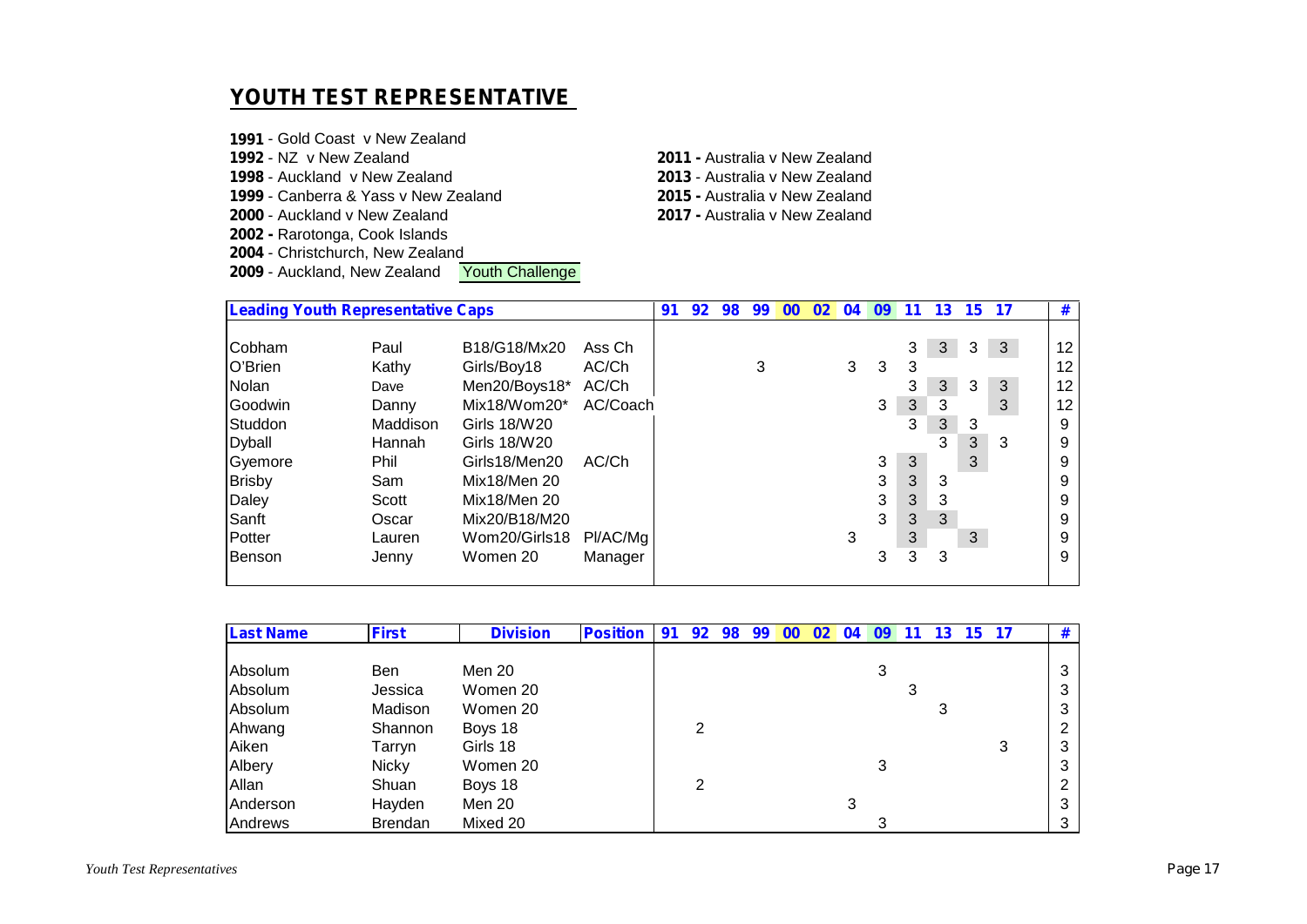| <b>Last Name</b> | <b>First</b> | <b>Division</b>     | <b>Position</b> | 91 | 92             | 98               | 99 | $\overline{00}$ | 02 | 04 | 09 | $\overline{11}$ | 13 | 15           | 17            | #                       |
|------------------|--------------|---------------------|-----------------|----|----------------|------------------|----|-----------------|----|----|----|-----------------|----|--------------|---------------|-------------------------|
| Antonio          | <b>Ben</b>   | Men 20              |                 |    |                |                  |    |                 |    |    | 3  |                 |    |              |               | $\overline{3}$          |
| Arnold           | Matthew      | Boys 18             |                 |    |                |                  |    |                 |    |    |    |                 | 3  |              |               | 3                       |
| Ashby            | Tjadyn       | Men 20              |                 |    |                |                  |    |                 |    |    |    |                 |    |              | 3             | 3                       |
| Asi              | Daejarn      | Boys 18             |                 |    |                |                  |    |                 |    |    |    |                 |    |              | 3             | 3                       |
| <b>Atkins</b>    | Daniel       | Boys 18             |                 | 1  |                |                  |    |                 |    |    |    |                 |    |              |               | 1                       |
| <b>Atkins</b>    | Matt         | Boys 18             |                 |    |                |                  |    |                 |    |    | 3  |                 |    |              |               | 3                       |
| Awai             | Thomas       | Boys 18             |                 |    |                | $\overline{2}$   |    |                 |    |    |    |                 |    |              |               | $\overline{\mathbf{c}}$ |
| Ayoub            | Jai          | Men 20              |                 |    |                |                  |    |                 |    | 3  |    |                 |    |              |               | 3                       |
| <b>Baartz</b>    | Andrew       | Mixed 18            |                 |    |                |                  |    |                 |    |    | 3  |                 |    |              |               | 3                       |
| <b>Baartz</b>    | James        | <b>Boys 18/M20</b>  |                 |    |                |                  |    |                 |    |    |    |                 | 3  | $\mathbf{3}$ |               | 6                       |
| <b>Bailey</b>    | Tracey       | Girls 18            |                 |    | $\overline{2}$ |                  |    |                 |    |    |    |                 |    |              |               | $\overline{2}$          |
| Bainave          | Marnie       | Girls 18            |                 | 1  |                |                  |    |                 |    |    |    |                 |    |              |               | $\mathbf{1}$            |
| <b>Baker</b>     | Matthew      | Men 20              |                 |    |                |                  |    |                 |    | 3  |    |                 |    |              |               | 3                       |
| <b>Bakhach</b>   | Ali          | Mixed 18            |                 |    |                |                  |    |                 |    |    |    |                 |    |              | 3             | 3                       |
| <b>Banks</b>     | Karley       | Mix20/Boys18        | Coach           |    |                |                  |    |                 |    |    | 3  | 3               |    |              |               | $6\phantom{1}$          |
| Barclay          | Lauren       | Women 20            |                 |    |                |                  |    |                 |    | 3  |    |                 |    |              |               | 3                       |
| <b>Barker</b>    | Rae          | Mixed 20            |                 |    |                |                  |    |                 |    |    |    |                 |    |              | 3             | 3                       |
| <b>Barnes</b>    | Jade Mark    | Boys 18             |                 |    |                | $\boldsymbol{2}$ |    |                 |    |    |    |                 |    |              |               | $\mathbf{2}$            |
| Baska            | Amanda       | Girls 18            |                 | 1  | $\overline{2}$ |                  |    |                 |    |    |    |                 |    |              |               | 3                       |
| Bateman          | Vince        | Men 20              | Manager         |    |                |                  |    |                 |    |    |    |                 |    |              |               | 3                       |
| <b>Bauer</b>     | Leeanne      | Mixed 20            | Manager         |    |                |                  |    |                 |    |    |    |                 |    |              | $\frac{3}{3}$ | 3                       |
| <b>Beck</b>      | Nicole       | Women 20            |                 |    |                |                  |    |                 |    |    | 3  |                 |    |              |               | 3                       |
| <b>Beck</b>      | Rachel       | Women 20            |                 |    |                |                  |    |                 |    |    |    |                 | 3  |              |               | 3                       |
| Beebe            | Paul         | Boys 18             | Coach           |    |                | $\boldsymbol{2}$ |    |                 |    |    |    |                 |    |              |               | $\overline{2}$          |
| Beer             | Kirsty       | <b>Girls 18/W20</b> |                 |    |                |                  |    |                 |    |    | 3  | 3               |    |              |               | 6                       |
| <b>Beitzel</b>   | Kathy        | Girls 18            | Manager         |    |                |                  |    |                 |    |    |    |                 |    |              |               | $\overline{c}$          |
| Bell             | Peter        | <b>Girls 18/W20</b> | Coach           |    | $\frac{2}{2}$  |                  |    |                 |    |    | 3  | $\mathbf{3}$    |    |              |               | 8                       |
| Benbow           | Jayden       | Men 20              |                 |    |                |                  |    |                 |    |    |    |                 | 3  |              |               | 3                       |
| Bennet           | Darnell      | Boys 18             |                 |    |                |                  |    |                 |    |    |    |                 |    |              | 3             | 3                       |
| Benson           | Jenny        | Women 20            | Manager         |    |                |                  |    |                 |    |    | 3  | 3               | 3  |              |               | 9                       |
| Blackwood        | James        | Men 20              |                 |    |                |                  |    |                 |    |    |    |                 |    | 3            |               | 3                       |
| <b>Bliss</b>     | Amanda       | Girls 18            |                 |    | $\overline{2}$ |                  |    |                 |    |    |    |                 |    |              |               | $\overline{c}$          |
| Bonner           | Ji           | Men 20              |                 |    |                |                  |    |                 |    | 3  |    |                 |    |              |               | 3                       |
| <b>Bonner</b>    | Kade         | Boys 18             |                 |    |                |                  |    |                 |    |    |    | 3               |    |              |               | 3                       |
| <b>Botten</b>    | Lucy         | Girls 18            |                 |    |                |                  |    |                 |    |    |    |                 |    | 3            |               | 3                       |
| Boumelhem        | Adam         | Boys 18             |                 |    |                |                  |    |                 |    |    |    |                 |    |              | 3             | 3                       |
| Bouzounis        | Zachary      | Men 20              |                 |    |                |                  |    |                 |    |    |    |                 |    |              | 3             | 3                       |
| <b>Bowen</b>     | Matthew      | Boys 18             |                 |    |                |                  | 3  |                 |    |    |    |                 |    |              |               | 3                       |
| Boyd             | Jason        | Boys 18             | AC/Coach        |    |                |                  |    |                 |    |    |    |                 |    | 3            | $\mathbf{3}$  | 6                       |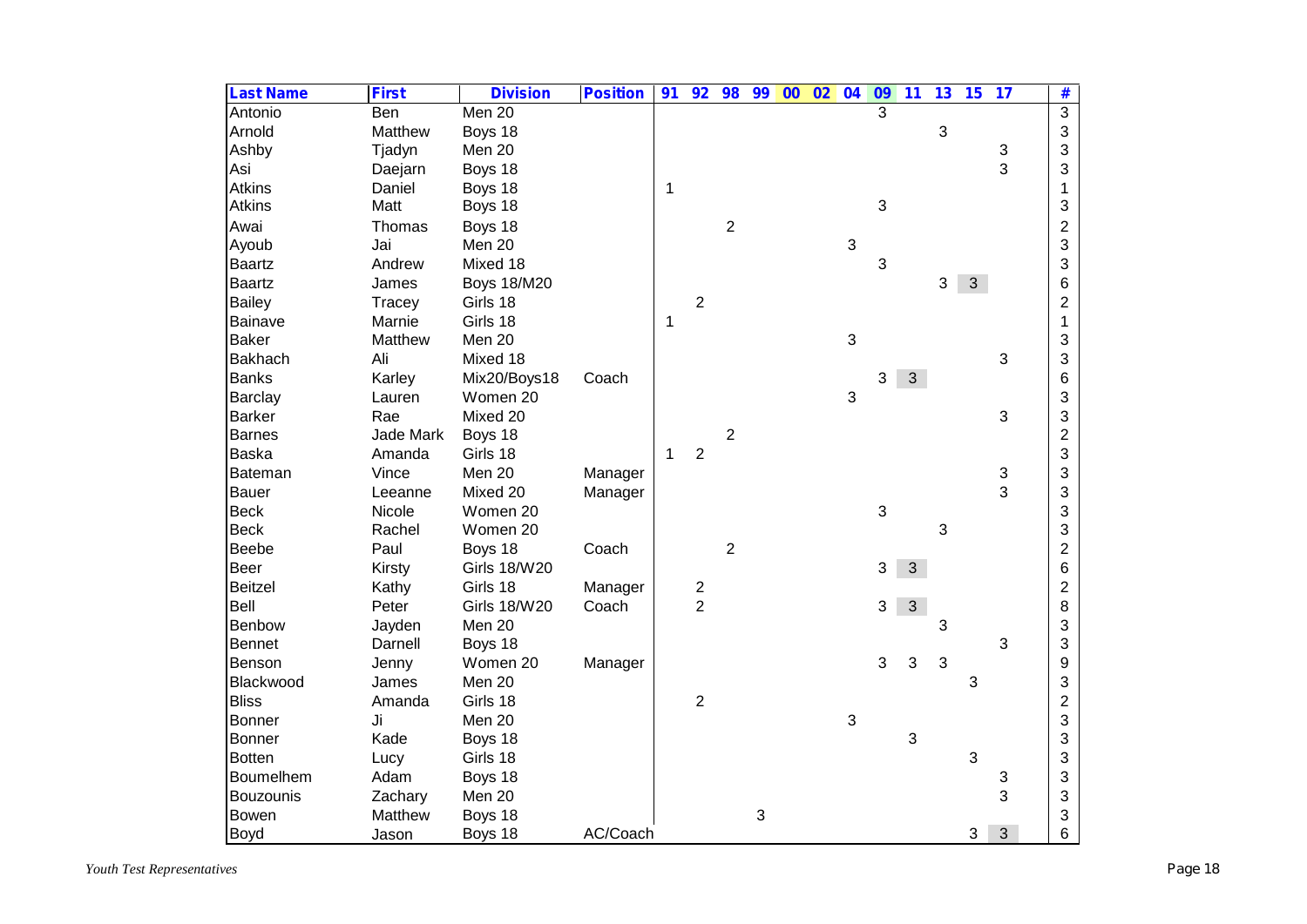| <b>Last Name</b> | <b>First</b>    | <b>Division</b>     | <b>Position</b> | 91 | 92                      | 98 | 99 | $00\quad 02$ | 04                        | 09 | 11             | 13         | 15 | 17             | #              |
|------------------|-----------------|---------------------|-----------------|----|-------------------------|----|----|--------------|---------------------------|----|----------------|------------|----|----------------|----------------|
| Brennan          | Kristy          | Women 20            |                 |    |                         |    |    |              |                           |    | 3              |            |    |                | $\overline{3}$ |
| Brigginshaw      | Ali             | Women 20            |                 |    |                         |    |    |              |                           | 3  |                |            |    |                | 3              |
| <b>Brisby</b>    | Sam             | Mix18/Men 20        |                 |    |                         |    |    |              |                           | 3  | $\mathbf{3}$   | 3          |    |                | 9              |
| Broadbridge      | Tristan         | Boys 18             |                 |    |                         |    |    |              |                           |    |                |            | 3  |                | 3              |
| <b>Broadhead</b> | Sophie          | <b>Girls 18/W20</b> |                 |    |                         |    |    |              |                           | 3  | 3 <sup>1</sup> |            |    |                | 6              |
| <b>Broom</b>     | Mitchell        | Boys 18             |                 |    |                         |    |    |              |                           |    | 3              |            |    |                | 3              |
| Brough           | Tyson           | Mix20/Men 20        |                 |    |                         |    |    |              |                           | 3  | $\overline{3}$ |            |    |                | 6              |
| <b>Brown</b>     | <b>Brittney</b> | Mixed 18            |                 |    |                         |    |    |              |                           |    |                |            |    | 3              | 3              |
| <b>Bryce</b>     | Tiarni          | Girls 18            |                 |    |                         |    |    |              |                           |    |                |            |    | 3              | 3              |
| <b>Buckley</b>   | Scott           | Men 20              |                 |    |                         |    |    |              | $\ensuremath{\mathsf{3}}$ |    |                |            |    |                | 3              |
| <b>Buncuga</b>   | Antonio         | Boys 18             |                 |    |                         |    |    |              |                           |    |                |            |    | 3              | 3              |
| <b>Butcher</b>   | Nathan          | Men 20              |                 |    |                         |    |    |              | 3                         |    |                |            |    |                | 3              |
| Campbell         | Jason           | Boys 18             |                 |    | $\overline{2}$          |    |    |              |                           |    |                |            |    |                | $\overline{2}$ |
| Campbell         | Lizzie          | <b>Girls 18/W20</b> |                 |    |                         |    |    |              |                           | 3  | 3              |            |    |                | 6              |
| Campbell         | Megan           | Mixed 20            |                 |    |                         |    |    |              |                           | 3  |                |            |    |                | 3              |
| Caslick          | Charlotte       | Girls 18            |                 |    |                         |    |    |              |                           |    | 3              |            |    |                | 3              |
| Chapman          | Michael         | Men 20              |                 |    |                         |    |    |              |                           | 3  |                |            |    |                | 3              |
| Cheney           | Chloe           | Women 20            |                 |    |                         |    |    |              |                           |    |                |            |    | 3              | 3              |
| Cherry           | Emilee          | <b>Girls 18/W20</b> |                 |    |                         |    |    |              |                           | 3  | 3 <sup>1</sup> |            |    |                | 6              |
| Chiddy           | Daniel          | Boys 18             |                 |    |                         |    |    |              |                           | 3  |                |            |    |                | 3              |
| Chippindale      | Amy             | Women 20            |                 |    |                         |    |    |              |                           | 3  |                |            |    |                | 3              |
| Chow             | Harry           | Boys 18             |                 | 1  | $\overline{c}$          |    |    |              |                           |    |                |            |    |                | 3              |
| Ciesiolka        | Shenae          | Girls 18            |                 |    |                         |    |    |              |                           |    |                | 3          | 3  |                | 6              |
| Clark            | Renee           | Girls 18            |                 | 1  | $\overline{\mathbf{c}}$ |    |    |              |                           |    |                |            |    |                | 3              |
| Clarke           | Garry           | Boys 18             | Coach           | 1  | $\overline{2}$          |    |    |              |                           |    |                |            |    |                | 3              |
| Clevery          | Gavin           | Boys 18             |                 | 1  |                         |    |    |              |                           |    |                |            |    |                | 1              |
| Clifford         | <b>Brittney</b> | Girls 18            |                 |    |                         |    |    |              |                           |    |                |            |    | 3              | 3              |
| Clifford         | Tayla           | <b>Girls 18/W20</b> |                 |    |                         |    |    |              |                           |    |                |            | 3  | $\overline{3}$ | 6              |
| Clough           | Michelle        | Girls 18            |                 | 1  |                         |    |    |              |                           |    |                |            |    |                | $\mathbf 1$    |
| Cobham           | Paul            | B18/G18/Mx20        | Ass Ch          |    |                         |    |    |              |                           |    | 3              | $\sqrt{3}$ | 3  | 3 <sup>1</sup> | 12             |
| Coelho           | Patrick         | <b>Boys 18/M20</b>  |                 |    |                         |    |    |              |                           |    |                | 3          | 3  |                | 6              |
| Collins          | Adam            | Boys 18             | Coach           |    |                         |    | 3  |              |                           |    |                |            |    |                | 3              |
| Collins          | Craig           | Men 20              | Manager         |    |                         |    |    |              |                           |    | 3              |            |    |                | 3              |
| Congoo           | Kristian        | Boys 18             |                 |    |                         |    |    |              |                           | 3  |                |            |    |                | 3              |
| Connolly         | Ron             | Men 20              | Manager         |    |                         |    |    |              | 3                         |    |                |            |    |                | 3              |
| Cook             | Douglas         | Boys 18             |                 | 1  |                         |    |    |              |                           |    |                |            |    |                | $\mathbf{1}$   |
| Coote            | Suzanne         | Girls 18            |                 | 1  | $\overline{c}$          |    |    |              |                           |    |                |            |    |                | 3              |
| Corcoran         | Shan            | Girls 18            |                 |    |                         |    | 3  |              |                           |    |                |            |    |                | 3              |
| Cotterill        | Kelly           | Girls 18            |                 |    | $\overline{c}$          |    |    |              |                           |    |                |            |    |                | $\overline{2}$ |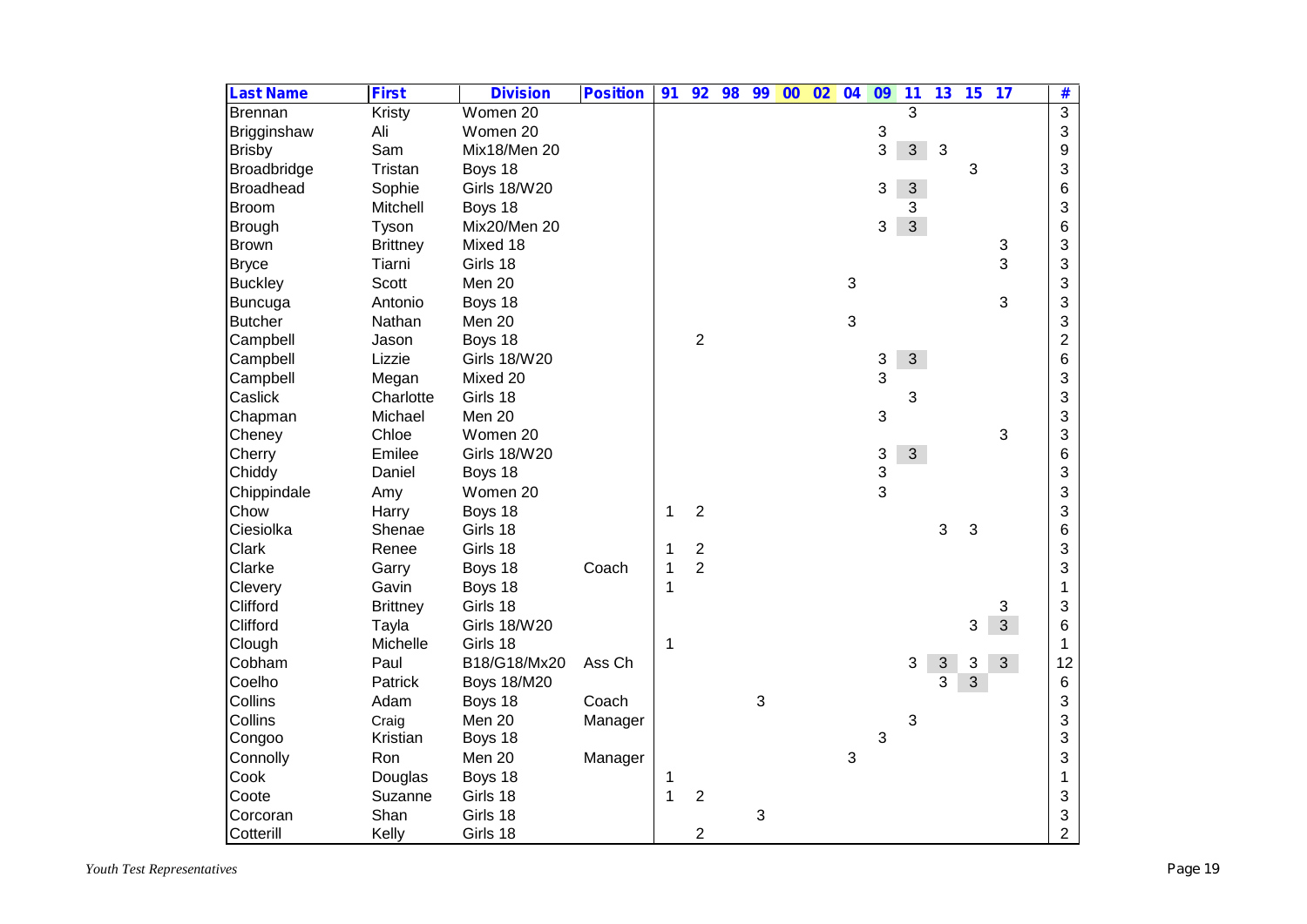| <b>Last Name</b> | <b>First</b>    | <b>Division</b>     | <b>Position</b> | 91 | 92             | 98             | 99 | 00 | 02 | 04 | 09           | 11             | 13         | 15                        | 17             | #              |
|------------------|-----------------|---------------------|-----------------|----|----------------|----------------|----|----|----|----|--------------|----------------|------------|---------------------------|----------------|----------------|
| Couper           | Matt            | Boys 18             |                 |    |                |                |    |    |    |    |              | $\overline{3}$ |            |                           |                | $\overline{3}$ |
| Cowan            | Aaron           | Boys 18             |                 |    |                | $\overline{2}$ |    |    |    |    |              |                |            |                           |                | $\overline{c}$ |
| Cowley           | Zoe             | Girls 18            |                 |    |                |                |    |    |    |    |              | $\mathbf{3}$   |            |                           |                | 3              |
| Creighton        | Justin          | <b>Girls 18/W20</b> | Coach           |    |                |                |    |    |    |    |              |                | 3          | $\mathfrak{S}$            |                | 6              |
| Cridland         | Justin          | <b>Boys 18/M20</b>  |                 |    |                |                |    |    |    |    |              |                |            | 3                         | 3 <sup>1</sup> | 6              |
| Crook            | Jarrod          | Boys 18             |                 |    |                |                |    |    |    |    |              |                |            | 3                         |                | 3              |
| Crotty           | Chloe           | Girls 18            |                 |    |                |                |    |    |    |    |              |                | $\sqrt{3}$ |                           |                | 3              |
| Crow             | Lachlan         | Mixed 18            |                 |    |                |                |    |    |    |    |              |                |            |                           | 3              | 3              |
| Crowe            | Madison         | <b>Girls 18/W20</b> |                 |    |                |                |    |    |    |    |              |                |            | 3                         | $\mathfrak{S}$ | 6              |
| Daley            | Nikita          | Women 20            |                 |    |                |                |    |    |    | 3  |              |                |            |                           |                | 3              |
| Daley            | <b>Scott</b>    | Mix18/Men 20        |                 |    |                |                |    |    |    |    | 3            | 3 <sup>1</sup> | 3          |                           |                | 9              |
| Davis            | Danielle        | <b>Girls 18/W20</b> |                 |    |                |                |    |    |    |    |              |                | 3          | $\ensuremath{\mathsf{3}}$ |                | 6              |
| Davis            | Rachelle        | <b>Girls 18/W20</b> |                 |    |                |                |    |    |    |    |              |                |            | 3                         | 3 <sup>1</sup> | 6              |
| Dawney           | Belinda         | Girls 18            |                 |    |                | $\overline{2}$ |    |    |    |    |              |                |            |                           |                | $\overline{c}$ |
| Daylight         | Natalie         | Mixed 20            |                 |    |                |                |    |    |    |    | $\sqrt{3}$   |                |            |                           |                | 3              |
| de la Cruz       | Bo              | Girls 18            |                 |    |                |                | 3  |    |    |    |              |                |            |                           |                | 3              |
| De Rossi         | Mitchell        | Men 20              |                 |    |                |                |    |    |    |    |              |                |            |                           | 3              | 3              |
| Debiasi          | Jason           | Boys 18             |                 |    | $\frac{2}{2}$  |                |    |    |    |    |              |                |            |                           |                | $\overline{c}$ |
| Denduck          | Barry           | Boys 18             |                 |    |                |                |    |    |    |    |              |                |            |                           |                | $\overline{2}$ |
| <b>Devries</b>   | Bevan           | Boys 18             |                 |    |                |                |    |    |    |    |              | 3              |            |                           |                | 3              |
| Dillon           | Greg            | Men 20              |                 |    |                |                |    |    |    |    | $\mathbf{3}$ |                |            |                           |                | 3              |
| Dind             | Ashley          | Women 20            |                 |    |                |                |    |    |    |    | 3            |                |            |                           |                | 3              |
| <b>Dobbins</b>   | Ashleigh        | Women 20            |                 |    |                |                |    |    |    |    | 3            |                |            |                           |                | 3              |
| Donghi           | Nicholas        | Mixed 20            |                 |    |                |                |    |    |    |    |              |                |            |                           | 3              | 3              |
| Donovan          | <b>Barry</b>    | Boys 18             |                 |    | $\overline{2}$ |                |    |    |    |    |              |                |            |                           |                | $\overline{c}$ |
| Donovan          | <b>Brittany</b> | Mixed 20            |                 |    |                |                |    |    |    |    |              |                |            |                           | 3              | 3              |
| Donovan          | Loretta         | Girls 18            |                 |    | $\frac{2}{2}$  |                |    |    |    |    |              |                |            |                           |                | $\overline{c}$ |
| Donovan          | Neville         | Boys 18             |                 | 1  |                |                |    |    |    |    |              |                |            |                           |                | 3              |
| Dougal           | Elesha          | Women 20            |                 |    |                |                |    |    |    |    | 3            |                |            |                           |                | 3              |
| Dowell           | Chris           | Men 20              |                 |    |                |                |    |    |    |    | 3            |                |            |                           |                | 3              |
| Du Toit          | Dominique       | Girls 18            |                 |    |                |                |    |    |    |    |              |                |            | $\ensuremath{\mathsf{3}}$ |                | 3              |
| <b>Dudeck</b>    | Anthony         | Girls 18            | Ass Ch          |    |                |                |    |    |    |    |              |                |            | 3                         |                | 3              |
| Duff             | Pihuka          | Girls 18            |                 |    |                |                |    |    |    |    |              |                |            |                           | 3              | 3              |
| Dufour           | Amy             | Girls 18            |                 |    |                |                |    |    |    |    |              |                |            |                           | 3              | 3              |
| Duguid           | Tayla           | Women 20            |                 |    |                |                |    |    |    |    |              |                |            |                           | 3              | 3              |
| Dureau           | <b>Scott</b>    | Men 20              |                 |    |                |                |    |    |    | 3  |              |                |            |                           |                | 3              |
| Dyball           | Hannah          | <b>Girls 18/W20</b> |                 |    |                |                |    |    |    |    |              |                | 3          | 3                         | 3              | 9              |
| Ebitar           | Chris           | Mixed 20            |                 |    |                |                |    |    |    |    |              |                |            |                           | 3              | 3              |
| Edwards          | Emily           | Mixed 18            |                 |    |                |                |    |    |    |    | 3            |                |            |                           |                | 3              |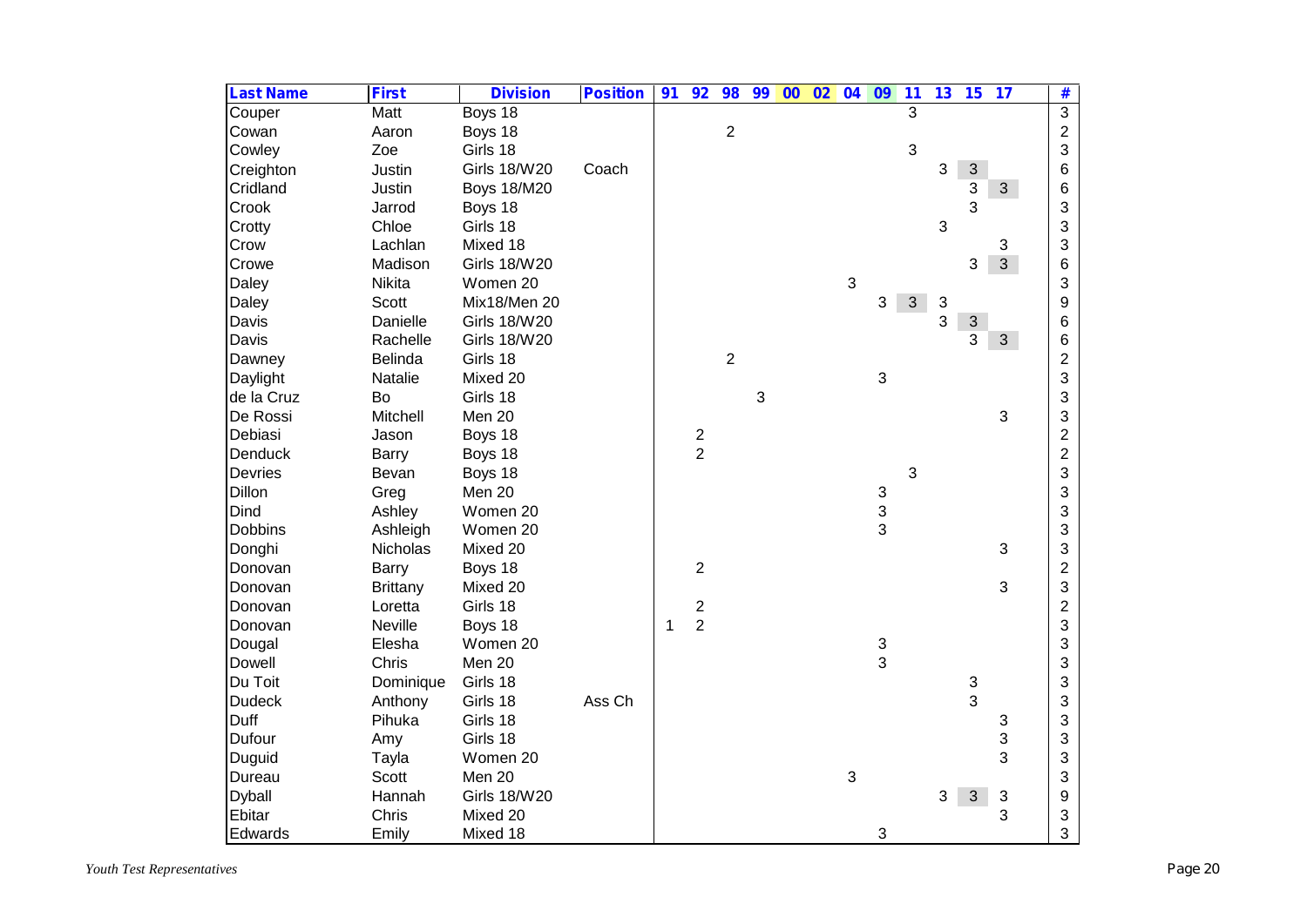| <b>Last Name</b> | <b>First</b>  | <b>Division</b>     | <b>Position</b> | 91           | 92             | 98             | 99 | 00 | $\overline{02}$ | 04 | 09 | 11             | 13 | 15 | 17           | #              |
|------------------|---------------|---------------------|-----------------|--------------|----------------|----------------|----|----|-----------------|----|----|----------------|----|----|--------------|----------------|
| Edwards          | <b>Mark</b>   | Men 20              | Manager         |              |                |                |    |    |                 |    | 3  |                |    |    |              | $\overline{3}$ |
| Egan             | Matthew       | Men 20              |                 |              |                |                |    |    |                 |    |    |                |    |    | 3            | 3              |
| Eggers           | Simone        | Girls 18            |                 | $\mathbf{1}$ |                |                |    |    |                 |    |    |                |    |    |              | 1              |
| Evans            | Jake          | Boys 18             |                 |              |                |                |    |    |                 |    | 3  |                |    |    |              | 3              |
| Evans            | Phil          | Girls 18            | Coach           |              |                | $\overline{2}$ |    |    |                 |    |    |                |    |    |              | $\overline{2}$ |
| Fallon           | Michael       | Men 20              |                 |              |                |                |    |    |                 |    |    |                |    | 3  |              | 3              |
| Fanning          | Mitchell      | Mixed 18            |                 |              |                |                |    |    |                 |    | 3  |                |    |    |              | 3              |
| Fielding-Smith   | Jayden        | Boys 18             |                 |              |                |                |    |    |                 |    |    |                |    |    | 3            | 3              |
| Fitzgerald       | Katherine     | Girls 18            |                 |              |                |                |    |    |                 |    |    |                |    |    |              | $\overline{2}$ |
| Flannery         | Chris         | Boys 18             |                 |              |                | $\frac{2}{2}$  | 3  |    |                 |    |    |                |    |    |              | 5              |
| Fong             | Amy           | Girls 18            |                 |              |                |                | 3  |    |                 |    |    |                |    |    |              | 3              |
| Frith            | Michael       | Boys 18             |                 | 1            |                |                |    |    |                 |    |    |                |    |    |              | 1              |
| Garnett          | Michelle      | Girls 18            |                 |              |                |                | 3  |    |                 |    |    |                |    |    |              | 3              |
| Gersbach         | Alan          | Men 20              | Manager         |              |                |                |    |    |                 |    |    |                | 3  |    |              | 3              |
| Gibson           | Barry         | W20/G18             | AC/Coach        |              |                |                |    |    |                 |    |    |                |    | 3  | 3            | 6              |
| Gillard          | Josh          | Men 20              |                 |              |                |                |    |    |                 |    |    |                | 3  |    |              | 3              |
| Good             | Nicholas      | <b>Boys 18/M20</b>  |                 |              |                |                |    |    |                 |    | 3  | $\mathfrak{S}$ |    |    |              | 6              |
| Goodrope         | Matthew       | Men 20              |                 |              |                |                |    |    |                 |    |    |                | 3  |    |              | 3              |
| Goodwin          | Danny         | Mix18/Wom20*        | AC/Coach        |              |                |                |    |    |                 |    | 3  | 3              | 3  |    | $\mathbf{3}$ | 12             |
| Goulding         | Rebecca       | Girls 18            |                 |              |                |                |    |    |                 |    |    |                |    |    | 3            | 3              |
| Grant            | Liam          | Mixed 18            |                 |              |                |                |    |    |                 |    |    |                |    |    | 3            | 3              |
| Gray             | <b>Mick</b>   | Mixed 18            | Ass Coach       |              |                |                |    |    |                 |    |    |                |    |    | 3            | 3              |
| Grech            | Jake          | Men 20              |                 |              |                |                |    |    |                 |    |    |                |    |    | 3            | 3              |
| Green            | Cody          | <b>Boys 18/M20</b>  |                 |              |                |                |    |    |                 |    | 3  | 3              |    |    |              | 6              |
| Grieshaber       | Ray           | Boys 18             | Manager         |              | $\overline{2}$ |                |    |    |                 |    |    |                |    |    |              | $\mathbf{2}$   |
| Griffin          | Grace         | Girls 18            |                 |              |                |                |    |    |                 |    | 3  |                |    |    |              | 3              |
| Griffin          | Harrison      | Mixed 20            |                 |              |                |                |    |    |                 |    |    |                |    |    | 3            | 3              |
| Guerra           | Cohan         | Men 20              |                 |              |                |                |    |    |                 |    |    |                | 3  |    |              | 3              |
| Gyemore          | Phil          | Girls18/Men20       | AC/Ch           |              |                |                |    |    |                 |    | 3  | $\overline{3}$ |    | 3  |              | 9              |
| Haines           | Emma          | Mixed 20            |                 |              |                |                |    |    |                 |    | 3  |                |    |    |              | 3              |
| Halpin           | Stephanie     | Women 20            |                 |              |                |                |    |    |                 |    | 3  |                |    |    |              | 3              |
| Hammett          | Belinda       | Women 20            |                 |              |                |                |    |    |                 |    | 3  |                |    |    |              | 3              |
| Hammond          | Samantha      | <b>Girls 18/W20</b> |                 |              |                |                |    |    |                 |    | 3  | $\mathbf{3}$   |    |    |              | 6              |
| Harrington       | Mark          | Boys 18             | Manager         |              |                |                |    |    |                 |    |    |                |    | 3  |              | 3              |
| Hart             | Julie         | Girls 18            |                 | 1            |                |                |    |    |                 |    |    |                |    |    |              | 1              |
| Harvey           | Connor        | Mixed 20            |                 |              |                |                |    |    |                 |    |    |                |    |    | 3            | 3              |
| Hausler          | Simon         | Mixed 20            | Ass Ch          |              |                |                |    |    |                 |    | 3  |                |    |    |              | 3              |
| Hayes            | Glenn         | <b>Boys 18/M20</b>  | Manager         |              |                |                |    |    |                 |    |    |                | 3  | 3  |              | 6              |
| Hayes            | <b>Stuart</b> | Mixed 20            |                 |              |                |                |    |    |                 |    | 3  |                |    |    |              | 3              |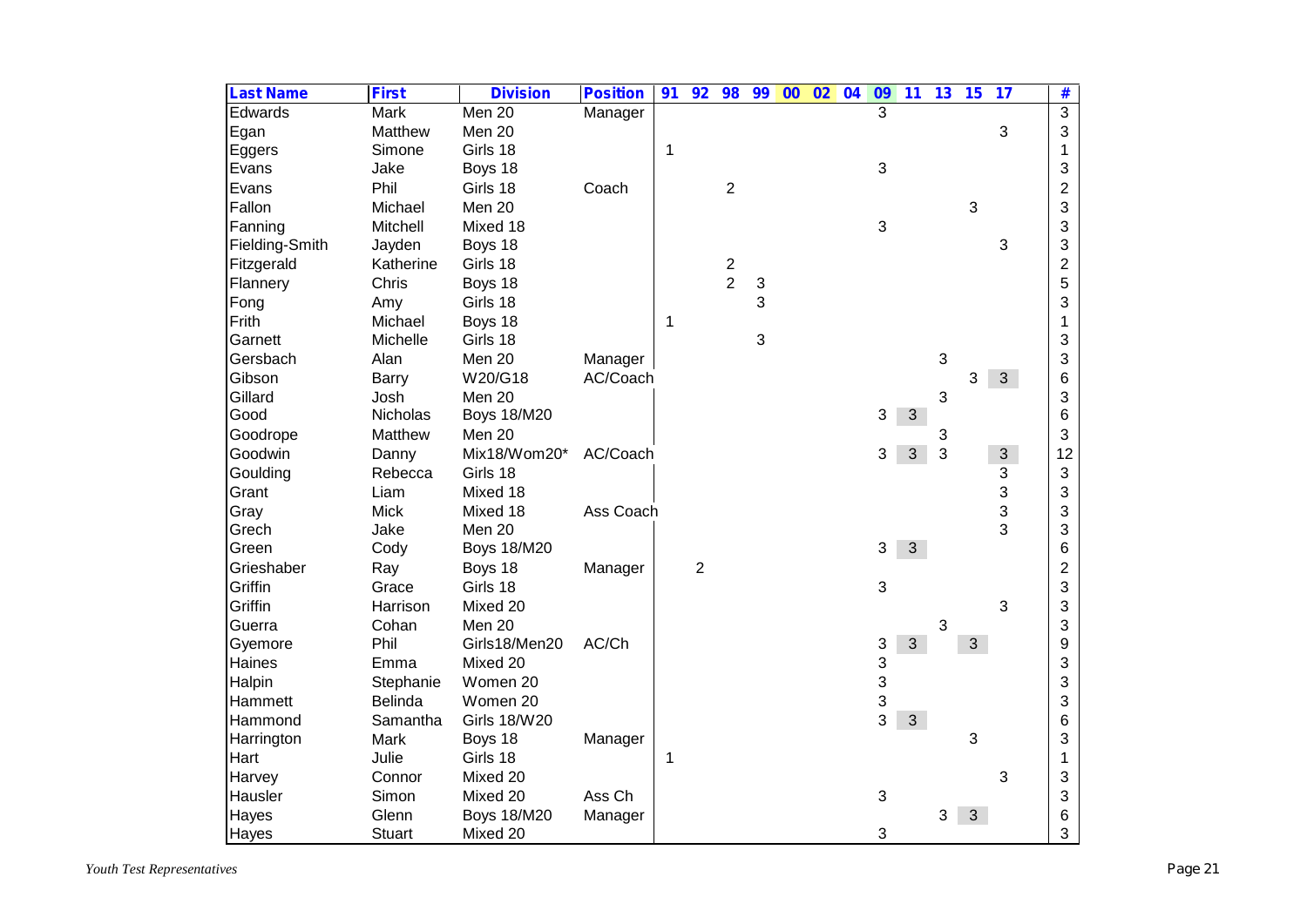| <b>Last Name</b> | <b>First</b> | <b>Division</b>     | <b>Position</b> | 91 | 92             | 98             | 99                        | $\overline{00}$ | 02 | 04                        | $\overline{09}$           | $\overline{11}$ | 13             | 15             | $\overline{17}$ | #               |
|------------------|--------------|---------------------|-----------------|----|----------------|----------------|---------------------------|-----------------|----|---------------------------|---------------------------|-----------------|----------------|----------------|-----------------|-----------------|
| Henderson        | Haylee       | Mixed 18            |                 |    |                |                |                           |                 |    |                           | $\overline{3}$            |                 |                |                |                 | $\overline{3}$  |
| Henderson        | Renee        | Girls 18            |                 |    |                | $\overline{2}$ | 3                         |                 |    |                           |                           |                 |                |                |                 | 5               |
| Hennessy         | Dylan        | Men 20              |                 |    |                |                |                           |                 |    | $\ensuremath{\mathsf{3}}$ |                           |                 |                |                |                 | 3               |
| Hensley          | Joanne       | Girls 18            |                 | 1  |                |                |                           |                 |    |                           |                           |                 |                |                |                 | 1               |
| Hickey           | Conor        | Boys 18             |                 |    |                |                |                           |                 |    |                           |                           |                 |                |                | 3               | 3               |
| <b>Hicks</b>     | Anna         | Women 20            |                 |    |                |                |                           |                 |    |                           |                           |                 | $\mathfrak{S}$ |                |                 | 3               |
| Higgins-Ashby    | Madison      | Girls 18            |                 |    |                |                |                           |                 |    |                           |                           |                 |                |                | 3               | 3               |
| Hill             | Tracy        | <b>Girls 18/W20</b> |                 |    |                |                |                           |                 |    |                           |                           | $\mathbf{3}$    | $\mathfrak{S}$ |                |                 | 6               |
| <b>Hinds</b>     | Janine       | <b>Girls 18/W20</b> | Manager         |    |                |                |                           |                 |    |                           |                           |                 | 3              | 3              |                 | $6\phantom{1}6$ |
| Hipperson        | Courtney     | Women 20            |                 |    |                |                |                           |                 |    | 3                         |                           |                 |                |                |                 | 3               |
| <b>Hitch</b>     | Jenna        | <b>Girls 18/W20</b> |                 |    |                |                |                           |                 |    |                           |                           | 3               | 3              |                |                 | 6               |
| Hoch             | Cormac       | Men 20              |                 |    |                |                |                           |                 |    |                           |                           |                 |                | 3              |                 | 3               |
| Hoch             | Lachlan      | <b>Boys 18/M20</b>  |                 |    |                |                |                           |                 |    |                           |                           |                 | 3              | $\overline{3}$ |                 | 6               |
| Holden           | <b>Brad</b>  | Boys 18             |                 |    |                |                | $\ensuremath{\mathsf{3}}$ |                 |    |                           |                           |                 |                |                |                 | 3               |
| Hopkin           | Emily        | Women 20            |                 |    |                |                |                           |                 |    | 3                         |                           |                 |                |                |                 | 3               |
| Hopkin           | Samantha     | Women 20            |                 |    |                |                |                           |                 |    |                           | 3                         |                 |                |                |                 | 3               |
| Howe             | Jessica      | Women 20            |                 |    |                |                |                           |                 |    | 3                         |                           |                 |                |                |                 | 3               |
| Huggett          | Kevin        | Boys 18             |                 |    |                |                |                           |                 |    |                           |                           | 3               |                |                |                 | 3               |
| <b>Hughes</b>    | <b>Jack</b>  | Mixed 20            |                 |    |                |                |                           |                 |    |                           |                           |                 |                |                | 3               | 3               |
| Hughes           | <b>Steve</b> | Women 20            | Ass Ch          |    |                |                |                           |                 |    |                           |                           |                 |                |                |                 | 3               |
| <b>Hulbert</b>   | Alyce        | Women 20            |                 |    |                |                |                           |                 |    |                           | $\frac{3}{3}$             |                 |                |                |                 | 3               |
| Humm             | Candice      | Girls 18            |                 |    |                |                |                           |                 |    |                           | 3                         |                 |                |                |                 | 3               |
| <b>Huskins</b>   | Jonathan     | <b>Boys 18/M20</b>  |                 |    |                |                |                           |                 |    |                           |                           |                 | 3              | 3              |                 | 6               |
| Hutton           | Mark         | Boys 18             |                 |    | $\overline{2}$ |                |                           |                 |    |                           |                           |                 |                |                |                 | $\overline{c}$  |
| Ibbotson         | Jed          | Boys 18             |                 |    |                |                |                           |                 |    |                           |                           |                 | 3              |                |                 | 3               |
| <b>Jacks</b>     | Rhys         | Men 20              |                 |    |                |                |                           |                 |    |                           | $\ensuremath{\mathsf{3}}$ |                 |                |                |                 | 3               |
| <b>Jacks</b>     | Ryan         | Mixed 20            |                 |    |                |                |                           |                 |    |                           | 3                         |                 |                |                |                 | 3               |
| <b>Jacks</b>     | Ryley        | Mixed 18            |                 |    |                |                |                           |                 |    |                           | 3                         |                 |                |                |                 | 3               |
| Jackson          | <b>Barry</b> | Boys 18             | Ass Ch          |    |                |                |                           |                 |    |                           | 3                         |                 |                |                |                 | 3               |
| Jackson          | Stephanie    | Mixed 20            |                 |    |                |                |                           |                 |    |                           | 3                         |                 |                |                |                 | 3               |
| Jeffs            | Rachel       | Girls 18            |                 |    |                |                |                           |                 |    |                           |                           |                 |                |                | 3               | 3               |
| Jelacic          | Aaron        | Boys 18             |                 | 1  |                |                |                           |                 |    |                           |                           |                 |                |                |                 | 1               |
| <b>Jenkins</b>   | Kirstie      | Women 20            |                 |    |                |                |                           |                 |    | $\ensuremath{\mathsf{3}}$ |                           |                 |                |                |                 | 3               |
| Jennings         | Jarah        | Women 20            |                 |    |                |                |                           |                 |    | 3                         |                           |                 |                |                |                 | 3               |
| Johnson          | Justine      | Women 20            |                 |    |                |                |                           |                 |    |                           | 3                         |                 |                |                |                 | 3               |
| Johnston         | Wayne        | Boys 18             |                 | 1  |                |                |                           |                 |    |                           |                           |                 |                |                |                 | 1               |
| Johnstone        | Mia          | <b>Girls 18/W20</b> |                 |    |                |                |                           |                 |    |                           |                           |                 |                | 3              | 3 <sup>1</sup>  | 6               |
| Jones            | Kelly        | Mixed 20            |                 |    |                |                |                           |                 |    |                           | 3                         |                 |                |                |                 | 3               |
| Kara             | Ash          | Mixed 18            | Manager         |    |                |                |                           |                 |    |                           |                           |                 |                |                | 3               | 3               |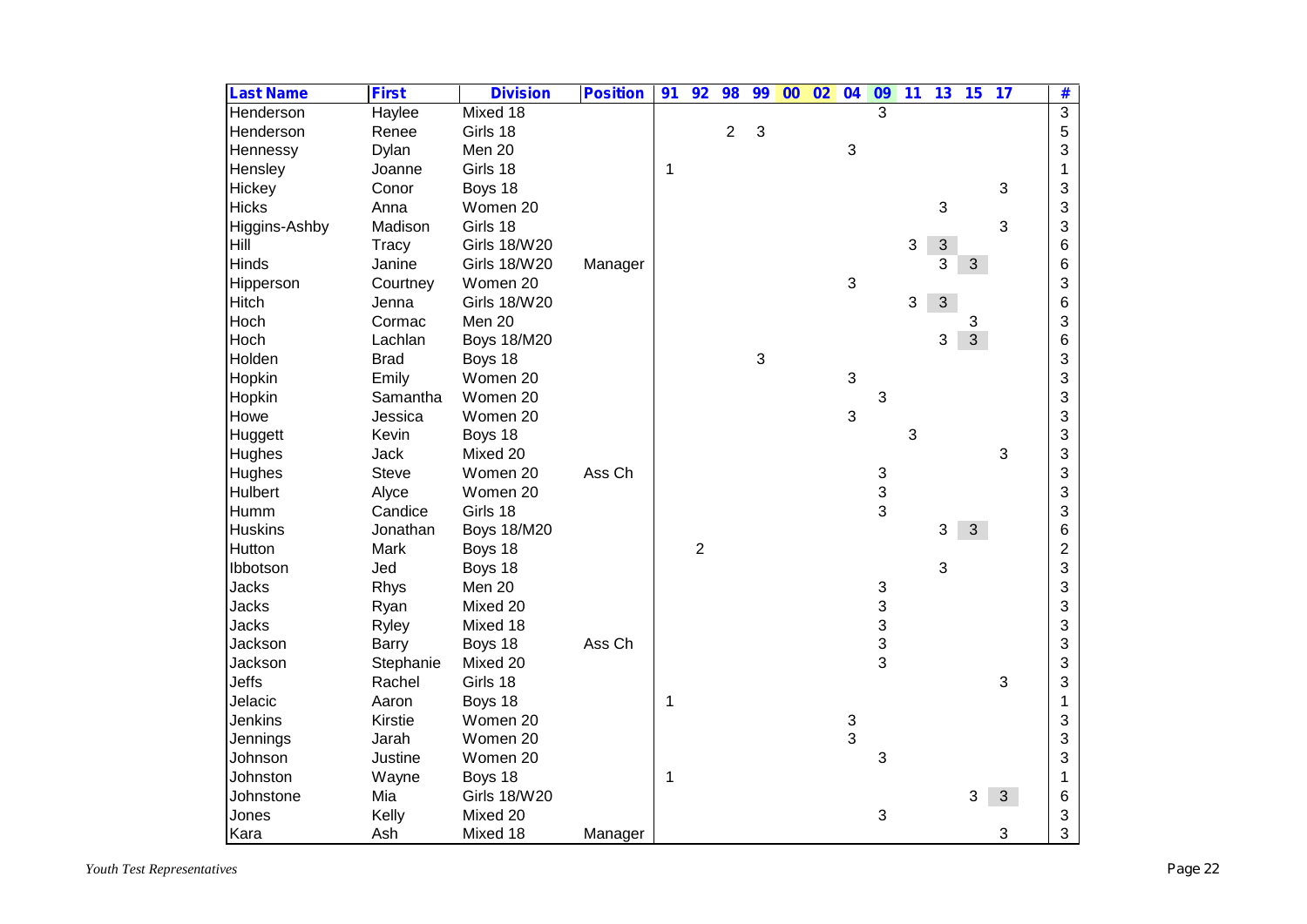| <b>Last Name</b> | <b>First</b>   | <b>Division</b>     | <b>Position</b> | 91 | 92             | 98             | 99                        | $\overline{00}$ | 02 | 04           | 09             | 11 | 13             | 15             | 17             | #              |
|------------------|----------------|---------------------|-----------------|----|----------------|----------------|---------------------------|-----------------|----|--------------|----------------|----|----------------|----------------|----------------|----------------|
| Kara             | Jacob          | Mixed 18            |                 |    |                |                |                           |                 |    |              | $\overline{3}$ |    |                |                |                | $\overline{3}$ |
| Karaitiana       | Paul           | Boys 18             |                 |    |                |                |                           |                 |    |              |                |    |                |                | 3              | 3              |
| Kaveny           | Tamara         | Boys 18             | Manager         |    |                |                | $\ensuremath{\mathsf{3}}$ |                 |    |              |                |    |                |                |                | 3              |
| Kearney          | Ashleigh       | Women 20            |                 |    |                |                |                           |                 |    |              |                |    |                | 3              |                | 3              |
| Kelly            | Michael        | Women 20            | Ass Ch          |    |                |                |                           |                 |    | $\sqrt{3}$   |                |    |                |                |                | 3              |
| Kenny            | Malcolm        | Men 20              |                 |    |                |                |                           |                 |    |              |                |    |                |                | 3              | 3              |
| Lang             | Rebecca        | Women 20            |                 |    |                |                |                           |                 |    | 3            |                |    |                |                |                | 3              |
| Lang             | Simon          | <b>Boys 18/M20</b>  |                 |    |                |                |                           |                 |    |              |                | 3  | $\mathbf{3}$   |                |                | 6              |
| Lapham           | Stacey         | Girls 18            |                 |    |                | $\sqrt{2}$     | 3                         |                 |    |              |                |    |                |                |                | 5              |
| Lauder           | Mitchell       | Boys 18             |                 |    |                |                |                           |                 |    |              | 3              |    |                |                |                | 3              |
| Lawler           | Jenny          | Girls 18            |                 | 1  |                |                |                           |                 |    |              |                |    |                |                |                | $\mathbf{1}$   |
| Lewis            | Josh           | Men 20              |                 |    |                |                |                           |                 |    | $\mathbf{3}$ |                |    |                |                |                | 3              |
| List             | <b>Baillee</b> | Boys 18             |                 |    |                |                |                           |                 |    |              |                |    |                |                | $\mathfrak{S}$ | 3              |
| Littel           | Renae          | Girls 18            |                 |    | $\overline{2}$ |                |                           |                 |    |              |                |    |                |                |                | $\overline{c}$ |
| Little           | Jordan         | Boys 18             |                 |    |                |                |                           |                 |    |              |                |    |                |                | 3              | 3              |
| Lockyer          | Kel            | Boys 18             | Manager         |    |                |                |                           |                 |    |              |                |    |                |                | 3              | 3              |
| Lofts            | Ryan           | Boys 18             |                 |    | $\overline{2}$ |                |                           |                 |    |              |                |    |                |                |                | $\overline{2}$ |
| Lorger           | Warren         | Boys 18             |                 |    |                | $\overline{2}$ | 3                         |                 |    |              |                |    |                |                |                | 5              |
| Loth             | Chris          | Men 20              | Ass Coach       |    |                |                |                           |                 |    |              |                |    |                |                | 3              | 3              |
| Love             | Jayden         | Men 20              |                 |    |                |                |                           |                 |    |              |                |    |                | 3              |                | 3              |
| Love             | Tyla           | Men 20              |                 |    |                |                |                           |                 |    |              |                |    |                |                | 3              | 3              |
| Lovejoy          | Jordan         | Girls 18            |                 |    |                |                |                           |                 |    |              |                |    | $\sqrt{3}$     |                |                | 3              |
| Lovett           | <b>Mick</b>    | Men 20              | Coach           |    |                |                |                           |                 |    |              | $\mathbf{3}$   |    |                |                |                | 3              |
| Luke             | Jackson        | Boys 18             |                 |    |                |                |                           |                 |    |              |                |    | $\mathbf{3}$   |                |                | 3              |
| Luland           | <b>Rick</b>    | Boys 18             | Ass Ch          |    |                |                |                           |                 |    |              | $\mathfrak{S}$ |    |                |                |                | 3              |
| <b>Madders</b>   | <b>Brent</b>   | Boys 18             |                 |    |                | $\overline{2}$ | 3                         |                 |    |              |                |    |                |                |                | 5              |
| Maiolo           | Stephanie      | <b>Girls 18/W20</b> |                 |    |                |                |                           |                 |    |              |                |    |                | 3              | 3 <sup>1</sup> | 6              |
| Majid            | Theo           | <b>Boys 18/M20</b>  |                 |    |                |                |                           |                 |    |              |                |    | 3              | $\overline{3}$ |                | 6              |
| Malcolm          | Jye            | Boys 18             |                 |    |                |                | $\ensuremath{\mathsf{3}}$ |                 |    |              |                |    |                |                |                | 3              |
| Maller           | Katee          | Women 20            |                 |    |                |                |                           |                 |    |              |                |    |                |                | 3              | 3              |
| Mandell          | Leah           | Women 20            |                 |    |                |                |                           |                 |    | $\mathbf{3}$ |                |    |                |                |                | 3              |
| Marrinan         | Jacob          | Men 20              |                 |    |                |                |                           |                 |    |              |                |    |                |                | 3              | 3              |
| Marsh            | Peter          | Boys 18             |                 |    |                | $\overline{2}$ |                           |                 |    |              |                |    |                |                |                | $\overline{c}$ |
| Marshall         | Jordan         | Men 20              |                 |    |                |                |                           |                 |    |              |                | 3  | $\mathbf{3}$   |                |                | 6              |
| <b>Marsters</b>  | Sabine         | Girls 18            |                 |    |                |                |                           |                 |    |              |                |    |                |                | 3              | 3              |
| Martin           | Jason          | Boys 18             | Ass Ch          |    |                |                |                           |                 |    |              |                |    |                | 3              | 3              | 6              |
| Masache          | Madalitso      | Men 20              |                 |    |                |                |                           |                 |    |              |                |    | $\mathfrak{S}$ |                |                | 3              |
| Mason            | Taylor         | Women 20            |                 |    |                |                |                           |                 |    |              |                |    |                | 3              |                | 3              |
| McCall           | Jess           | Mixed 20            |                 |    |                |                |                           |                 |    |              | 3              |    |                |                |                | 3              |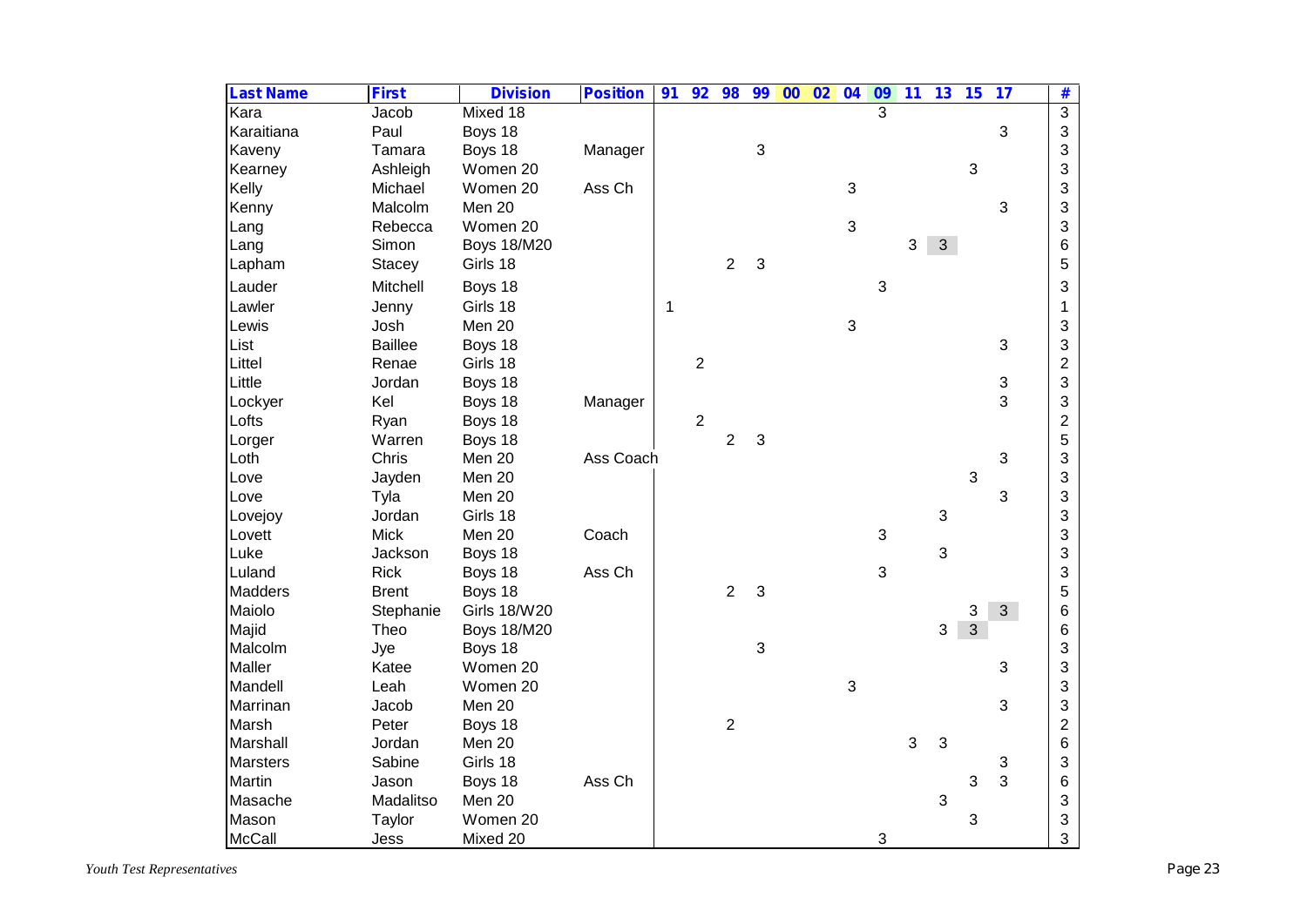| <b>Last Name</b> | <b>First</b>  | <b>Division</b>       | <b>Position</b> | 91 | 92             | 98             | 99                        | $\overline{00}$ | 02 | 04 | 09                        | 11           | 13             | 15             | 17             | #                       |
|------------------|---------------|-----------------------|-----------------|----|----------------|----------------|---------------------------|-----------------|----|----|---------------------------|--------------|----------------|----------------|----------------|-------------------------|
| <b>McCarthy</b>  | Kate          | <b>Girls 18/W20</b>   |                 |    |                |                |                           |                 |    |    |                           | 3            | $\overline{3}$ |                |                | $\overline{6}$          |
| McCarthy         | Rob           | <b>Boys 18/M20</b>    |                 |    |                |                |                           |                 |    |    |                           |              | 3              | 3 <sup>1</sup> |                | 6                       |
| <b>McCosker</b>  | Tony          | Boys 18               |                 | 1  |                |                |                           |                 |    |    |                           |              |                |                |                | 1                       |
| McDonald         | Lauren        | Women 20              |                 |    |                |                |                           |                 |    | 3  |                           |              |                |                |                | 3                       |
| McDonald         | Michael       | Men 20/Mix18          | AC/Ch           |    |                |                |                           |                 |    | 3  | 3 <sup>1</sup>            |              |                |                |                | 6                       |
| <b>McGrady</b>   | Anthony       | Boys 18               |                 |    | $\overline{c}$ |                |                           |                 |    |    |                           |              |                |                |                | $\overline{\mathbf{c}}$ |
| <b>McGuire</b>   | Colm          | Men 20                | Coach           |    |                |                |                           |                 |    | 3  |                           |              |                |                |                | 3                       |
| McHugh           | Nicole        | Women 20              |                 |    |                |                |                           |                 |    | 3  |                           |              |                |                |                | 3                       |
| McLachlan        | Nicole        | Girls 18              |                 | 1  |                |                |                           |                 |    |    |                           |              |                |                |                | 1                       |
| McTaggart        | Christie      | Girls 18              |                 |    |                | $\sqrt{2}$     | 3                         |                 |    |    |                           |              |                |                |                | 5                       |
| McVarthy         | Trish         | Girls 18              |                 |    |                |                | 3                         |                 |    |    |                           |              |                |                |                | 3                       |
| <b>Meakes</b>    | Yasmin        | <b>Girls 18/W20</b>   |                 |    |                |                |                           |                 |    |    |                           |              | 3              | 3 <sup>1</sup> |                | 6                       |
| Meridith         | Corey         | Boys 18               |                 |    |                |                | $\ensuremath{\mathsf{3}}$ |                 |    |    |                           |              |                |                |                | 3                       |
| Mi Mi            | Jemma         | Girls 18              |                 |    |                |                |                           |                 |    |    |                           |              |                | 3              |                | 3                       |
| Mi Mi            | Kayla         | Women 20              |                 |    |                |                |                           |                 |    |    |                           |              |                |                | 3              | 3                       |
| Mi Mi            | Leesa         | Mixed 18              |                 |    |                |                |                           |                 |    |    |                           |              |                |                | 3              | 3                       |
| Mi Mi            | Rebecca       | Women 20              |                 |    |                |                |                           |                 |    |    |                           |              |                |                | 3              | 3                       |
| Michaelopoulos   | Patricia      | Mixed 18              |                 |    |                |                |                           |                 |    |    | 3                         |              |                |                |                | 3                       |
| <b>Miles</b>     | Nathan        | Boys 18               |                 |    |                | $\overline{2}$ |                           |                 |    |    |                           |              |                |                |                | $\overline{c}$          |
| Miller           | Shannon       | Men 20                |                 |    |                |                |                           |                 |    | 3  |                           |              |                |                |                | 3                       |
| <b>Mills</b>     | Jackson       | <b>Boys 18/M20</b>    |                 |    |                |                |                           |                 |    |    |                           |              |                | 3              | $\mathfrak{S}$ | $6\phantom{1}6$         |
| Mitchell-Cowan   | Sharon        | Girls 18              | Manager         | 1  |                |                |                           |                 |    |    |                           |              |                |                |                | 1                       |
| Moffat           | Hayden        | Men 20                |                 |    |                |                |                           |                 |    |    |                           |              |                |                | 3              | 3                       |
| Moore            | Aaron         | Mixed 18              |                 |    |                |                |                           |                 |    |    |                           |              |                |                | 3              | 3                       |
| Moore            | <b>Blake</b>  | Boys 18               |                 |    |                |                |                           |                 |    |    |                           |              |                |                | 3              | 3                       |
| Moore            | Damon         | <b>Boys 18/M20</b>    |                 |    |                |                |                           |                 |    |    |                           |              |                | 3              | 3 <sup>1</sup> | 6                       |
| Moran            | Caitlin       | Girls 18              |                 |    |                |                |                           |                 |    |    |                           |              | 3              |                |                | 3                       |
| Morgan           | Cobie-Jane    | Women 20              |                 |    |                |                |                           |                 |    |    | 3                         |              |                |                |                | 3                       |
| Morgan           | Rose          | Girls 18              |                 |    |                | $\overline{2}$ |                           |                 |    |    |                           |              |                |                |                | $\overline{c}$          |
| <b>Morris</b>    | John          | Mixed 18              | Ass Coach       |    |                |                |                           |                 |    |    |                           |              |                |                | 3              | 3                       |
| <b>Morrow</b>    | Craig         | Girls 18              | Coach           |    |                |                |                           |                 |    |    |                           |              |                | 3              |                | 3                       |
| <b>Morrow</b>    | Deirdre       | Girls 18              | Manager         |    |                |                |                           |                 |    |    |                           |              |                |                | 3              | 3                       |
| Mortimer         | Elin          | Mix18/Wom20           |                 |    |                |                |                           |                 |    |    | 3                         | $\mathbf{3}$ |                |                |                | 6                       |
| Mounsey          | <b>Bianca</b> | Women 20              |                 |    |                |                |                           |                 |    |    | 3                         | 3            |                |                |                | 6                       |
| Mounsey          | Rebecca       | Women 20              |                 |    |                |                |                           |                 |    |    |                           |              | 3              |                |                | 3                       |
| Moussa           | Michael       | Men 20/Wom20 AC/Coach |                 |    |                |                |                           |                 |    |    |                           |              | 3              |                | 3 <sup>1</sup> | 6                       |
| Moylan           | Ben           | Men 20                |                 |    |                |                |                           |                 |    |    | $\ensuremath{\mathsf{3}}$ |              |                |                |                | 3                       |
| Moylan           | Matthew       | Boys 18               |                 |    |                |                |                           |                 |    |    | 3                         |              |                |                |                | 3                       |
| Mura             | Roxette       | Girls 18              |                 |    |                |                |                           |                 |    |    |                           | 3            |                |                |                | 3                       |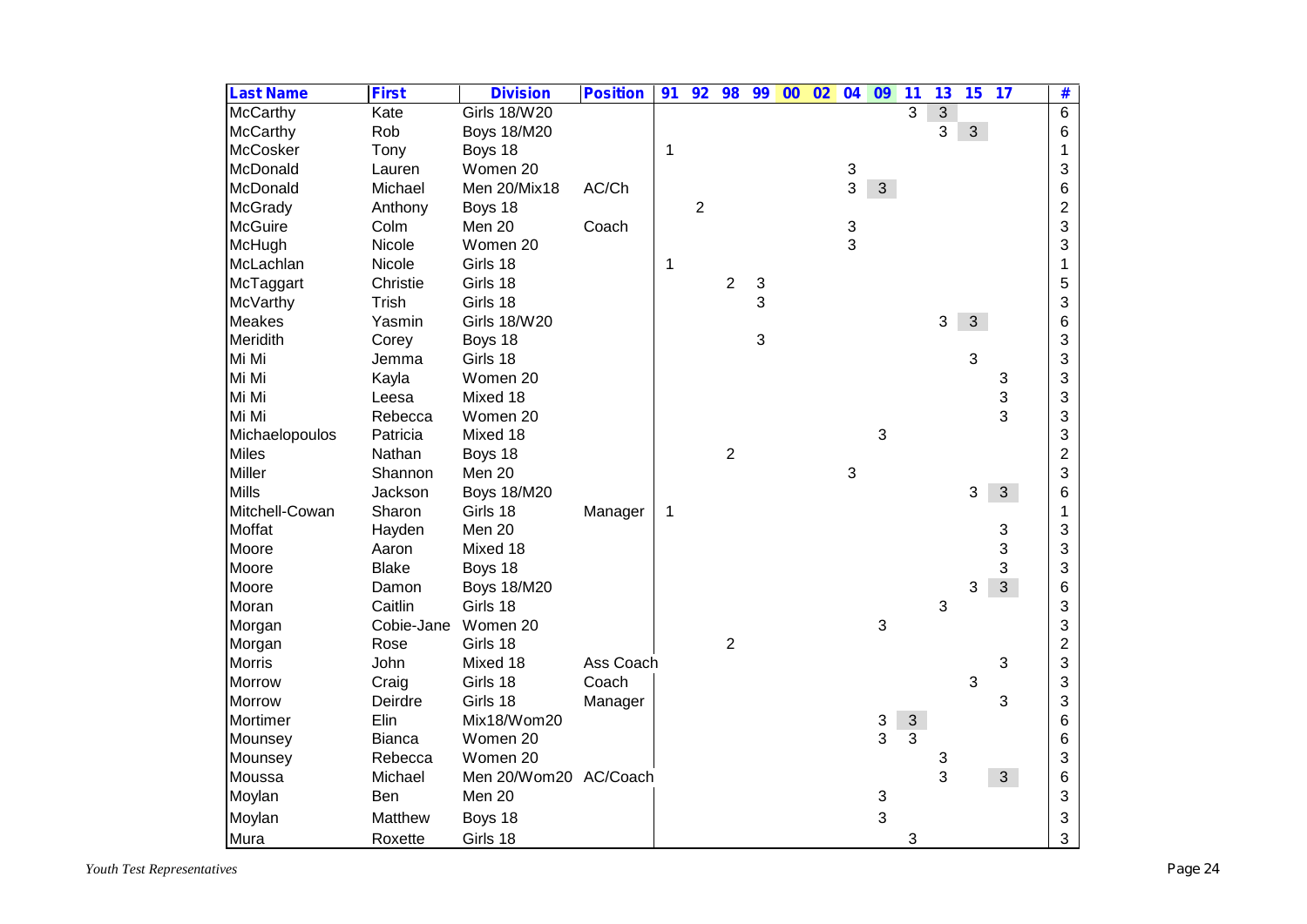| <b>Last Name</b> | <b>First</b> | <b>Division</b>     | <b>Position</b> | 91 | 92 | 98             | 99 | $00\quad02$ | 04 | 09 | 11             | 13             | 15             | 17             | #              |
|------------------|--------------|---------------------|-----------------|----|----|----------------|----|-------------|----|----|----------------|----------------|----------------|----------------|----------------|
| Murphy           | Renee        | Women 20            | Ass Coach       |    |    |                |    |             |    |    |                |                |                | 3              | $\overline{3}$ |
| Naseby           | Eliza        | Girls 18            |                 |    |    |                |    |             |    | 3  |                |                |                |                | 3              |
| Nathan           | Faith        | Girls 18            |                 |    |    |                |    |             |    |    |                |                |                | 3              | 3              |
| Nelson           | Joanna       | Girls 18            |                 |    |    | $\frac{2}{2}$  |    |             |    |    |                |                |                |                | $\overline{2}$ |
| Nelson           | Simon        | Boys 18             |                 |    |    |                |    |             |    |    |                |                |                |                | $\overline{2}$ |
| Ngamanu          | Jayden       | Boys 18             |                 |    |    |                |    |             |    |    |                |                | 3              |                | 3              |
| Nicholas         | Zara         | Girls 18            |                 |    |    |                |    |             |    |    |                |                | 3              |                | 3              |
| <b>Nicholls</b>  | Kathleen     | Girls 18            |                 |    |    |                |    |             |    |    |                |                |                | 3              | 3              |
| Nolan            | Dave         | Men20/Boys18* AC/Ch |                 |    |    |                |    |             |    |    | $\mathfrak{B}$ | $\mathbf{3}$   | 3              | $\overline{3}$ | 12             |
| Nona             | Kobe         | Girls 18            |                 |    |    |                |    |             |    |    |                |                |                | 3              | 3              |
| Norford          | Jason        | Boys 18             |                 |    |    |                |    |             |    |    |                | 3              |                |                | 3              |
| Norford          | Nathan       | Men 20              |                 |    |    |                |    |             |    |    | 3              |                |                |                | 3              |
| Norman           | Kerry        | Girls 18            | Coach           |    |    |                | 3  |             |    |    |                |                |                |                | 3              |
| Norman           | Peter        | <b>Boys 18/M20</b>  |                 |    |    |                |    |             |    | 3  | $\mathfrak{S}$ |                |                |                | 6              |
| O'Brien          | Daniel       | Boys 18             |                 |    |    |                |    |             |    | 3  |                |                |                |                | 3              |
| O'Brien          | Kathy        | Girls/Boy18         | AC/Ch           |    |    |                | 3  |             | 3  | 3  | 3              |                |                |                | 12             |
| O'Brien          | Luke         | Mixed 20            |                 |    |    |                |    |             |    |    |                |                |                | 3              | 3              |
| Oberlauter       | Lawrence     | Boys 18             |                 |    |    |                |    |             |    | 3  |                |                |                |                | 3              |
| O'Donnell        | Grant        | Mix18/Men 20        |                 |    |    |                |    |             |    | 3  | $\mathbf{3}$   |                |                |                | 6              |
| O'Donnell        | Justin       | Men 20              |                 |    |    |                |    |             |    | 3  |                |                |                |                | 3              |
| Opie             | Leah         | Mixed 18            |                 |    |    |                |    |             |    | 3  |                |                |                |                | 3              |
| Osborne          | Luke         | Men 20              |                 |    |    |                |    |             |    |    |                |                |                | 3              | 3              |
| Otto             | Justin       | Men 20              |                 |    |    |                |    |             |    | 3  |                |                |                |                | 3              |
| Owen             | Alyd         | Men 20              |                 |    |    |                |    |             |    | 3  |                |                |                |                | 3              |
| Paki             | Aaliyah      | Girls 18            |                 |    |    |                |    |             |    |    |                |                |                | 3              | 3              |
| Papenhuyzen      | Ryan         | Boys 18             |                 |    |    |                |    |             |    |    |                |                | 3              |                | 3              |
| Parker           | Paige        | Women 20            |                 |    |    |                |    |             |    |    |                |                | 3              |                | 3              |
| Peattie          | Laura        | <b>Girls 18/W20</b> |                 |    |    |                |    |             |    |    |                | 3              | $\mathfrak{S}$ |                | 6              |
| Peattie          | Sarah        | Girls 18            |                 |    |    |                |    |             |    |    | 3              |                |                |                | 3              |
| Pelgrave         | Nicholas     | Boys 18             |                 |    |    |                |    |             |    |    | 3              |                |                |                | 3              |
| Pelitte-Denny    | Evania       | Girls 18            |                 |    |    |                |    |             |    |    |                | 3              |                |                | 3              |
| Peters           | Melissa      | <b>Girls 18/W20</b> |                 |    |    |                |    |             |    |    | 3              | $\overline{3}$ |                |                | 6              |
| Petrie           | Mary         | Girls 18            | Ass Ch          |    |    | $\overline{2}$ |    |             |    |    |                |                |                |                | $\overline{c}$ |
| Petrie           | Michael      | Men 20              |                 |    |    |                |    |             |    | 3  |                |                |                |                | 3              |
| Pickering        | Jake         | Men 20              |                 |    |    |                |    |             |    |    |                | 3              |                |                | 3              |
| Pierce           | Lachlan      | Boys 18             |                 |    |    |                |    |             |    |    |                | 3              |                |                | 3              |
| Podmore          | Rhiannon     | Mixed 18            |                 |    |    |                |    |             |    |    |                |                |                | 3              | 3              |
| Ponga            | Kalyn        | Boys 18             |                 |    |    |                |    |             |    |    |                |                | 3              |                | 3              |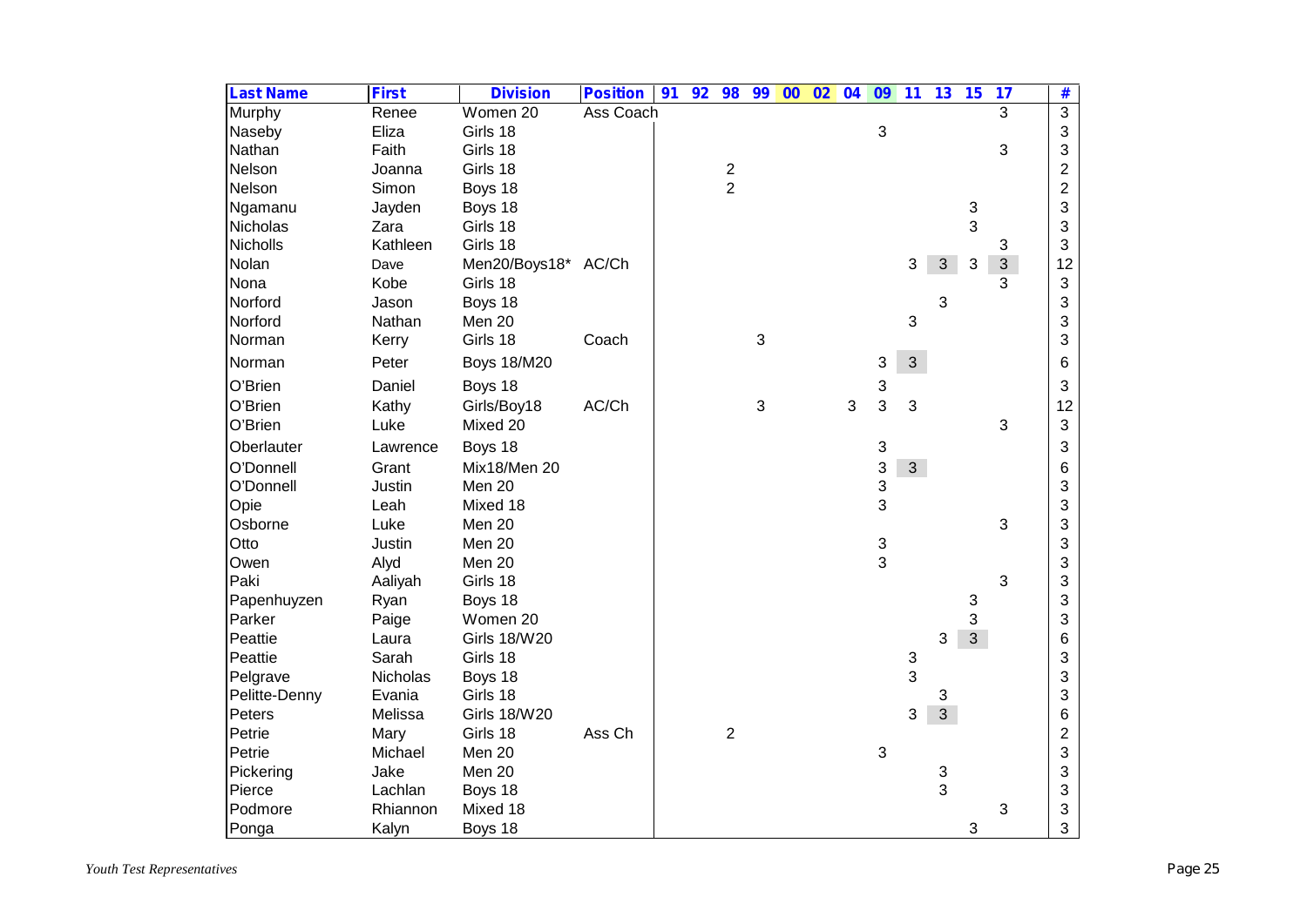| <b>Last Name</b>    | <b>First</b>   | <b>Division</b>      | <b>Position</b> | 91           | 92             | 98               | 99 | $\overline{00}$ | 02 | 04 | $\overline{09}$ | $\overline{11}$ | 13             | 15             | 17             | #              |
|---------------------|----------------|----------------------|-----------------|--------------|----------------|------------------|----|-----------------|----|----|-----------------|-----------------|----------------|----------------|----------------|----------------|
| Potter              | Lauren         | Wom20/Girls18        | Pl/AC/Mg        |              |                |                  |    |                 |    | 3  |                 | $\overline{3}$  |                | $\overline{3}$ |                | $\overline{9}$ |
| Potts               | Jessica        | Mixed 18             |                 |              |                |                  |    |                 |    |    |                 |                 |                |                | 3              | 3              |
| Pratt               | Jon            | Boys 18              | Ass Ch          |              |                | $\overline{c}$   |    |                 |    |    |                 |                 |                |                |                | $\overline{c}$ |
| Pratten             | Savannah       | Mixed 18             |                 |              |                |                  |    |                 |    |    | $\sqrt{3}$      |                 |                |                |                | 3              |
| Price               | James          | Boys 18              |                 |              |                |                  |    |                 |    |    |                 |                 |                |                | 3              | 3              |
| Pryde               | Adam           | <b>Boys 18/M20</b>   |                 |              |                |                  |    |                 |    |    |                 | 3               | 3 <sup>1</sup> |                |                | 6              |
| Quince              | Kirsty         | <b>Girls 18/W20</b>  |                 |              |                |                  |    |                 |    |    | 3               | $\overline{3}$  |                |                |                | 6              |
| Quinlan             | Ashleigh       | <b>Girls 18/W20</b>  |                 |              |                |                  |    |                 |    |    |                 | 3               |                | 3 <sup>1</sup> |                | 6              |
| Quirk               | Alicia         | <b>Girls 18/W20</b>  |                 |              |                |                  |    |                 |    |    | 3               | 3 <sup>1</sup>  |                |                |                | 6              |
| Rackemann           | Georgina       | Girls 18             |                 |              |                |                  |    |                 |    |    |                 |                 |                | 3              |                | 3              |
| Raitilava           | Pauline        | Girls 18             |                 |              | $\sqrt{2}$     |                  |    |                 |    |    |                 |                 |                |                |                | $\overline{c}$ |
| Read                | Lucas          | Boys 18              |                 |              |                |                  | 3  |                 |    |    |                 |                 |                |                |                | 3              |
| Reed                | Emily          | Girls 18             |                 |              |                |                  |    |                 |    |    | 3               | 3               |                |                |                | 6              |
| Regal               | Amy            | Women 20             |                 |              |                |                  |    |                 |    |    | 3               |                 |                |                |                | 3              |
| Regan               | Madison        | Girls 18             |                 |              |                |                  |    |                 |    |    |                 |                 | 3              |                |                | 3              |
| Reid                | Tina           | Girls 18             |                 |              |                | $\overline{2}$   | 3  |                 |    |    |                 |                 |                |                |                | 5              |
| Resch               | Kimberley      | Girls 18             |                 |              |                |                  |    |                 |    |    | 3               |                 |                |                |                | 3              |
| Reynolds            | <b>Brytten</b> | Mixed 20             |                 |              |                |                  |    |                 |    |    |                 |                 |                |                | 3              | 3              |
| Reynolds            | Symone         | Girls 18             |                 |              |                |                  | 3  |                 |    |    |                 |                 |                |                |                | 3              |
| <b>Richards</b>     | David          | Boys 18              |                 |              |                |                  |    |                 |    |    |                 |                 |                | 3              |                | 3              |
| <b>Roberts</b>      | Amanda         | Girls 18             |                 | 1            | $\overline{2}$ |                  |    |                 |    |    |                 |                 |                |                |                | 3              |
| <b>Roberts</b>      | Lindsay        | Boys 18              |                 | 1            |                |                  |    |                 |    |    |                 |                 |                |                |                | 1              |
| Rodgers             | Sam            | Girls 18             |                 |              |                |                  |    |                 |    |    |                 |                 | 3              |                |                | 3              |
| Rodgers             |                | Samantha Lt Women 20 |                 |              |                |                  |    |                 |    |    |                 |                 |                | 3              |                | 3              |
| Rose                | Shannon        | Girls18/Mix20        |                 |              |                |                  |    |                 |    |    |                 |                 |                | 3              | 3 <sup>1</sup> | 6              |
| Rosser              | Caine          | Boys 18              |                 | $\mathbf{1}$ | $\overline{2}$ |                  |    |                 |    |    |                 |                 |                |                |                | 3              |
| Rovelli             | Swain          | Women 20             | Coach           |              |                |                  |    |                 |    |    |                 |                 | 3              |                |                | 3              |
| Rozairo             | Joshua         | <b>Boys 18/M20</b>   |                 |              |                |                  |    |                 |    |    |                 |                 | 3              | 3              |                | 6              |
| Rozairo             | Keith          | <b>Boys 18/M20</b>   | Ass Ch          |              |                |                  |    |                 |    |    |                 |                 | 3              | $\overline{3}$ |                | 6              |
| Rushworth           | Daniel         | Boys 18              |                 |              |                | $\boldsymbol{2}$ |    |                 |    |    |                 |                 |                |                |                | $\overline{2}$ |
| Ruso                | Nathan         | Boys 18              |                 |              |                |                  | 3  |                 |    |    |                 |                 |                |                |                | 3              |
| Russell             | Adam           | Mixed 20             |                 |              |                |                  |    |                 |    |    |                 |                 |                |                | 3              | 3              |
| Russell             | Corey          | Boys 18              |                 |              |                |                  |    |                 |    |    |                 |                 |                | 3              |                | 3              |
| Russell             | Dean           | Women 20             | Coach           |              |                |                  |    |                 |    |    | 3               |                 |                |                |                | 3              |
| <b>Ryston-Pratt</b> | Toby           | Boys 18              |                 |              |                | $\overline{2}$   |    |                 |    |    |                 |                 |                |                |                | $\mathbf{2}$   |
| Sadler              | Mackenzie      | Mixed 20             |                 |              |                |                  |    |                 |    |    |                 |                 |                |                | 3              | 3              |
| Salter              | Sue            | Girls 18/Mix20       | Manager         |              |                |                  |    |                 |    | 3  | 3               |                 |                |                |                | 6              |
| Sanft               | Oscar          | Mix20/B18/M20        |                 |              |                |                  |    |                 |    |    | 3               | 3               | 3              |                |                | 9              |
| Sankey              | Shannon        | Men 20               |                 |              |                |                  |    |                 |    | 3  |                 |                 |                |                |                | 3              |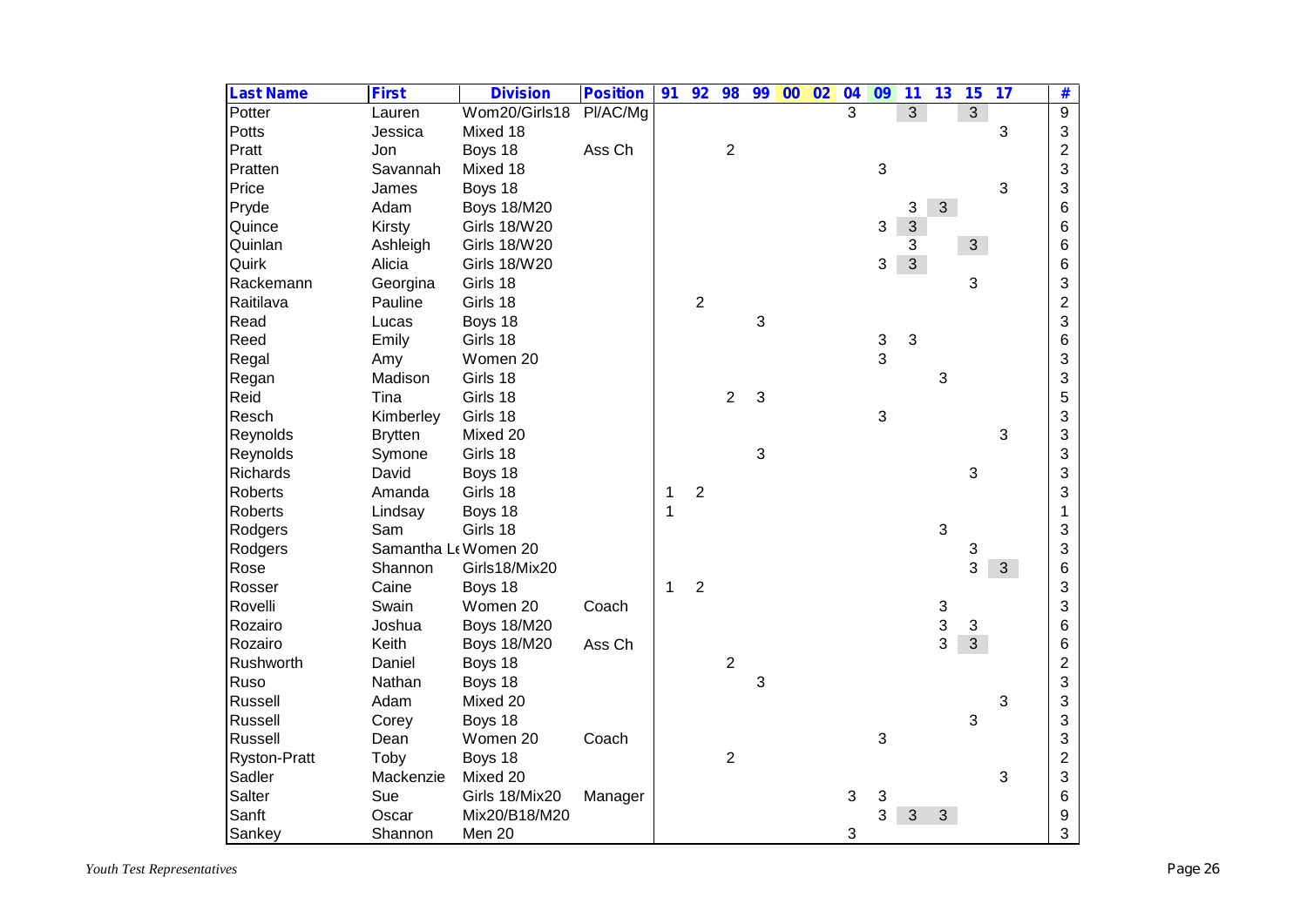| <b>Last Name</b> | <b>First</b>    | <b>Division</b>     | <b>Position</b> | 91          | 92             | 98             | 99             | $\overline{00}$ | 02 |   | 04 09          | 11                        | 13                        | 15           | 17         | #               |
|------------------|-----------------|---------------------|-----------------|-------------|----------------|----------------|----------------|-----------------|----|---|----------------|---------------------------|---------------------------|--------------|------------|-----------------|
| Santalucia       | <b>Derek</b>    | Boys 18             |                 |             |                |                | $\overline{3}$ |                 |    |   |                |                           |                           |              |            | $\overline{3}$  |
| Sargent          | Catherine       | Women 20            |                 |             |                |                |                |                 |    |   |                |                           | 3                         |              |            | 3               |
| Sarmento         | Jordan          | Boys 18             |                 |             |                |                |                |                 |    |   |                |                           |                           | 3            |            | 3               |
| Schmidt          | Jason           | Mixed 20            |                 |             |                |                |                |                 |    |   | 3              |                           |                           |              |            | 3               |
| Schneider        | Kylie           | Girls 18            |                 |             | $\overline{2}$ |                |                |                 |    |   |                |                           |                           |              |            | $\overline{2}$  |
| Sciglitano       | Luc             | Boys 18             |                 |             |                |                |                |                 |    |   |                |                           |                           |              | 3          | 3               |
| Seamark          | Rylie           | <b>Girls 18/W20</b> |                 |             |                |                |                |                 |    |   |                | 3                         | $\mathbf{3}$              |              |            | $6\phantom{1}6$ |
| Searle           | Andrew          | Boys 18             |                 |             |                |                |                |                 |    |   |                |                           |                           | 3            |            | 3               |
| Searle           | Barry           | Boys 18             |                 | 1           |                |                |                |                 |    |   |                |                           |                           |              |            | $\mathbf 1$     |
| Sefuiva          | Wesley          | Men 20              |                 |             |                |                |                |                 |    |   |                |                           | 3                         |              |            | 3               |
| Sfeir            | Paul            | Men 20              | Coach           |             |                |                |                |                 |    |   |                |                           | 3                         |              |            | 3               |
| Shaw             | David           | Mix18/Men 20        |                 |             |                |                |                |                 |    |   | 3              | 3                         |                           |              |            | 6               |
| Shefford         | Peter           | Mix20/Boys18        | AC/Mgr          |             |                |                |                |                 |    |   | $\overline{3}$ | $\ensuremath{\mathsf{3}}$ |                           |              |            | 6               |
| Shute            | James           | Men 20              |                 |             |                |                |                |                 |    |   |                | 3                         |                           |              |            | 3               |
| Silk             | Jasmine         | Girls 18            |                 |             |                |                | 3              |                 |    |   |                |                           |                           |              |            | 3               |
| Simbolon         | Kai             | <b>Boys 18/M20</b>  |                 |             |                |                |                |                 |    |   |                |                           |                           | 3            | $\sqrt{3}$ | 6               |
| Simbolon         | Marley          | Mixed 20            |                 |             |                |                |                |                 |    |   |                |                           |                           |              | 3          | 3               |
| Singh            | John            | Men 20              | Ass Ch          |             |                |                |                |                 |    |   | 3              |                           |                           |              |            | 3               |
| Singh            | Michael         | Men 20              |                 |             |                |                |                |                 |    |   | 3              |                           |                           |              |            | 3               |
| Singman          | <b>Breannan</b> | Girls 18            |                 |             |                |                |                |                 |    |   |                |                           | 3                         |              |            | 3               |
| Skwarko          | Amanda          | Mixed 20            |                 |             |                |                |                |                 |    |   | 3              |                           |                           |              |            | 3               |
| Small            | Kylie           | Girls 18            |                 | 1           | $\overline{2}$ |                |                |                 |    |   |                |                           |                           |              |            | 3               |
| Smith            | Karen           | Girls 18            | Coach           | $\mathbf 1$ |                |                |                |                 |    |   |                |                           |                           |              |            | $\mathbf{1}$    |
| Smith            | Mathew          | Boys 18             |                 |             |                |                |                |                 |    |   |                |                           |                           |              | 3          | 3               |
| Smith            | Mitch           | Mixed 20            | Ass Coach       |             |                |                |                |                 |    |   |                |                           |                           |              | 3          | 3               |
| Smith            | <b>Nick</b>     | Women 20            | Ass Ch          |             |                |                |                |                 |    |   | 3              |                           |                           |              |            | 3               |
| Smith            | Pat             | Men 20              |                 |             |                |                |                |                 |    | 3 |                |                           |                           |              |            | 3               |
| Smith            | Simone          | <b>Girls 18/W20</b> |                 |             |                |                |                |                 |    |   |                | 3                         | 3 <sup>1</sup>            |              |            | $6\phantom{1}6$ |
| Soloman          | Kim             | Women 20            | Manager         |             |                |                |                |                 |    |   |                |                           |                           |              | 3          | 3               |
| Spencer          | <b>Brittany</b> | Girls 18            |                 |             |                |                |                |                 |    |   |                | 3                         |                           |              |            | 3               |
| Springfield      | Dean            | Men 20              |                 |             |                |                |                |                 |    |   | $\mathfrak{S}$ |                           |                           |              |            | 3               |
| Stanton          | Tanisha         | Girls 18            |                 |             |                |                |                |                 |    |   |                |                           | 3                         |              |            | 3               |
| Stevanovic       | Ben             | Mixed 18            |                 |             |                |                |                |                 |    |   |                |                           |                           |              | 3          | 3               |
| <b>Stevens</b>   | Katherine       | Women 20            |                 |             |                |                |                |                 |    |   |                |                           |                           | 3            |            | 3               |
| <b>Strasser</b>  | Zach            | Boys 18             |                 |             |                |                |                |                 |    |   |                | 3                         |                           |              |            | 3               |
| Studdon          | Maddison        | <b>Girls 18/W20</b> |                 |             |                |                |                |                 |    |   |                | 3                         | $\ensuremath{\mathsf{3}}$ | 3            |            | 9               |
| Sue See          | Kimberley       | <b>Girls 18/W20</b> |                 |             |                |                |                |                 |    |   |                |                           | 3                         | $\mathbf{3}$ |            | $6\phantom{1}6$ |
| Suey             | Nicole          | Girls 18            |                 |             |                | $\overline{c}$ | 3              |                 |    |   |                |                           |                           |              |            | 5               |
| Swan             | Chris           | Boys 18             |                 |             |                | $\overline{2}$ |                |                 |    |   |                |                           |                           |              |            | $\overline{2}$  |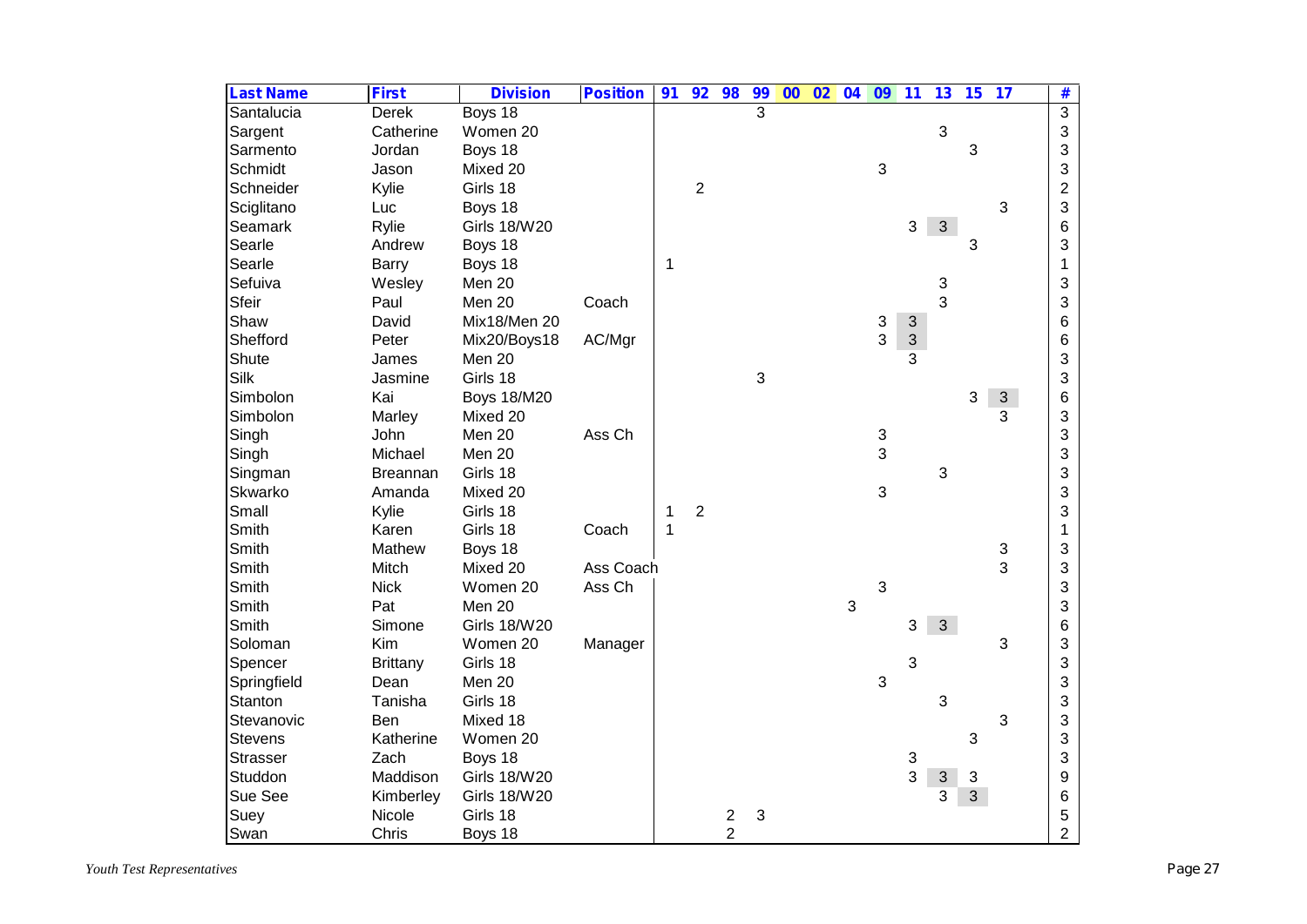| <b>Last Name</b>   | <b>First</b>  | <b>Division</b>     | <b>Position</b> | 91 | 92                      | 98             | 99 | $\overline{00}$ | 02 | 04             | 09                        | $\overline{\mathbf{11}}$ | 13 | 15           | 17             | #              |
|--------------------|---------------|---------------------|-----------------|----|-------------------------|----------------|----|-----------------|----|----------------|---------------------------|--------------------------|----|--------------|----------------|----------------|
| Swan               | Luke          | Boys 18             |                 |    |                         |                |    |                 |    |                |                           | 3                        |    |              |                | $\overline{3}$ |
| Swan               | Steven        | Boys 18             |                 |    |                         |                | 3  |                 |    |                |                           |                          |    |              |                | $\mathfrak{S}$ |
| Swyer              | Matthew       | Boys 18             |                 |    | $\overline{2}$          |                |    |                 |    |                |                           |                          |    |              |                | $\overline{c}$ |
| Sykes              | Emma          | Girls 18            |                 |    |                         |                |    |                 |    |                |                           |                          |    | 3            |                | 3              |
| Taikato-Simpson    | Dylan         | Boys 18             |                 |    |                         |                |    |                 |    |                | 3                         |                          |    |              |                | 3              |
| <b>Taiters</b>     | Chris         | Boys 18             |                 |    |                         |                |    |                 |    |                | 3                         |                          |    |              |                | 3              |
| <b>Tandek</b>      | Aaron         | Men 20              |                 |    |                         |                |    |                 |    | $\mathfrak{S}$ |                           |                          |    |              |                | 3              |
| Taylor             | Greg          | Boys/Girls 18       | Manager         |    |                         |                |    |                 |    |                | 3                         | 3                        |    |              |                | 6              |
| Taylor             | Kiara         | Mixed 18            |                 |    |                         |                |    |                 |    |                |                           |                          |    |              | 3              | 3              |
| Templeman          | Patrick       | Boys 18             |                 |    |                         |                |    |                 |    |                |                           | 3                        |    |              |                | 3              |
| Thomas             | Jamie         | Boys 18             |                 | 1  | $\overline{2}$          |                |    |                 |    |                |                           |                          |    |              |                | 3              |
| Thomas             | Marama        | Girls 18            |                 |    |                         |                |    |                 |    |                |                           |                          |    |              | 3              | 3              |
| Thompson           | Dylan         | Men 20              |                 |    |                         |                |    |                 |    |                | $\mathfrak{B}$            | 3                        |    |              |                | 6              |
| Thorne             | Peter         | Boys 18             | Manager         |    |                         |                |    |                 |    |                |                           |                          |    |              |                | 1              |
| Thouard            | Leasha        | Girls 18            | Ass Coach       |    |                         |                |    |                 |    |                |                           |                          |    |              | 3              | 3              |
| Tighe              | Floyd         | Boys 18             |                 |    |                         |                |    |                 |    |                |                           |                          |    |              | 3              | 3              |
| <b>Tillett</b>     | Tahlulah      | Women 20            |                 |    |                         |                |    |                 |    |                |                           |                          |    |              | 3              | 3              |
| Tomlin             | Maree         | Girls 18            | Manager         |    |                         |                |    |                 |    |                | $\ensuremath{\mathsf{3}}$ |                          |    |              |                | 3              |
| Toner              | Ciaran        | <b>Boys 18/M20</b>  |                 |    |                         |                |    |                 |    |                |                           |                          | 3  | $\mathbf{3}$ |                | 6              |
| <b>Tsakissiris</b> | <b>Bianca</b> | Girls 18            |                 |    |                         | $\overline{2}$ |    |                 |    |                |                           |                          |    |              |                | $\overline{c}$ |
| Tump               | Jarod         | Boys 18             |                 |    |                         |                | 3  |                 |    |                |                           |                          |    |              |                | 3              |
| Turner             | Erin          | Girls 18            |                 |    |                         | $\overline{2}$ | 3  |                 |    |                |                           |                          |    |              |                | 5              |
| Upton              | Tamika        | Women 20            |                 |    |                         |                |    |                 |    |                |                           |                          |    |              | 3              | 3              |
| Van Zanden         | Jacob         | Mixed 18            |                 |    |                         |                |    |                 |    |                |                           |                          |    |              | $\overline{3}$ | 3              |
| <b>Viellaris</b>   | Damon         | Boys 18             |                 |    |                         | $\overline{2}$ | 3  |                 |    |                |                           |                          |    |              |                | 5              |
| Wagg               | Tristan       | Men 20              |                 |    |                         |                |    |                 |    |                |                           | 3                        |    |              |                | 3              |
| Waldie             | Laura         | Girls 18            |                 |    |                         |                |    |                 |    |                |                           |                          |    | 3            |                | 3              |
| Walker             | <b>Brooke</b> | Women 20            |                 |    |                         |                |    |                 |    |                |                           | 3                        |    | 3            |                | 6              |
| Ward               | Neil          | Boys 18             |                 | 1  | $\overline{\mathbf{c}}$ |                |    |                 |    |                |                           |                          |    |              |                | 3              |
| Wardrobe           | Kylie         | Girls 18            |                 |    | $\overline{2}$          |                |    |                 |    |                |                           |                          |    |              |                | $\overline{c}$ |
| Warr               | <b>Brentt</b> | Boys 18             |                 |    |                         |                |    |                 |    |                |                           | 3                        |    |              |                | 3              |
| Watego             | Marriki       | <b>Girls 18/W20</b> |                 |    |                         |                |    |                 |    |                | 3                         | $\overline{3}$           |    |              |                | 6              |
| Watt               | Chloe         | Mixed 20            |                 |    |                         |                |    |                 |    |                |                           |                          |    |              | 3              | 3              |
| Webb               | Cara          | Girls 18            |                 |    |                         | $\overline{2}$ |    |                 |    |                |                           |                          |    |              |                | $\overline{c}$ |
| Weeks              | Kane          | Boys 18             | Manager         |    |                         |                | 3  |                 |    |                |                           |                          |    |              |                | 3              |
| Wehbe              | Raymond       | Mixed 18            |                 |    |                         |                |    |                 |    |                |                           |                          |    |              | 3              | 3              |
| Wellington         | Lisa          | Girls 18            |                 | 1  |                         |                |    |                 |    |                |                           |                          |    |              |                | 1              |
| Wells              | Toni          | Women 20            |                 |    |                         |                |    |                 |    |                |                           |                          | 3  | 3            |                | $6\phantom{a}$ |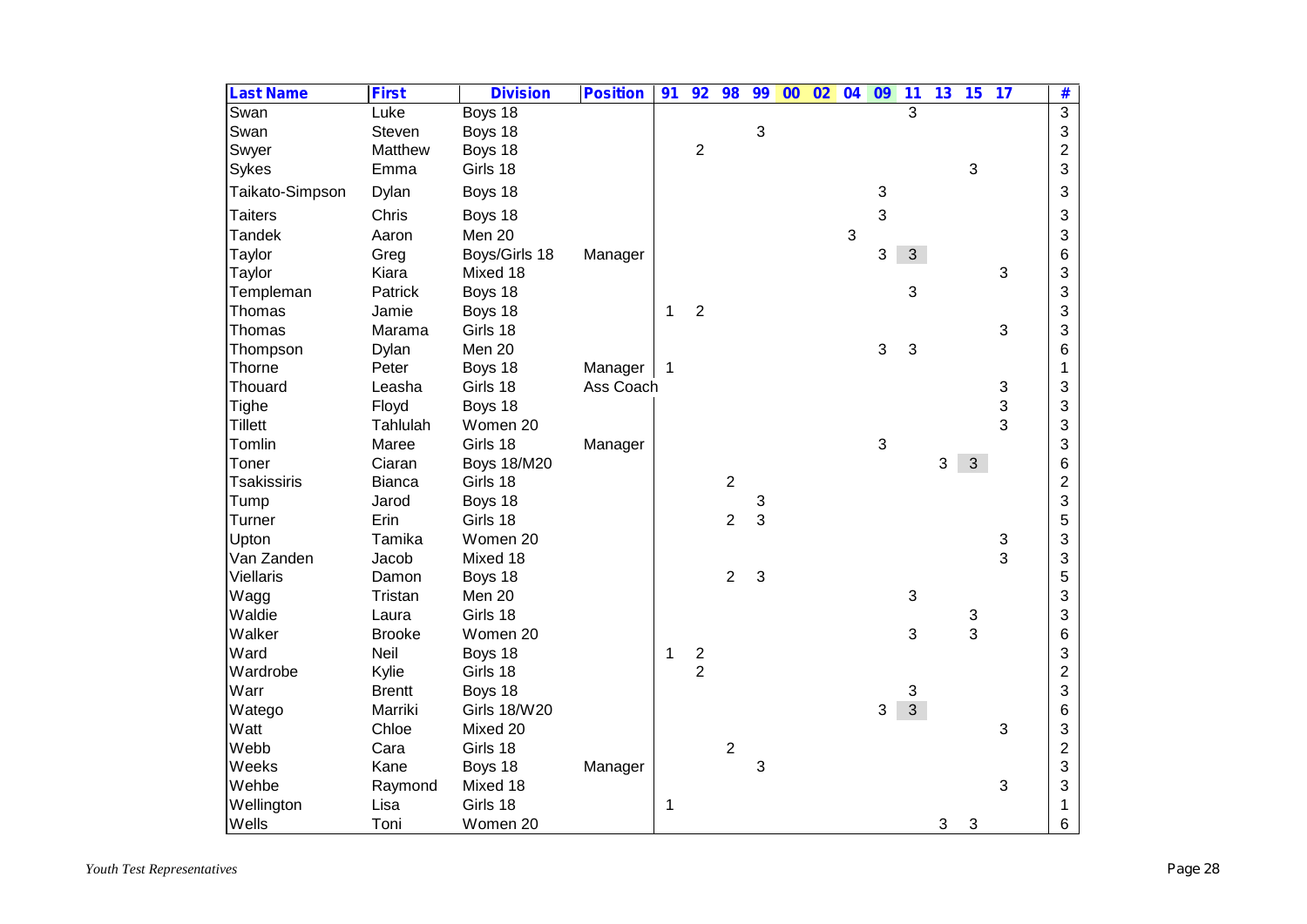| <b>Last Name</b> | <b>First</b> | <b>Division</b>    | <b>Position</b> | 91 | 92                      | 98             | 99 | 00 | 02 | 04 | 09           | 11           | 13         | 15 | 17 | #              |
|------------------|--------------|--------------------|-----------------|----|-------------------------|----------------|----|----|----|----|--------------|--------------|------------|----|----|----------------|
| Western          | James        | <b>Boys 18/M20</b> |                 |    |                         |                |    |    |    |    |              |              | 3          | 3  |    | 6              |
| White            | Samantha     | Women 20           |                 |    |                         |                |    |    |    |    |              |              |            |    | 3  | 3              |
| Whittaker        | Rhys         | Men 20             |                 |    |                         |                |    |    |    | 3  |              |              |            |    |    | 3              |
| Wickham          | Mitchell     | Men 20             |                 |    |                         |                |    |    |    |    |              |              |            | 3  |    | 3              |
| Widdens          | Allan        | Boys 18            |                 |    |                         | $\overline{c}$ |    |    |    |    |              |              |            |    |    | $\overline{2}$ |
| Wierczorek       | Ben          | Mixed 20           |                 |    |                         |                |    |    |    |    | 3            |              |            |    |    | 3              |
| Wilkinson        | Josh         | Boys 18            |                 |    |                         |                |    |    |    |    | 3            |              |            |    |    | 3              |
| Wilkinson        | Natalie      | Girls 18           |                 |    | $\overline{\mathbf{c}}$ |                |    |    |    |    |              |              |            |    |    | $\overline{c}$ |
| Williams         | Sharyn       | Girls 18           |                 |    | $\overline{2}$          |                |    |    |    |    |              |              |            |    |    | $\overline{c}$ |
| Wilson           | Elise        | Mixed 18           |                 |    |                         |                |    |    |    |    |              |              |            |    | 3  | 3              |
| Wilson           | Matthew      | Boys 18            |                 |    |                         |                |    |    |    |    |              |              |            | 3  |    | 3              |
| Winchester       | Claire       | Women 20           |                 |    |                         |                |    |    |    | 3  |              |              |            |    |    | 3              |
| Winchester       | Louise       | Girls 18           |                 |    |                         | 2              | 3  |    |    |    |              |              |            |    |    | 5              |
| Winder           | Roxanne      | Women 20           |                 |    |                         |                |    |    |    | 3  |              |              |            |    |    | 3              |
| Wittenberg       | Kim          | Girls 18           |                 |    |                         |                |    |    |    |    |              |              |            |    |    |                |
| Wong             | Nathan       | Mix20/Men 20       |                 |    |                         |                |    |    |    |    | 3            | $\mathbf{3}$ |            |    |    | 6              |
| Woods            | Kelly        | Girls 18           |                 |    |                         | 2              | 3  |    |    |    |              |              |            |    |    | 5              |
| Worters          | Di           | Mixed 18           | Manager         |    |                         |                |    |    |    |    | $\mathbf{3}$ |              |            |    |    | 3              |
| Wright           | Jack         | Mixed 18           |                 |    |                         |                |    |    |    |    |              |              |            |    | 3  | 3              |
| Wright           | Warwick      | Boys 18            |                 |    |                         |                | 3  |    |    |    |              |              |            |    |    | 3              |
| Wuruki           | Kristin      | Girls 18           |                 |    |                         |                |    |    |    |    | 3            |              |            |    |    | 3              |
| Wynyard          | Caidyn       | <b>Boys 18/M20</b> |                 |    |                         |                |    |    |    |    |              | 3            | $\sqrt{3}$ |    |    | 6              |
| Yarden           | Talia        | Women 20           |                 |    |                         |                |    |    |    |    |              |              | 3          |    |    | 3              |
| Young            | Stephen      | Men 20             | Manager         |    |                         |                |    |    |    |    | 3            |              |            |    |    | 3              |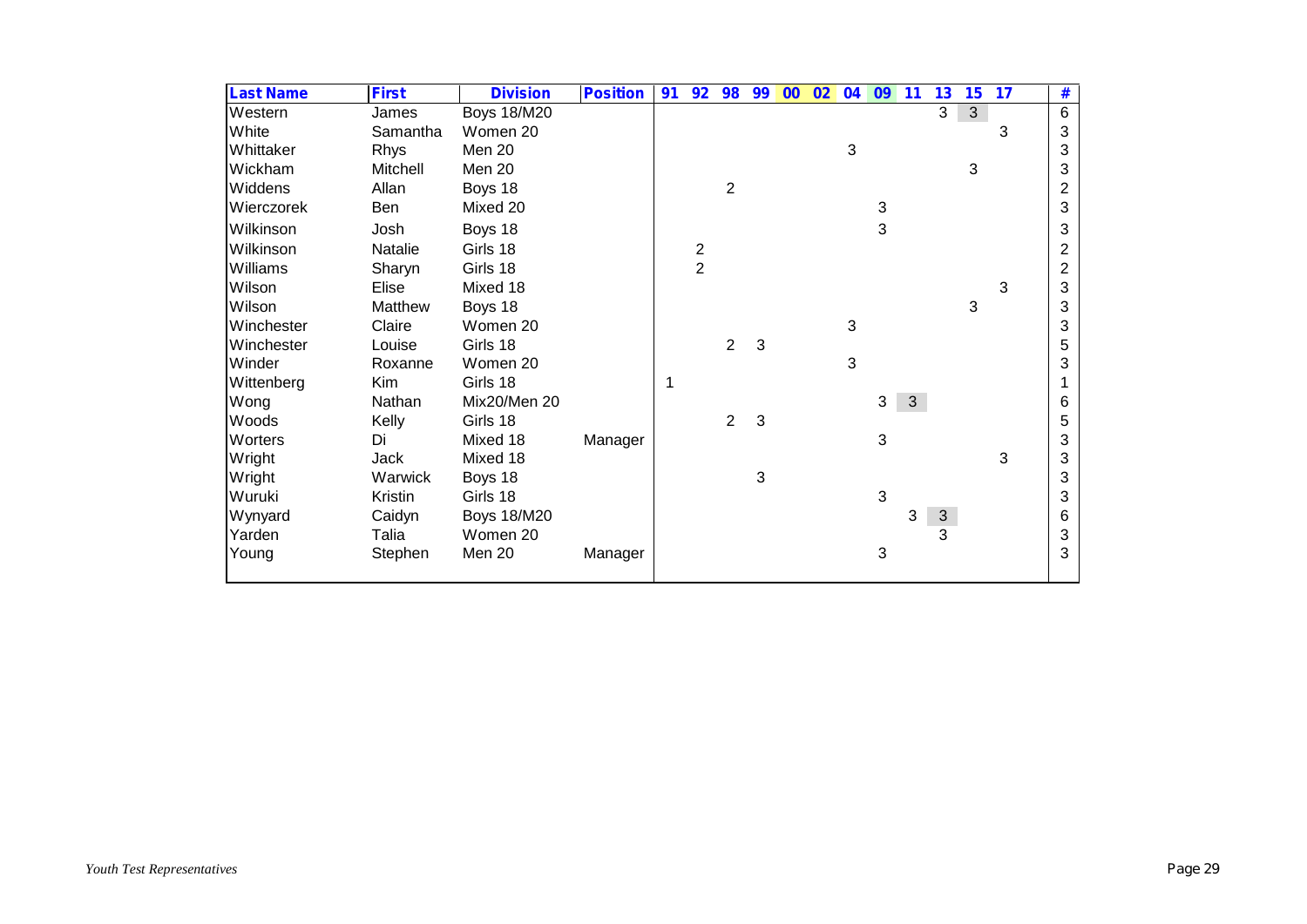# **YOUTH OIM REPRESENTATIVE**

**2009** - Auckland, New Zealand World Youth Challenge

| Absolum<br>Men 20<br><b>Ben</b><br>1<br>1                                    |  |
|------------------------------------------------------------------------------|--|
| 3<br>3<br>Albery<br><b>Nicky</b><br>Women 20                                 |  |
| $\overline{2}$<br>$\overline{2}$<br>Andrews<br><b>Brendan</b><br>Mixed 20    |  |
| 1<br>Antonio<br>Men 20<br>1<br><b>Ben</b>                                    |  |
| <b>Atkins</b><br>Matt<br>Boys 18<br>1<br>1                                   |  |
| Andrew<br>Mixed 18<br>1<br>1<br><b>Baartz</b>                                |  |
| $\overline{2}$<br>$\mathbf 2$<br><b>Banks</b><br>Karley<br>Mixed 20<br>Coach |  |
| 3<br>3<br>Nicole<br>Women 20<br><b>Beck</b>                                  |  |
| 3<br>3<br>Girls 18<br>Beer<br>Kirsty                                         |  |
| 3<br>3<br>Bell<br>Peter<br>Girls 18<br>Coach                                 |  |
| 3<br>3<br>Manager<br>Benson<br>Jenny<br>Women 20                             |  |
| 3<br>3<br>Ali<br>Brigginshaw<br>Women 20                                     |  |
| 1<br>$\mathbf{1}$<br>Sam<br>Mixed 18<br><b>Brisby</b>                        |  |
| 3<br>3<br><b>Broadhead</b><br>Sophie<br>Girls 18                             |  |
| $\overline{2}$<br>$\overline{2}$<br><b>Brough</b><br>Tyson<br>Mixed 20       |  |
| 3<br>3<br>Lizzie<br>Campbell<br>Girls 18                                     |  |
| $\overline{2}$<br>$\overline{2}$<br>Campbell<br>Mixed 20<br>Megan            |  |
| 1<br>1<br>Michael<br>Chapman<br>Men 20                                       |  |
| 3<br>3<br>Cherry<br>Emilee<br>Girls 18                                       |  |
| 1<br>1<br>Chiddy<br>Daniel<br>Boys 18                                        |  |
| 3<br>3<br>Women 20<br>Chippindale<br>Amy                                     |  |
| Kristian<br>1<br>1<br>Boys 18<br>Congoo                                      |  |
| 1<br>1<br>Scott<br>Mixed 18<br>Daley                                         |  |
| $\overline{2}$<br>$\overline{2}$<br>Natalie<br>Daylight<br>Mixed 20          |  |
| 1<br>Dillon<br>Men 20<br>1<br>Greg                                           |  |
| 3<br>3<br>Dind<br>Ashley<br>Women 20                                         |  |
| 3<br>3<br>Dobbins<br>Ashleigh<br>Women 20                                    |  |
| 3<br>3<br>Elesha<br>Women 20<br>Dougal                                       |  |
| 1<br>Dowell<br>Chris<br>Men 20<br>1                                          |  |
| 1<br>Emily<br>Mixed 18<br>1<br>Edwards                                       |  |
| <b>TFA</b><br>Mark<br>Men 20<br>1<br>1<br>Edwards                            |  |
| Jake<br>Boys 18<br>1<br>1<br>Evans                                           |  |
| Mitchell<br>Mixed 18<br>1<br>1<br>Fanning                                    |  |
| 1<br>Good<br>Nicholas<br>Boys 18<br>1                                        |  |
| Mixed 18<br>Ass Ch<br>1<br>1<br>Goodwin<br>Danny                             |  |
| 1<br>1<br>Cody<br>Boys 18<br>Green                                           |  |
| 3<br>Griffin<br>Grace<br>Girls 18<br>3                                       |  |
| 3<br>3<br>Phil<br>Girls 18<br>Ass Ch<br>Gyemore                              |  |
| $\overline{\mathbf{c}}$<br>$\overline{c}$<br>Haines<br>Mixed 20<br>Emma      |  |
| 3<br>3<br>Halpin<br>Stephanie<br>Women 20                                    |  |
| 3<br>3<br>Hammett<br>Belinda<br>Women 20                                     |  |
| 3<br>3<br>Hammond<br>Samantha<br>Girls 18                                    |  |
| $\overline{c}$<br>$\overline{c}$<br>Hausler<br>Simon<br>Mixed 20<br>Ass Ch   |  |
| $\overline{c}$<br>$\overline{c}$<br><b>Stuart</b><br>Hayes<br>Mixed 20       |  |
| $\mathbf{1}$<br>$\mathbf{1}$<br>Haylee<br>Henderson<br>Mixed 18              |  |
| 3<br>3<br>Hopkin<br>Samantha<br>Women 20                                     |  |
| 3<br>3<br>Women 20<br>Hughes<br><b>Steve</b><br>Ass Ch                       |  |
| 3<br>3<br>Hulbert<br>Alyce<br>Women 20                                       |  |
| 3<br>3<br>Candice<br>Humm<br>Girls 18                                        |  |
| $\mathbf{1}$<br>Jacks<br>Rhys<br>Men 20<br>1                                 |  |
| $\overline{c}$<br>$\overline{c}$<br>Jacks<br>Mixed 20<br>Ryan                |  |
| 1<br>$\mathbf{1}$<br>Jacks<br>Mixed 18<br>Ryley                              |  |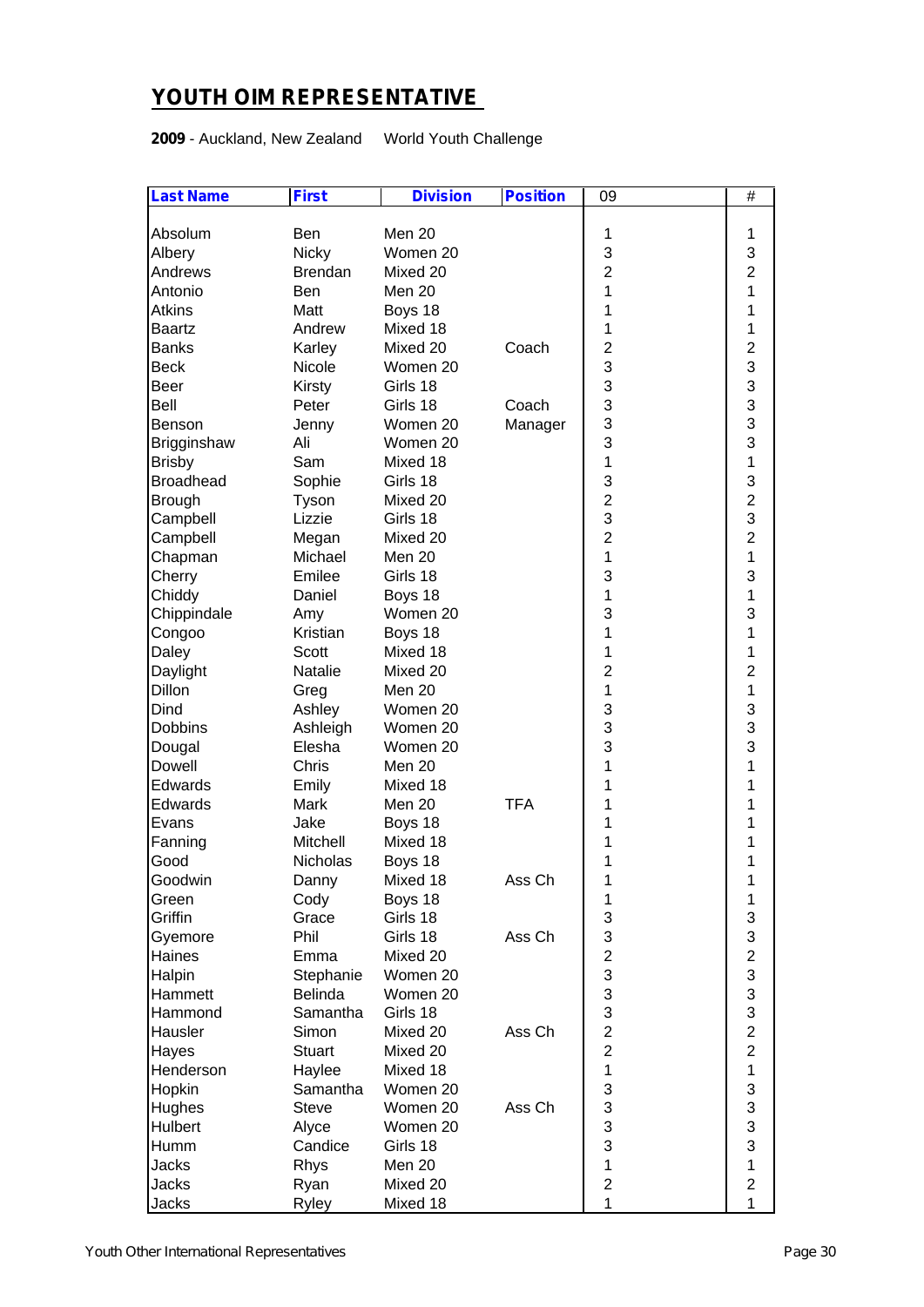| <b>Last Name</b> | <b>First</b>        | <b>Division</b> | <b>Position</b> | 09                      | $\#$                    |
|------------------|---------------------|-----------------|-----------------|-------------------------|-------------------------|
| Jackson          | Barry               | Boys 18         | Ass Ch          | 1                       | 1                       |
| Jackson          | Stephanie           | Mixed 20        |                 | $\overline{2}$          | $\overline{c}$          |
| Johnson          | Justine             | Women 20        |                 | 3                       | 3                       |
| Jones            | Kelly               | Mixed 20        |                 | $\overline{2}$          | $\overline{2}$          |
| Kara             | Jacob               | Mixed 18        |                 | 1                       | 1                       |
| Lauder           | Mitchell            | Boys 18         |                 | 1                       | 1                       |
| Lovett           | <b>Mick</b>         | Men 20          | Coach           | 1                       | 1                       |
| Luland           | <b>Rick</b>         | Boys 18         | Ass Ch          | 1                       | 1                       |
| <b>McCall</b>    | Jess                | Mixed 20        |                 | $\overline{2}$          | 2                       |
| McDonald         | Michael             | Mixed 18        | Coach           | 1                       | 1                       |
| Michaelopoulos   | Patricia            | Mixed 18        |                 | 1                       | 1                       |
| Morgan           | Cobie-Jane Women 20 |                 |                 | 3                       | 3                       |
| Mortimer         | Elin                | Mixed 18        |                 | 1                       | 1                       |
| Mounsey          | <b>Bianca</b>       | Women 20        |                 | 3                       | 3                       |
| Moylan           | Ben                 | Men 20          |                 | 1                       | 1                       |
| Moylan           | Matthew             | Boys 18         |                 | 1                       | 1                       |
| Naseby           | Eliza               | Girls 18        |                 | 3                       | 3                       |
| Norman           | Peter               | Boys 18         |                 | 1                       | 1                       |
| O'Brien          | Daniel              | Boys 18         |                 | 1                       | 1                       |
| O'Brien          | Kathy               | Boys 18         | Coach           | 1                       | 1                       |
| Oberlauter       | Lawrence            | Boys 18         |                 | 1                       | 1                       |
| O'Donnell        | Grant               | Mixed 18        |                 | 1                       | 1                       |
| O'Donnell        |                     |                 |                 | 1                       |                         |
|                  | Justin              | Men 20          |                 | 1                       | 1                       |
| Opie             | Leah                | Mixed 18        |                 |                         | 1                       |
| Otto             | Justin              | Men 20          |                 | 1                       | 1                       |
| Owen             | Alyd                | Men 20          |                 | 1                       | 1                       |
| Petrie           | Michael             | Men 20          |                 | 1                       | 1                       |
| Pratten          | Savannah            | Mixed 18        |                 | 1                       | 1                       |
| Quince           | Kirsty              | Girls 18        |                 | 3                       | 3                       |
| Quirk            | Alicia              | Girls 18        |                 | 3                       | 3                       |
| Reed             | Emily               | Girls 18        |                 | 3                       | 3                       |
| Regal            | Amy                 | Women 20        |                 | 3                       | 3                       |
| Resch            | Kimberley           | Girls 18        |                 | 3                       | 3                       |
| Russell          | Dean                | Women 20        | Coach           | 3                       | 3                       |
| Salter           | Sue                 | Mixed 20        | Manager         | $\overline{c}$          | $\overline{2}$          |
| Sanft            | Oscar               | Mixed 20        |                 | $\overline{\mathbf{c}}$ | $\overline{\mathbf{c}}$ |
| Schmidt          | Jason               | Mixed 20        |                 | $\overline{c}$          | $\overline{2}$          |
| Shaw             | David               | Mixed 18        |                 | 1                       | 1                       |
| Shaw             | Jessica             | Girls 18        |                 | 3                       | 3                       |
| Shefford         | Peter               | Mixed 20        | Ass Ch          | $\overline{2}$          | $\overline{2}$          |
| Singh            | John                | Men 20          | Ass Ch          | 1                       | 1                       |
| Singh            | Michael             | Men 20          |                 | 1                       | 1                       |
| Skwarko          | Amanda              | Mixed 20        |                 | $\overline{2}$          | $\overline{c}$          |
| Smith            | <b>Nick</b>         | Women 20        | Ass Ch          | 3                       | 3                       |
| Springfield      | Dean                | Men 20          |                 | 1                       | 1                       |
| Taikato-Simpson  | Dylan               | Boys 18         |                 | 1                       | 1                       |
| <b>Taiters</b>   | Chris               | Boys 18         |                 | 1                       | 1                       |
| Taylor           | Greg                | Boys 18         | Manager         | 1                       | 1                       |
| Thompson         | Dylan               | Men 20          |                 | 1                       | 1                       |
| Tomlin           | Maree               | Girls 18        | Manager         | 3                       | 3                       |
| Watego           | Marriki             | Girls 18        |                 | 3                       | 3                       |
| Wierczorek       | Ben                 | Mixed 20        |                 | $\overline{2}$          | $\overline{2}$          |
| Wilkinson        | Josh                | Boys 18         |                 | 1                       | 1                       |
| Wong             | Nathan              | Mixed 20        |                 | $\overline{c}$          | $\overline{c}$          |
| Worters          | Di                  | Mixed 18        | Manager         | 1                       | 1                       |
| Wuruki           | Kristin             | Girls 18        |                 | 3                       | 3                       |
| Young            | Stephen             | Men 20          | Manager         | 1                       | 1                       |
|                  |                     |                 |                 |                         |                         |